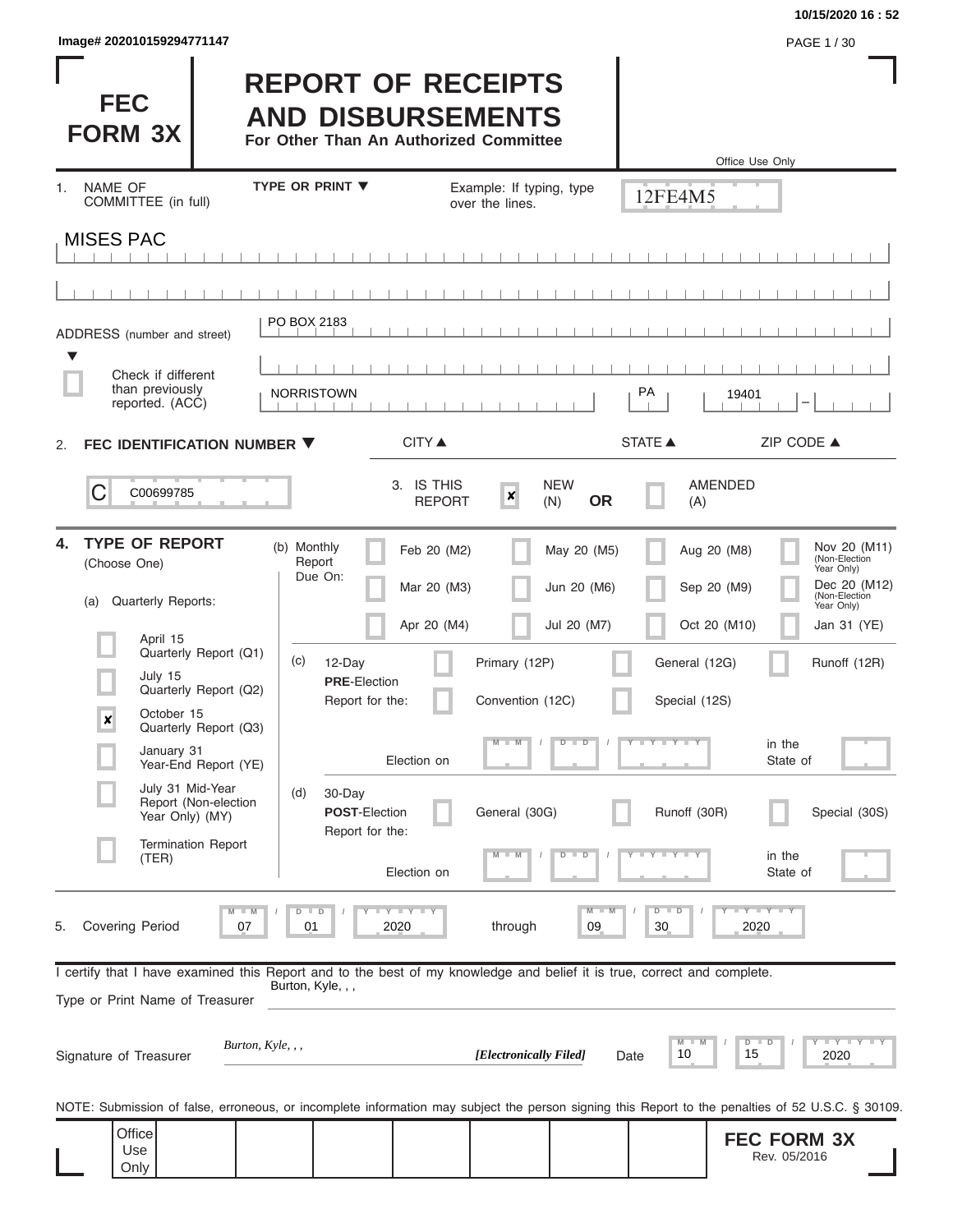|    | Image# 202010159294771148                                                                           |                                                      |                                                 |
|----|-----------------------------------------------------------------------------------------------------|------------------------------------------------------|-------------------------------------------------|
|    | FEC Form 3X (Rev. 05/2016)                                                                          | <b>SUMMARY PAGE</b><br>OF RECEIPTS AND DISBURSEMENTS | Page 2                                          |
|    | Write or Type Committee Name                                                                        |                                                      |                                                 |
|    | <b>MISES PAC</b>                                                                                    |                                                      |                                                 |
|    | Report Covering the Period:<br>From:                                                                | Y L Y L<br>$D$ $\Box$<br>D<br>2020<br>07<br>01       | D<br>D<br>30<br>2020<br>09<br>To:               |
|    |                                                                                                     | <b>COLUMN A</b><br><b>This Period</b>                | <b>COLUMN B</b><br><b>Calendar Year-to-Date</b> |
| 6. | Cash on Hand<br>(a)<br>$-Y - Y - Y$<br>January 1,<br>2020                                           |                                                      | 6001.05                                         |
|    | Cash on Hand at<br>(b)<br>Beginning of Reporting Period                                             | 10719.65                                             |                                                 |
|    | Total Receipts (from Line 19)<br>(c)                                                                | 19360.16                                             | 53273.03                                        |
|    | Subtotal (add Lines 6(b) and<br>(d)<br>6(c) for Column A and Lines<br>6(a) and 6(c) for Column B)   | 30079.81                                             | 59274.08                                        |
| 7. | Total Disbursements (from Line 31)                                                                  | 26298.47                                             | 55492.74                                        |
| 8. | Cash on Hand at Close of<br><b>Reporting Period</b><br>(subtract Line $7$ from Line $6(d)$ )        | 3781.34                                              | 3781.34                                         |
| 9. | Debts and Obligations Owed TO<br>the Committee (Itemize all on<br>Schedule C and/or Schedule D)     | 0.00                                                 |                                                 |
|    | 10. Debts and Obligations Owed BY<br>the Committee (Itemize all on<br>Schedule C and/or Schedule D) | т<br>0.00                                            |                                                 |

This committee has qualified as a multicandidate committee. (see FEC FORM 1M)

## **For further information contact:**

Federal Election Commission 999 E Street, NW Washington, DC 20463

Toll Free 800-424-9530 Local 202-694-1100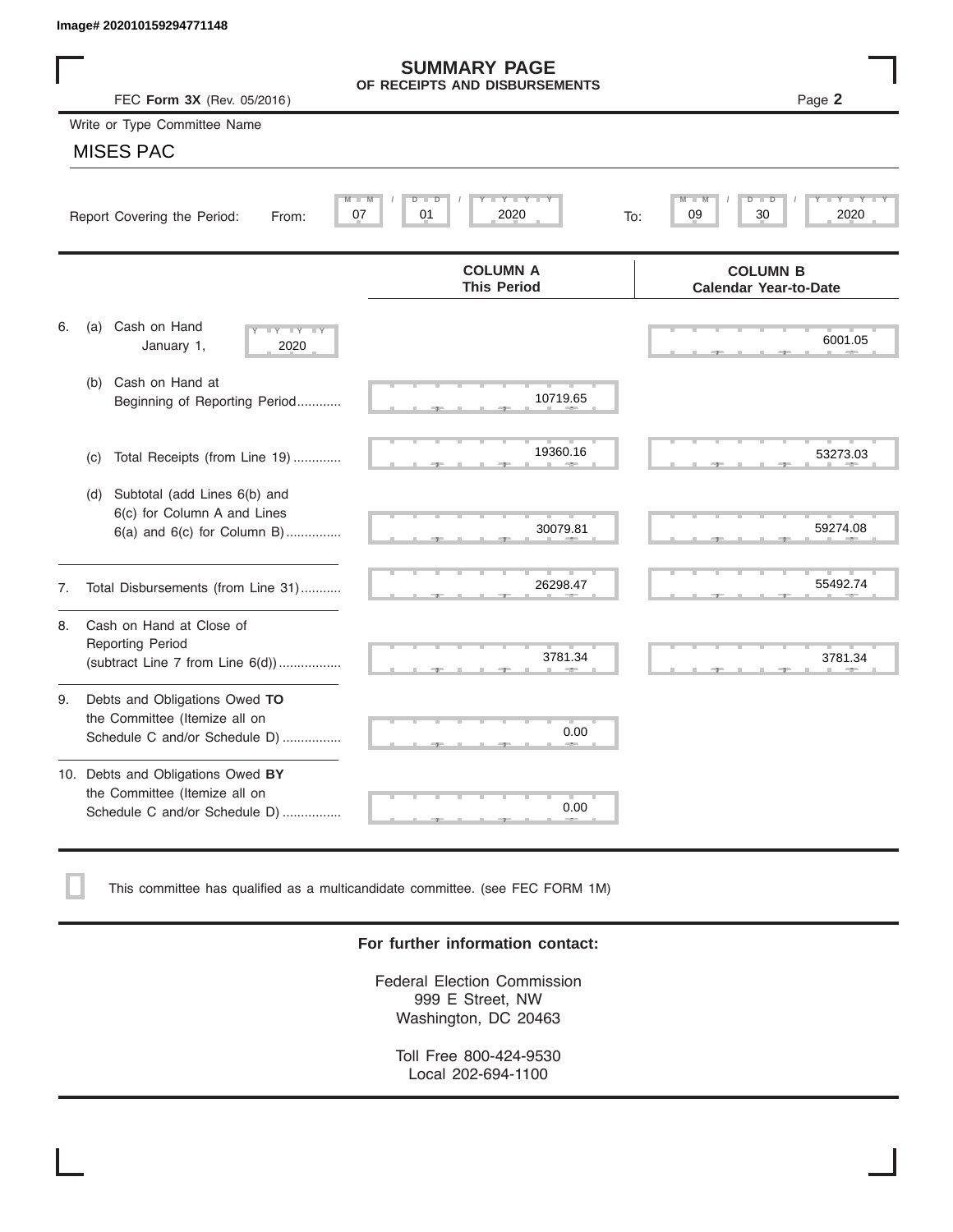# **DETAILED SUMMARY PAGE**

|  | Write or Type Committee Name |
|--|------------------------------|
|--|------------------------------|

# MISES PAC

|                                                                        | <b>DETAILED SUMMARY PAGE</b>                  |                                                                  |
|------------------------------------------------------------------------|-----------------------------------------------|------------------------------------------------------------------|
| FEC Form 3X (Rev. 05/2016)                                             | of Receipts                                   | Page 3                                                           |
| Write or Type Committee Name                                           |                                               |                                                                  |
| <b>MISES PAC</b>                                                       |                                               |                                                                  |
|                                                                        |                                               |                                                                  |
| $M$ $M$<br>07<br>Report Covering the Period:<br>From:                  | <b>LYLYLY</b><br>$D$ $D$<br>01<br>2020<br>To: | $M - M$<br>$T - Y = T - Y$<br>$D$ $\Box$ $D$<br>09<br>30<br>2020 |
| I. Receipts                                                            | <b>COLUMN A</b><br><b>Total This Period</b>   | <b>COLUMN B</b><br><b>Calendar Year-to-Date</b>                  |
| 11. Contributions (other than loans) From:                             |                                               |                                                                  |
| Individuals/Persons Other<br>(a)                                       |                                               |                                                                  |
| <b>Than Political Committees</b>                                       |                                               |                                                                  |
| (i) Itemized (use Schedule A)                                          | 4976.80                                       | 13738.05                                                         |
|                                                                        | 13378.40                                      | 36029.46                                                         |
| (iii) TOTAL (add                                                       |                                               |                                                                  |
| Lines $11(a)(i)$ and $(ii)$                                            | 18355.20                                      | 49767.51                                                         |
|                                                                        |                                               |                                                                  |
| Political Party Committees<br>(b)                                      | 0.00                                          | 0.00                                                             |
| <b>Other Political Committees</b><br>(C)                               |                                               |                                                                  |
|                                                                        | 0.00                                          | 0.00                                                             |
| Total Contributions (add Lines<br>(d)                                  |                                               |                                                                  |
| $11(a)(iii)$ , (b), and (c)) (Carry                                    |                                               |                                                                  |
|                                                                        | 18355.20                                      | 49767.51                                                         |
| 12. Transfers From Affiliated/Other                                    |                                               |                                                                  |
|                                                                        | 0.00                                          | 0.00                                                             |
|                                                                        | 0.00                                          | 0.00                                                             |
|                                                                        |                                               |                                                                  |
|                                                                        |                                               |                                                                  |
| 14. Loan Repayments Received                                           | 0.00                                          | 0.00                                                             |
| 15. Offsets To Operating Expenditures                                  |                                               |                                                                  |
| (Refunds, Rebates, etc.)                                               | 1004.96                                       | 3505.52                                                          |
| (Carry Totals to Line 37, page 5)<br>16. Refunds of Contributions Made |                                               |                                                                  |
| to Federal Candidates and Other                                        |                                               |                                                                  |
| Political Committees                                                   | 0.00                                          | 0.00                                                             |
| 17. Other Federal Receipts                                             |                                               |                                                                  |
|                                                                        | 0.00                                          | 0.00                                                             |
| 18. Transfers from Non-Federal and Levin Funds                         |                                               |                                                                  |
| (a) Non-Federal Account                                                |                                               |                                                                  |
|                                                                        | 0.00                                          | 0.00                                                             |
|                                                                        |                                               |                                                                  |
| (b) Levin Funds (from Schedule H5)                                     | 0.00                                          | 0.00                                                             |
|                                                                        |                                               |                                                                  |
| (c) Total Transfers (add $18(a)$ and $18(b)$ )                         | 0.00                                          | 0.00                                                             |
| 19. Total Receipts (add Lines 11(d),                                   |                                               |                                                                  |
| 12, 13, 14, 15, 16, 17, and 18(c))▶                                    | 19360.16                                      | 53273.03                                                         |
|                                                                        |                                               |                                                                  |
| 20. Total Federal Receipts                                             |                                               |                                                                  |
| (subtract Line 18(c) from Line 19) ▶                                   | 19360.16                                      | 53273.03                                                         |
|                                                                        |                                               |                                                                  |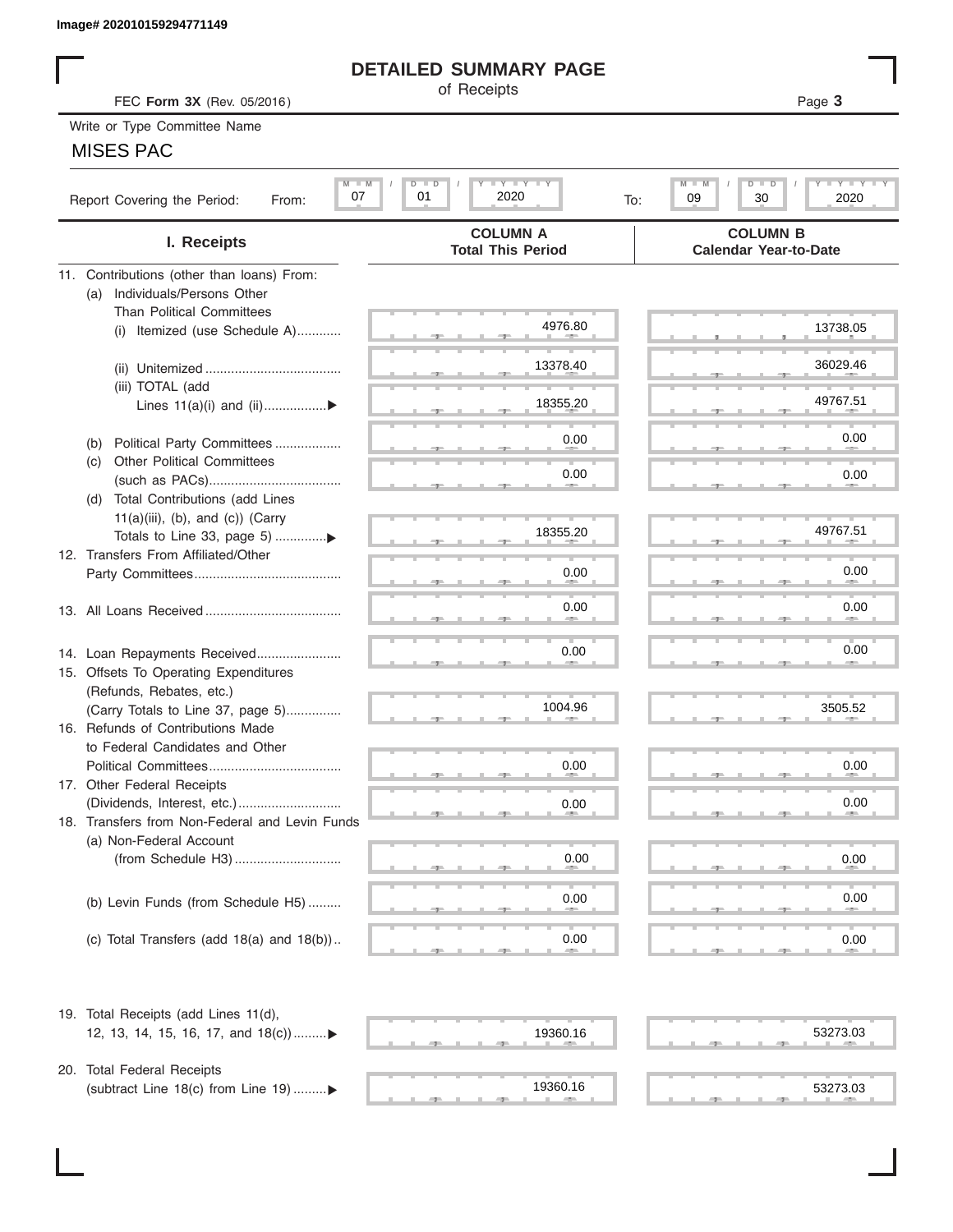# **DETAILED SUMMARY PAGE**

of Disbursements

| FEC Form 3X (Rev. 05/2016)                                                                                             |                                             | Page 4                                          |  |  |
|------------------------------------------------------------------------------------------------------------------------|---------------------------------------------|-------------------------------------------------|--|--|
| II. Disbursements                                                                                                      | <b>COLUMN A</b><br><b>Total This Period</b> | <b>COLUMN B</b><br><b>Calendar Year-to-Date</b> |  |  |
| 21. Operating Expenditures:<br>(a) Allocated Federal/Non-Federal<br>Activity (from Schedule H4)                        |                                             |                                                 |  |  |
| (i)                                                                                                                    | 0.00                                        | 0.00                                            |  |  |
| Non-Federal Share<br>(ii)                                                                                              | 0.00                                        | 0.00                                            |  |  |
| (b) Other Federal Operating                                                                                            | 13298.47                                    | 39942.74                                        |  |  |
| <b>Total Operating Expenditures</b><br>(C)<br>(add 21(a)(i), (a)(ii), and (b))                                         | 13298.47                                    | 39942.74                                        |  |  |
| 22. Transfers to Affiliated/Other Party                                                                                | 0.00                                        | 0.00                                            |  |  |
| 23. Contributions to<br>Federal Candidates/Committees<br>and Other Political Committees                                |                                             | <b>Allen</b><br>2300.00                         |  |  |
| 24. Independent Expenditures                                                                                           | 1000.00                                     |                                                 |  |  |
| 25. Coordinated Party Expenditures                                                                                     | 0.00                                        | 0.00                                            |  |  |
| $(52 \text{ U.S.C. }$ § 30116(d))                                                                                      | 0.00<br>an a                                | 0.00                                            |  |  |
| 26. Loan Repayments Made                                                                                               | 0.00                                        | 0.00                                            |  |  |
| 28. Refunds of Contributions To:                                                                                       | 0.00                                        | 0.00                                            |  |  |
| (a) Individuals/Persons Other<br>Than Political Committees                                                             | 0.00                                        | 0.00                                            |  |  |
| Political Party Committees<br>(b)                                                                                      | 0.00                                        | 0.00                                            |  |  |
| <b>Other Political Committees</b><br>(c)                                                                               | 0.00                                        | 0.00                                            |  |  |
| <b>Total Contribution Refunds</b><br>(d)<br>(add Lines 28(a), (b), and (c))                                            | 0.00                                        | 0.00                                            |  |  |
| 29. Other Disbursements (Including                                                                                     | 12000.00                                    | 13250.00                                        |  |  |
| 30. Federal Election Activity (52 U.S.C. § 30101(20))<br>(a) Allocated Federal Election Activity<br>(from Schedule H6) |                                             |                                                 |  |  |
| (i) Federal Share                                                                                                      | 0.00                                        | 0.00                                            |  |  |
| Federal Election Activity Paid<br>(b)                                                                                  | 0.00                                        | 0.00                                            |  |  |
| Entirely With Federal Funds                                                                                            | 0.00                                        | 0.00                                            |  |  |
| Total Federal Election Activity (add<br>(C)<br>Lines $30(a)(i)$ , $30(a)(ii)$ and $30(b))$                             | 0.00                                        | 0.00                                            |  |  |
| 31. Total Disbursements (add Lines 21(c), 22,                                                                          |                                             |                                                 |  |  |
| 23, 24, 25, 26, 27, 28(d), 29 and 30(c))                                                                               | 26298.47                                    | 55492.74                                        |  |  |
| 32. Total Federal Disbursements<br>(subtract Line 21(a)(ii) and Line 30(a)(ii)                                         |                                             |                                                 |  |  |
|                                                                                                                        | 26298.47                                    | 55492.74                                        |  |  |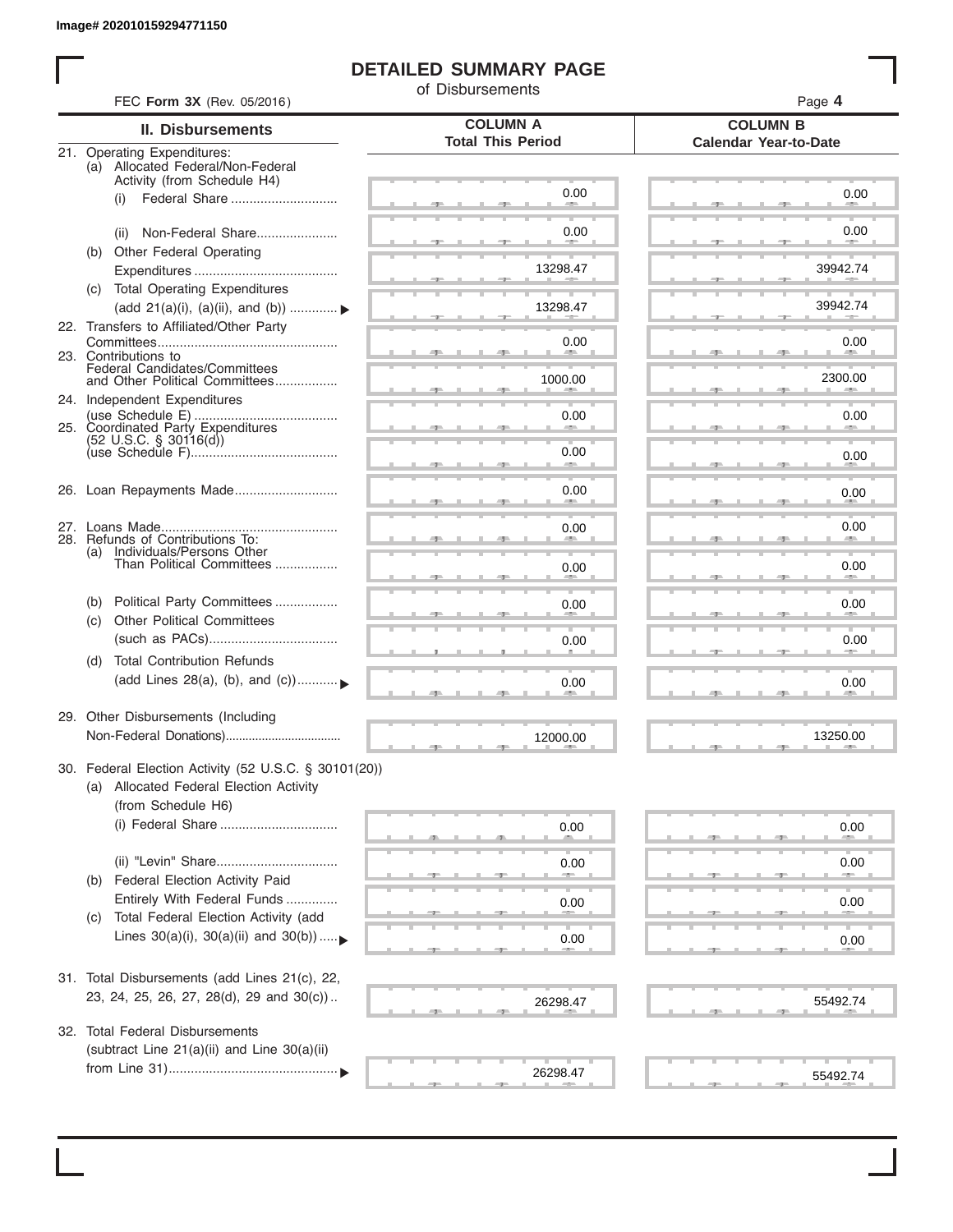## **DETAILED SUMMARY PAGE**

of Disbursements

FEC **Form 3X** (Rev. 05/2016) Page **5**

|  | III. Net Contributions/       |  |
|--|-------------------------------|--|
|  | <b>Operating Expenditures</b> |  |

### **COLUMN A Total This Period**

### **COLUMN B Calendar Year-to-Date**

| 33. Total Contributions (other than loans) |  |  |
|--------------------------------------------|--|--|
|                                            |  |  |
| 34. Total Contribution Refunds             |  |  |
|                                            |  |  |
| 35. Net Contributions (other than loans)   |  |  |
| (subtract Line 34 from Line 33)            |  |  |
| 36. Total Federal Operating Expenditures   |  |  |
| (add Line 21(a)(i) and Line 21(b))         |  |  |
| 37. Offsets to Operating Expenditures      |  |  |
|                                            |  |  |
| 38. Net Operating Expenditures             |  |  |
|                                            |  |  |
|                                            |  |  |

|   |   | 71    |     |    | 5 L   | 18355.20           |
|---|---|-------|-----|----|-------|--------------------|
|   |   |       |     |    |       | 0.00               |
|   | ٠ | - 7 - | л., | U, | $-9-$ | -<br>٠             |
|   |   |       |     |    |       | 18355.20           |
|   | ш | ட     |     | л  | ை     | п.                 |
|   |   | 51    |     |    | э.    | 13298.47<br>Ξ      |
|   |   |       |     |    |       |                    |
|   |   | -     |     |    | ユー    | 1004.96            |
| ٠ | т | т     | т   | т  | ٠     | т<br>т<br>12293.51 |
|   |   | -     |     |    | -     |                    |

|       |  | 18355.20                     | 49767.51                     |  |
|-------|--|------------------------------|------------------------------|--|
|       |  | 0.00<br><b>All Contracts</b> | 0.00<br><b>All Contracts</b> |  |
|       |  | 18355.20                     | 49767.51<br>÷b.              |  |
|       |  | 13298.47                     | 39942.74                     |  |
|       |  | 1004.96                      | 3505.52                      |  |
| $-7-$ |  | 12293.51                     | 36437.22                     |  |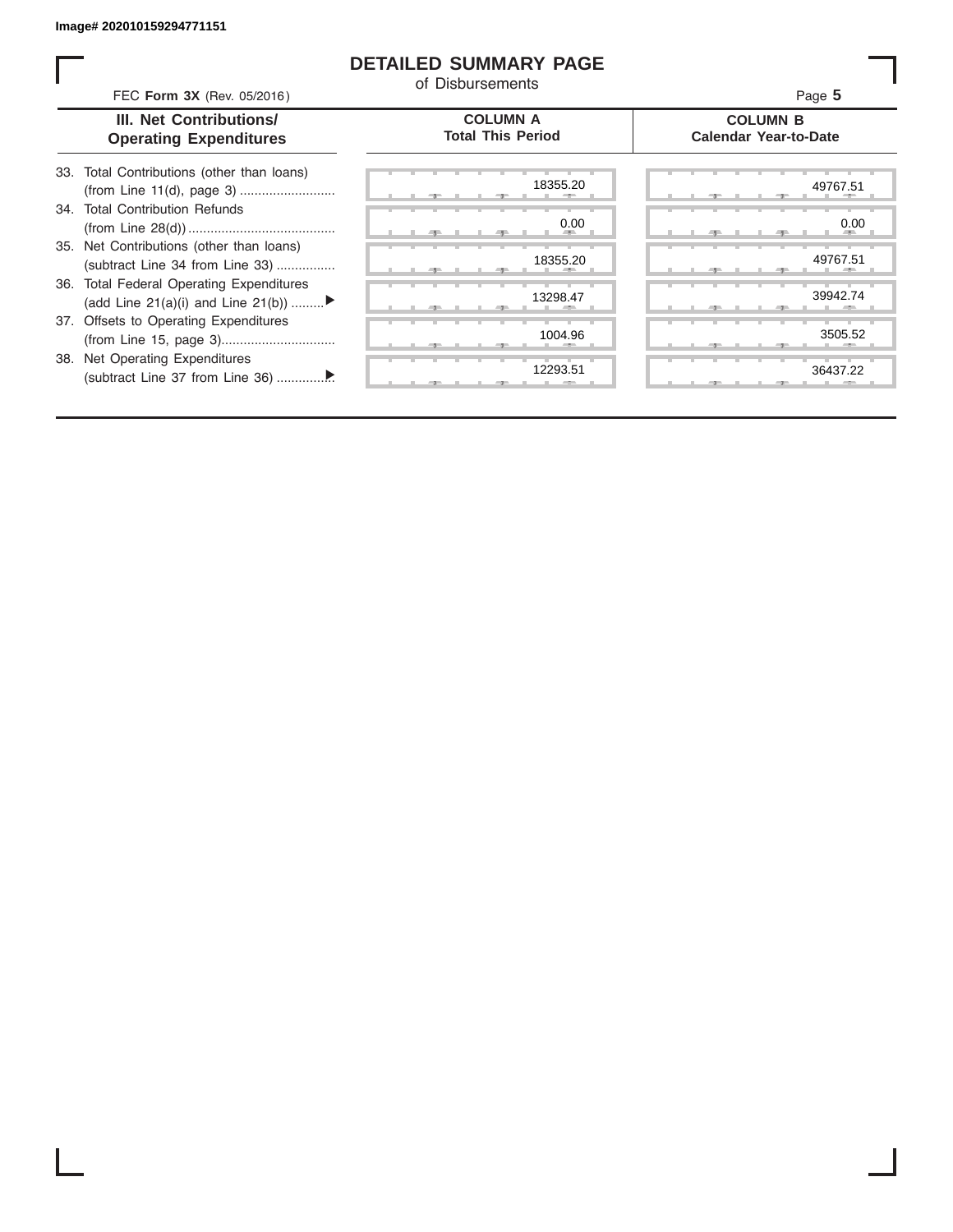|                          | <b>SCHEDULE A (FEC Form 3X)</b> |
|--------------------------|---------------------------------|
| <b>ITEMIZED RECEIPTS</b> |                                 |

| SCHEDULE A (FEC Form 3X)<br><b>ITEMIZED RECEIPTS</b>                                                                                                                                                                                                                                                                                                                                                                    |                                    | Use separate schedule(s)<br>for each category of the<br>Detailed Summary Page           | 30<br>FOR LINE NUMBER:<br>PAGE<br>6<br>OF<br>(check only one)<br>$\overline{\mathbf{x}}$   11a<br>11 <sub>b</sub><br>11c<br>12<br>13<br>14<br>15<br>16<br>17                                        |
|-------------------------------------------------------------------------------------------------------------------------------------------------------------------------------------------------------------------------------------------------------------------------------------------------------------------------------------------------------------------------------------------------------------------------|------------------------------------|-----------------------------------------------------------------------------------------|-----------------------------------------------------------------------------------------------------------------------------------------------------------------------------------------------------|
| Any information copied from such Reports and Statements may not be sold or used by any person for the purpose of soliciting contributions<br>or for commercial purposes, other than using the name and address of any political committee to solicit contributions from such committee.<br>NAME OF COMMITTEE (In Full)<br><b>MISES PAC</b>                                                                              |                                    |                                                                                         |                                                                                                                                                                                                     |
| Full Name of Individual (Last, First, Middle Initial) or Full Organization Name<br>A. allison, harvey, , ,<br>Mailing Address 1521 2nd avenue unit 3100<br>City<br>seattle<br>FEC ID number of contributing<br>federal political committee.<br>Name of Employer (for Individual)<br>none<br>Receipt For: 2020<br>Primary<br>×<br>General<br>Other (specify) $\blacktriangledown$                                        | State<br><b>WA</b><br>С<br>retired | Zip Code<br>98101<br>Occupation (for Individual)<br>Aggregate Year-to-Date ▼<br>2764.30 | Date of Receipt<br>$M - M$<br>$D$ $D$<br>$Y - Y$<br>$\sqrt{2}$<br>07<br>01<br>2020<br>Transaction ID: SA11AI.4576<br>Amount of Each Receipt this Period<br>400.00<br><b>COLLECTIVE</b><br>Memo Item |
| Full Name of Individual (Last, First, Middle Initial) or Full Organization Name<br><b>B.</b> Beeman, Michael, , ,<br>Mailing Address 14 N Central<br>107<br>City<br>Casey<br>FEC ID number of contributing<br>federal political committee.<br>Name of Employer (for Individual)<br>Prairie Grass Enterprises LLP<br>Receipt For: 2020<br>Primary<br>General<br>$\boldsymbol{x}$<br>Other (specify) $\blacktriangledown$ | State<br>IL<br>С<br><b>REI</b>     | Zip Code<br>62420<br>Occupation (for Individual)<br>Aggregate Year-to-Date ▼<br>362.20  | Date of Receipt<br>$M - M$<br>$D$ $\Box$ $D$<br>Y TYT<br>08<br>21<br>2020<br>Transaction ID: SA11AI.5544<br>Amount of Each Receipt this Period<br>25.00<br>Memo Item                                |
| Full Name of Individual (Last, First, Middle Initial) or Full Organization Name<br>Beeman, Michael, , ,<br>С.<br>Mailing Address 14 N Central<br>107<br>City<br>Casey<br>FEC ID number of contributing<br>federal political committee.<br>Name of Employer (for Individual)<br>Prairie Grass Enterprises LLP<br>Receipt For: 2020<br>Primary<br>×<br>General<br>Other (specify)                                         | State<br>IL<br>С<br><b>REI</b>     | Zip Code<br>62420<br>Occupation (for Individual)<br>Aggregate Year-to-Date ▼<br>387.20  | Date of Receipt<br>$M - M$<br>$D$ $D$<br>$T - Y = Y - T Y$<br>21<br>2020<br>09<br>Transaction ID: SA11AI.6014<br>Amount of Each Receipt this Period<br>25.00<br>Memo Item                           |
|                                                                                                                                                                                                                                                                                                                                                                                                                         |                                    |                                                                                         | 450.00                                                                                                                                                                                              |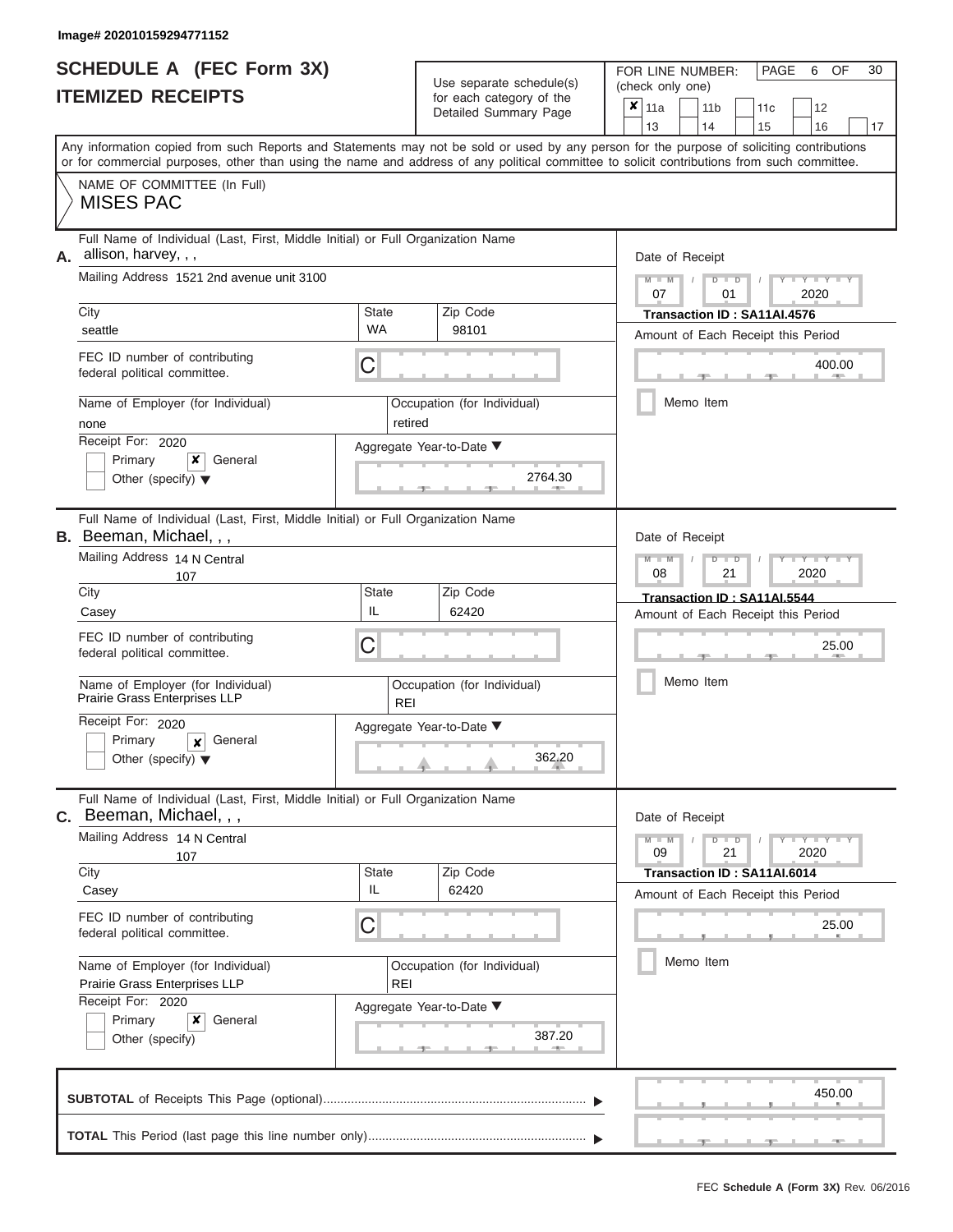|                          | <b>SCHEDULE A (FEC Form 3X)</b> |
|--------------------------|---------------------------------|
| <b>ITEMIZED RECEIPTS</b> |                                 |

| SCHEDULE A (FEC Form 3X)<br><b>ITEMIZED RECEIPTS</b>                                                                                                                                                                                                                                                                                                                                                         |                         | Use separate schedule(s)<br>for each category of the<br>Detailed Summary Page                                  | 30<br>FOR LINE NUMBER:<br>PAGE<br>OF<br>7<br>(check only one)<br>$\overline{\mathbf{x}}$   11a<br>11 <sub>b</sub><br>11c<br>12<br>13<br>14                                                      |
|--------------------------------------------------------------------------------------------------------------------------------------------------------------------------------------------------------------------------------------------------------------------------------------------------------------------------------------------------------------------------------------------------------------|-------------------------|----------------------------------------------------------------------------------------------------------------|-------------------------------------------------------------------------------------------------------------------------------------------------------------------------------------------------|
| or for commercial purposes, other than using the name and address of any political committee to solicit contributions from such committee.<br>NAME OF COMMITTEE (In Full)<br><b>MISES PAC</b>                                                                                                                                                                                                                |                         |                                                                                                                | 15<br>16<br>17<br>Any information copied from such Reports and Statements may not be sold or used by any person for the purpose of soliciting contributions                                     |
| Full Name of Individual (Last, First, Middle Initial) or Full Organization Name<br>Bookwalter, Charles, , ,<br>А.<br>Mailing Address 7490 North 1075 West<br>City<br>Thorntown<br>FEC ID number of contributing<br>federal political committee.<br>Name of Employer (for Individual)<br>Intuitive<br>Receipt For: 2020<br>Primary<br>×<br>General<br>Other (specify) $\blacktriangledown$                    | <b>State</b><br>IN<br>C | Zip Code<br>46071<br>Occupation (for Individual)<br>Sales / Entrepreneur<br>Aggregate Year-to-Date ▼<br>250.00 | Date of Receipt<br>$M - M$<br>$D$ $D$<br>$Y - Y$<br>$\sqrt{ }$<br>07<br>22<br>2020<br>Transaction ID: SA11AI.4917<br>Amount of Each Receipt this Period<br>250.00<br><b>AND IN</b><br>Memo Item |
| Full Name of Individual (Last, First, Middle Initial) or Full Organization Name<br><b>B.</b> Bookwalter, Charles, , ,<br>Mailing Address 7490 North 1075 West<br>City<br>Thorntown<br>FEC ID number of contributing<br>federal political committee.<br>Name of Employer (for Individual)<br>Intuitive<br>Receipt For: 2020<br>Primary<br>General<br>$\boldsymbol{x}$<br>Other (specify) $\blacktriangledown$ | State<br>IN<br>С        | Zip Code<br>46071<br>Occupation (for Individual)<br>Sales / Entrepreneur<br>Aggregate Year-to-Date ▼<br>300.00 | Date of Receipt<br>$M - M$<br>$D$ $\Box$ $D$<br>$Y - Y$<br>08<br>2020<br>18<br>Transaction ID: SA11AI.5384<br>Amount of Each Receipt this Period<br>50.00<br>Memo Item                          |
| Full Name of Individual (Last, First, Middle Initial) or Full Organization Name<br>C. Bookwalter, Charles, , ,<br>Mailing Address 7490 North 1075 West<br>City<br>Thorntown<br>FEC ID number of contributing<br>federal political committee.<br>Name of Employer (for Individual)<br>Intuitive<br>Receipt For: 2020<br>×<br>Primary<br>General<br>Other (specify)                                            | State<br>IN<br>С        | Zip Code<br>46071<br>Occupation (for Individual)<br>Sales / Entrepreneur<br>Aggregate Year-to-Date ▼<br>350.00 | Date of Receipt<br>$M - M$<br>$D$ $D$<br>$T - Y = Y - T Y$<br>18<br>2020<br>09<br>Transaction ID: SA11AI.5914<br>Amount of Each Receipt this Period<br>50.00<br>Memo Item                       |
|                                                                                                                                                                                                                                                                                                                                                                                                              |                         |                                                                                                                | 350.00                                                                                                                                                                                          |
|                                                                                                                                                                                                                                                                                                                                                                                                              |                         |                                                                                                                |                                                                                                                                                                                                 |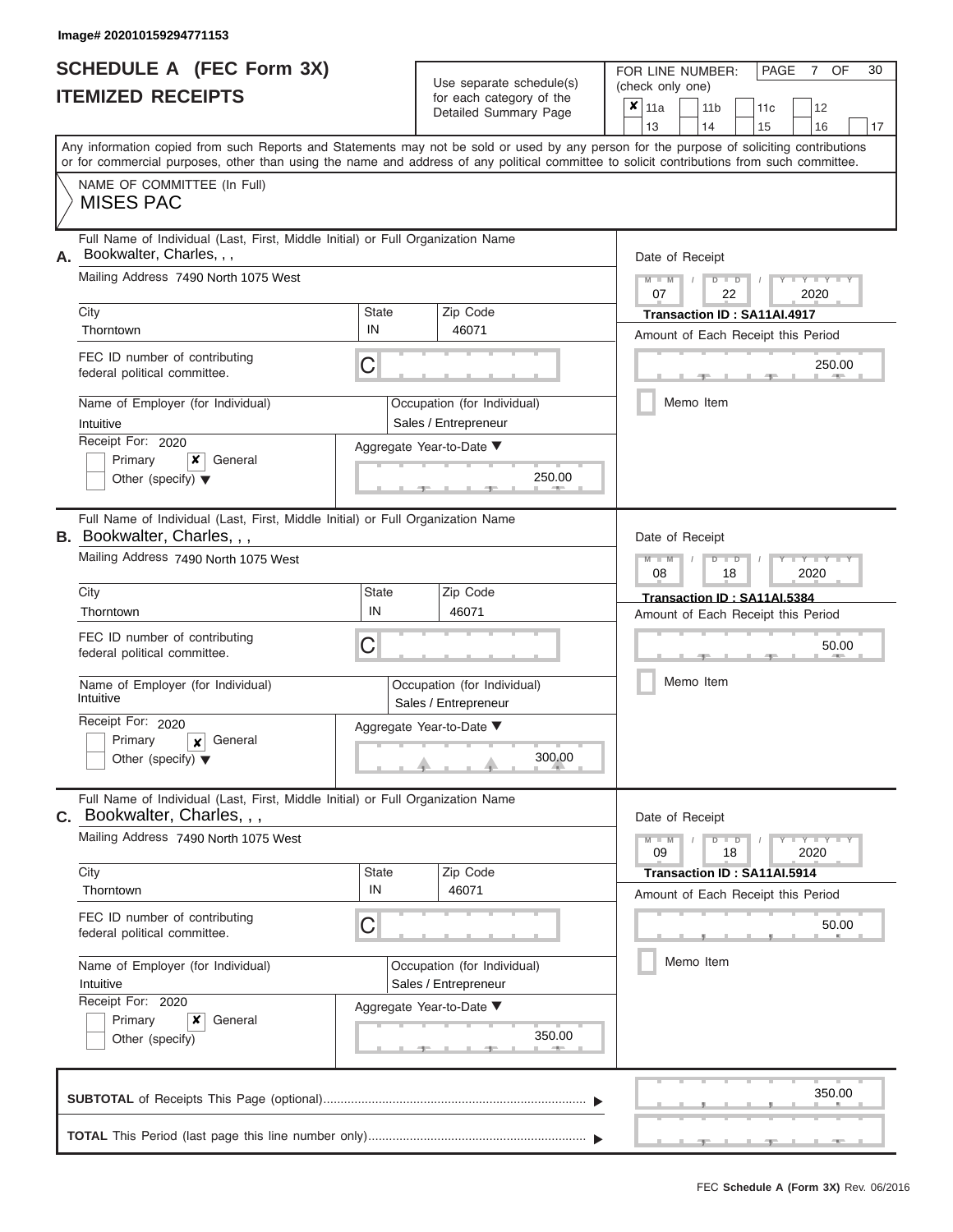# **SCHEDULE A (FEC Form 3X)**

| <b>SCHEDULE A (FEC Form 3X)</b>                                                                                                                                                                                                                                                                                                                                                                        | Use separate schedule(s)                                                                                                  | PAGE<br>OF<br>30<br>FOR LINE NUMBER:<br>8<br>(check only one)                                                                                                                |  |  |  |
|--------------------------------------------------------------------------------------------------------------------------------------------------------------------------------------------------------------------------------------------------------------------------------------------------------------------------------------------------------------------------------------------------------|---------------------------------------------------------------------------------------------------------------------------|------------------------------------------------------------------------------------------------------------------------------------------------------------------------------|--|--|--|
| <b>ITEMIZED RECEIPTS</b>                                                                                                                                                                                                                                                                                                                                                                               | for each category of the<br>Detailed Summary Page                                                                         | $\overline{\mathbf{x}}$   11a<br>11 <sub>b</sub><br>11 <sub>c</sub><br>12<br>13<br>14<br>17<br>15<br>16                                                                      |  |  |  |
| Any information copied from such Reports and Statements may not be sold or used by any person for the purpose of soliciting contributions<br>or for commercial purposes, other than using the name and address of any political committee to solicit contributions from such committee.<br>NAME OF COMMITTEE (In Full)<br><b>MISES PAC</b>                                                             |                                                                                                                           |                                                                                                                                                                              |  |  |  |
| Full Name of Individual (Last, First, Middle Initial) or Full Organization Name<br>Combs, Anthony, , ,<br>А.<br>Mailing Address 931 Fletcher Avenue<br>212<br>City<br>Indianapolis<br>FEC ID number of contributing<br>federal political committee.<br>Name of Employer (for Individual)<br>Elanco<br>Receipt For: 2020<br>Primary<br>General<br>x<br>Other (specify) $\blacktriangledown$             | Zip Code<br>State<br>IN<br>46203<br>С<br>Occupation (for Individual)<br>Sr. Analyst<br>Aggregate Year-to-Date ▼<br>300.00 | Date of Receipt<br>$M - M$<br>$+Y+Y+Y$<br>$D$ $D$<br>07<br>2020<br>04<br>Transaction ID: SA11AI.4625<br>Amount of Each Receipt this Period<br>100.00<br>Memo Item            |  |  |  |
| Full Name of Individual (Last, First, Middle Initial) or Full Organization Name<br>B. Combs, Anthony, , ,<br>Mailing Address 931 Fletcher Avenue<br>212<br>City<br>Indianapolis<br>FEC ID number of contributing<br>federal political committee.<br>Name of Employer (for Individual)<br>Elanco<br>Receipt For: 2020<br>Primary<br>General<br>$\boldsymbol{x}$<br>Other (specify) $\blacktriangledown$ | Zip Code<br>State<br>IN<br>46203<br>С<br>Occupation (for Individual)<br>Sr. Analyst<br>Aggregate Year-to-Date ▼<br>400.00 | Date of Receipt<br>$M - M$<br>Y TYT<br>$D$ $D$<br>08<br>04<br>2020<br>Transaction ID: SA11AI.5181<br>Amount of Each Receipt this Period<br>100.00<br>Memo Item               |  |  |  |
| Full Name of Individual (Last, First, Middle Initial) or Full Organization Name<br>C. Combs, Anthony, , ,<br>Mailing Address 931 Fletcher Avenue<br>212<br>City<br>Indianapolis<br>FEC ID number of contributing<br>federal political committee.<br>Name of Employer (for Individual)<br>Elanco<br>Receipt For: 2020<br>Primary<br>x<br>General<br>Other (specify)                                     | State<br>Zip Code<br>IN<br>46203<br>С<br>Occupation (for Individual)<br>Sr. Analyst<br>Aggregate Year-to-Date ▼<br>500.00 | Date of Receipt<br>$M - M$<br>$D$ $D$<br>$Y - Y - Y - Y - Y$<br>09<br>04<br>2020<br>Transaction ID: SA11AI.5759<br>Amount of Each Receipt this Period<br>100.00<br>Memo Item |  |  |  |
|                                                                                                                                                                                                                                                                                                                                                                                                        |                                                                                                                           | 300.00                                                                                                                                                                       |  |  |  |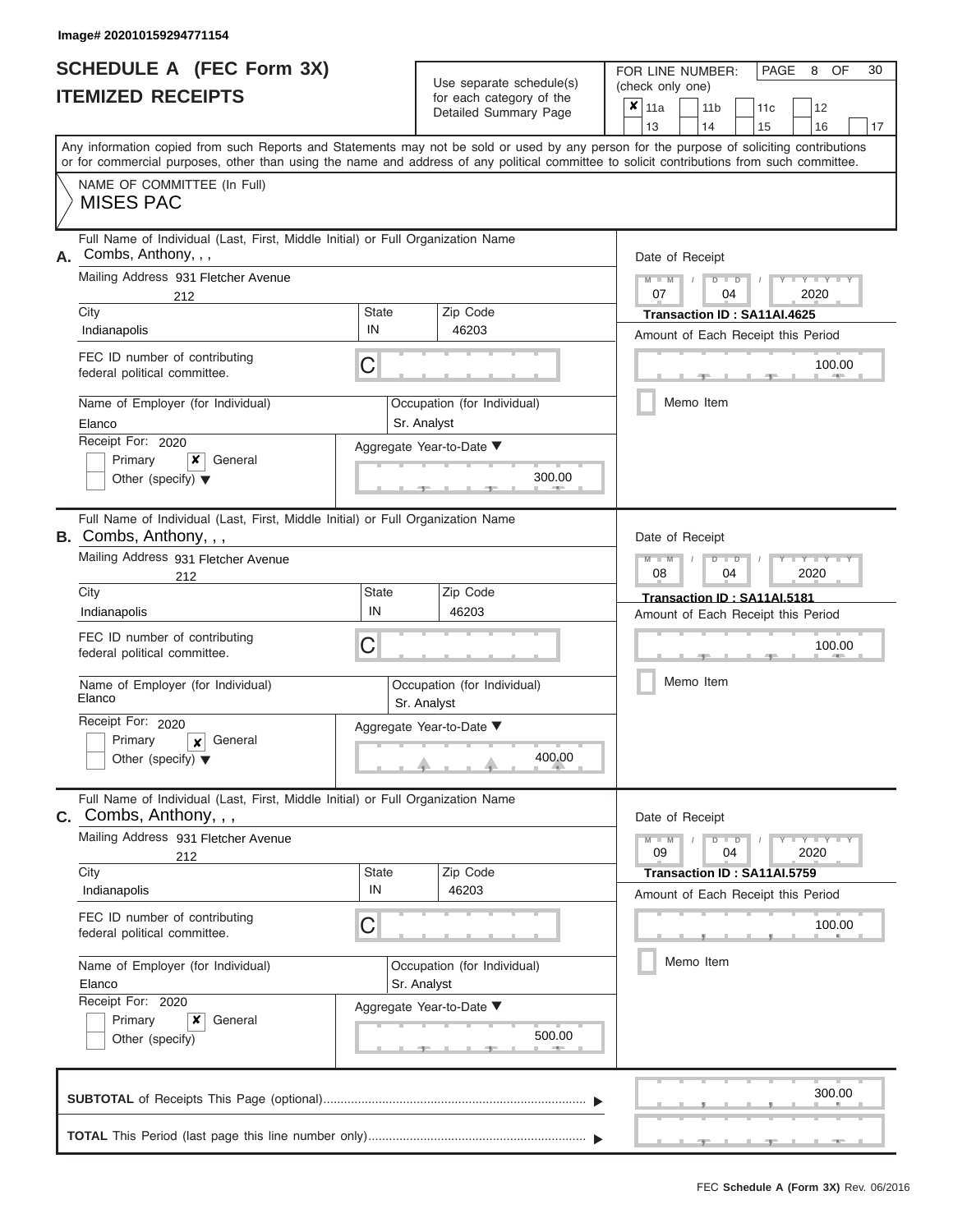|                          | <b>SCHEDULE A (FEC Form 3X)</b> |
|--------------------------|---------------------------------|
| <b>ITEMIZED RECEIPTS</b> |                                 |

Use separate schedule(s)

FOR LINE NUMBER: PAGE<br>
(check only one)

9 OF 30

|    | IIEMIZEU REUEIPIJ                                                                                                                                                                                                                                                                       |                                                                                                     | for each category of the<br>Detailed Summary Page    | ×<br>11a<br>13                                                    | 11 <sub>b</sub><br>11c<br>14<br>15                     | 12<br>16                      | 17 |  |  |
|----|-----------------------------------------------------------------------------------------------------------------------------------------------------------------------------------------------------------------------------------------------------------------------------------------|-----------------------------------------------------------------------------------------------------|------------------------------------------------------|-------------------------------------------------------------------|--------------------------------------------------------|-------------------------------|----|--|--|
|    | Any information copied from such Reports and Statements may not be sold or used by any person for the purpose of soliciting contributions<br>or for commercial purposes, other than using the name and address of any political committee to solicit contributions from such committee. |                                                                                                     |                                                      |                                                                   |                                                        |                               |    |  |  |
|    | NAME OF COMMITTEE (In Full)<br><b>MISES PAC</b>                                                                                                                                                                                                                                         |                                                                                                     |                                                      |                                                                   |                                                        |                               |    |  |  |
| А. | Full Name of Individual (Last, First, Middle Initial) or Full Organization Name<br>cox, nathan, , ,<br>Mailing Address 993 Cardon Drive                                                                                                                                                 |                                                                                                     |                                                      |                                                                   | Date of Receipt<br>$M - M$<br>$Y - Y - Y$<br>$D$ $D$   |                               |    |  |  |
|    | City                                                                                                                                                                                                                                                                                    | <b>State</b>                                                                                        | Zip Code                                             | 2020<br>08<br>21<br>Transaction ID: SA11AI.5558                   |                                                        |                               |    |  |  |
|    | FL<br>Rockledge                                                                                                                                                                                                                                                                         |                                                                                                     | 32955                                                | Amount of Each Receipt this Period                                |                                                        |                               |    |  |  |
|    | FEC ID number of contributing<br>federal political committee.                                                                                                                                                                                                                           | C                                                                                                   |                                                      |                                                                   | 250.00                                                 |                               |    |  |  |
|    | Name of Employer (for Individual)<br>Nate's Dryer Vent Cleaning                                                                                                                                                                                                                         |                                                                                                     | Occupation (for Individual)<br>dryer vent specialist | Memo Item                                                         |                                                        |                               |    |  |  |
|    | Receipt For: 2020<br>Primary<br>x<br>General<br>Other (specify) $\blacktriangledown$                                                                                                                                                                                                    | Aggregate Year-to-Date ▼<br>250.00                                                                  |                                                      |                                                                   |                                                        |                               |    |  |  |
|    | Full Name of Individual (Last, First, Middle Initial) or Full Organization Name<br><b>B.</b> Engel, C.Jay, , ,                                                                                                                                                                          |                                                                                                     |                                                      | Date of Receipt                                                   |                                                        |                               |    |  |  |
|    | <b>Mailing Address</b>                                                                                                                                                                                                                                                                  |                                                                                                     |                                                      |                                                                   | $M - M$<br>Y TYT<br>$D$ $\Box$ $D$<br>2020<br>07<br>07 |                               |    |  |  |
|    | City                                                                                                                                                                                                                                                                                    | State                                                                                               | Zip Code                                             | Transaction ID: SA11AI.6253<br>Amount of Each Receipt this Period |                                                        |                               |    |  |  |
|    | FEC ID number of contributing<br>federal political committee.                                                                                                                                                                                                                           | C                                                                                                   |                                                      |                                                                   |                                                        | 900.00                        |    |  |  |
|    | Name of Employer (for Individual)                                                                                                                                                                                                                                                       |                                                                                                     | Occupation (for Individual)                          | Memo Item                                                         |                                                        |                               |    |  |  |
|    | Receipt For:<br>Primary<br>General<br>Other (specify) $\blacktriangledown$                                                                                                                                                                                                              | Aggregate Year-to-Date ▼<br>900.00                                                                  |                                                      |                                                                   |                                                        |                               |    |  |  |
|    | Full Name of Individual (Last, First, Middle Initial) or Full Organization Name<br>$c.$ Gruber, Christian, , ,                                                                                                                                                                          |                                                                                                     |                                                      | Date of Receipt                                                   |                                                        |                               |    |  |  |
|    | Mailing Address 331 Forest Park Ct                                                                                                                                                                                                                                                      |                                                                                                     |                                                      | $M - M$<br>07                                                     | $D$ $\Box$ $D$<br>25                                   | $Y - Y - Y - Y - Y$<br>2020   |    |  |  |
|    | City<br>Pacifica                                                                                                                                                                                                                                                                        | <b>State</b><br>CA                                                                                  | Zip Code<br>94044                                    | Amount of Each Receipt this Period                                | Transaction ID: SA11AI.4986                            |                               |    |  |  |
|    | FEC ID number of contributing<br>С<br>federal political committee.                                                                                                                                                                                                                      |                                                                                                     |                                                      |                                                                   |                                                        | 100.00<br><b>British Mars</b> |    |  |  |
|    | Name of Employer (for Individual)<br>Square, Inc.                                                                                                                                                                                                                                       | Occupation (for Individual)<br>Software Engineer<br>Aggregate Year-to-Date ▼<br>750.00<br>$1 - 400$ |                                                      |                                                                   | Memo Item                                              |                               |    |  |  |
|    | Receipt For: 2020<br>x<br>Primary<br>General<br>Other (specify)                                                                                                                                                                                                                         |                                                                                                     |                                                      |                                                                   |                                                        |                               |    |  |  |
|    |                                                                                                                                                                                                                                                                                         |                                                                                                     |                                                      |                                                                   |                                                        | 1250.00                       |    |  |  |
|    |                                                                                                                                                                                                                                                                                         |                                                                                                     |                                                      |                                                                   |                                                        |                               |    |  |  |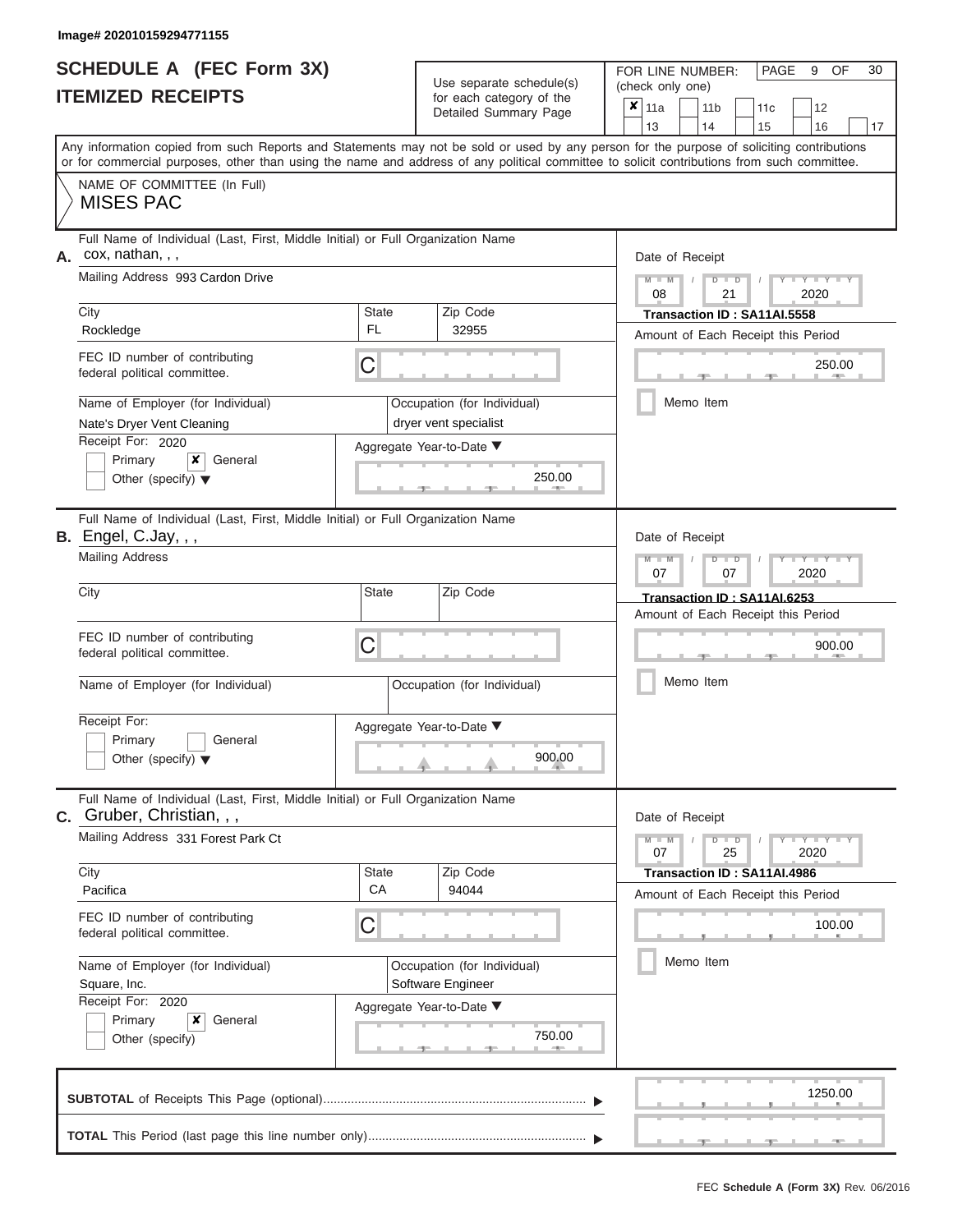|                          | <b>SCHEDULE A (FEC Form 3X)</b> |
|--------------------------|---------------------------------|
| <b>ITEMIZED RECEIPTS</b> |                                 |

| SCHEDULE A (FEC Form 3X)<br><b>ITEMIZED RECEIPTS</b>                                                                                                                                                                                                                                                                                                                                        |                         | Use separate schedule(s)<br>for each category of the<br>Detailed Summary Page                               | 30<br>FOR LINE NUMBER:<br>PAGE<br>10 OF<br>(check only one)<br>$x \mid$<br>11a<br>11 <sub>b</sub><br>11c<br>12<br>13<br>14                                                        |
|---------------------------------------------------------------------------------------------------------------------------------------------------------------------------------------------------------------------------------------------------------------------------------------------------------------------------------------------------------------------------------------------|-------------------------|-------------------------------------------------------------------------------------------------------------|-----------------------------------------------------------------------------------------------------------------------------------------------------------------------------------|
| Any information copied from such Reports and Statements may not be sold or used by any person for the purpose of soliciting contributions<br>or for commercial purposes, other than using the name and address of any political committee to solicit contributions from such committee.<br>NAME OF COMMITTEE (In Full)<br><b>MISES PAC</b>                                                  |                         |                                                                                                             | 15<br>16<br>17                                                                                                                                                                    |
| Full Name of Individual (Last, First, Middle Initial) or Full Organization Name<br>Gruber, Christian, , ,<br>А.<br>Mailing Address 331 Forest Park Ct<br>City<br>Pacifica<br>FEC ID number of contributing<br>federal political committee.<br>Name of Employer (for Individual)<br>Square, Inc.<br>Receipt For: 2020<br>Primary<br>×<br>General<br>Other (specify) $\blacktriangledown$     | State<br><b>CA</b><br>С | Zip Code<br>94044<br>Occupation (for Individual)<br>Software Engineer<br>Aggregate Year-to-Date ▼<br>850.00 | Date of Receipt<br>$M - M$<br>$D$ $D$<br>$Y - Y$<br>08<br>25<br>2020<br>Transaction ID: SA11AI.5638<br>Amount of Each Receipt this Period<br>100.00<br><b>AND IN</b><br>Memo Item |
| Full Name of Individual (Last, First, Middle Initial) or Full Organization Name<br><b>B.</b> Gruber, Christian, , ,<br>Mailing Address 331 Forest Park Ct<br>City<br>Pacifica<br>FEC ID number of contributing<br>federal political committee.<br>Name of Employer (for Individual)<br>Square, Inc.<br>Receipt For: 2020<br>Primary<br>General<br>X<br>Other (specify) $\blacktriangledown$ | State<br>CA<br>С        | Zip Code<br>94044<br>Occupation (for Individual)<br>Software Engineer<br>Aggregate Year-to-Date ▼<br>950.00 | Date of Receipt<br>$M - M$<br>$D$ $\Box$ $D$<br>Y Y<br>09<br>2020<br>25<br>Transaction ID: SA11AI.6067<br>Amount of Each Receipt this Period<br>100.00<br>Memo Item               |
| Full Name of Individual (Last, First, Middle Initial) or Full Organization Name<br>Ingalls, Benjamin, , ,<br>С.<br>Mailing Address 132 Ingalls Pond Rd<br>City<br>Milford<br>FEC ID number of contributing<br>federal political committee.<br>Name of Employer (for Individual)<br>Self<br>Receipt For: 2020<br>×<br>Primary<br>General<br>Other (specify)                                  | State<br><b>NY</b><br>С | Zip Code<br>13807<br>Occupation (for Individual)<br>Contractor<br>Aggregate Year-to-Date ▼<br>339.36        | Date of Receipt<br>$M - M$<br>$D$ $D$<br>$T-T$ $T$ $T$ $T$ $T$ $T$<br>07<br>12<br>2020<br>Transaction ID: SA11AI.4757<br>Amount of Each Receipt this Period<br>25.00<br>Memo Item |
|                                                                                                                                                                                                                                                                                                                                                                                             |                         |                                                                                                             | 225.00                                                                                                                                                                            |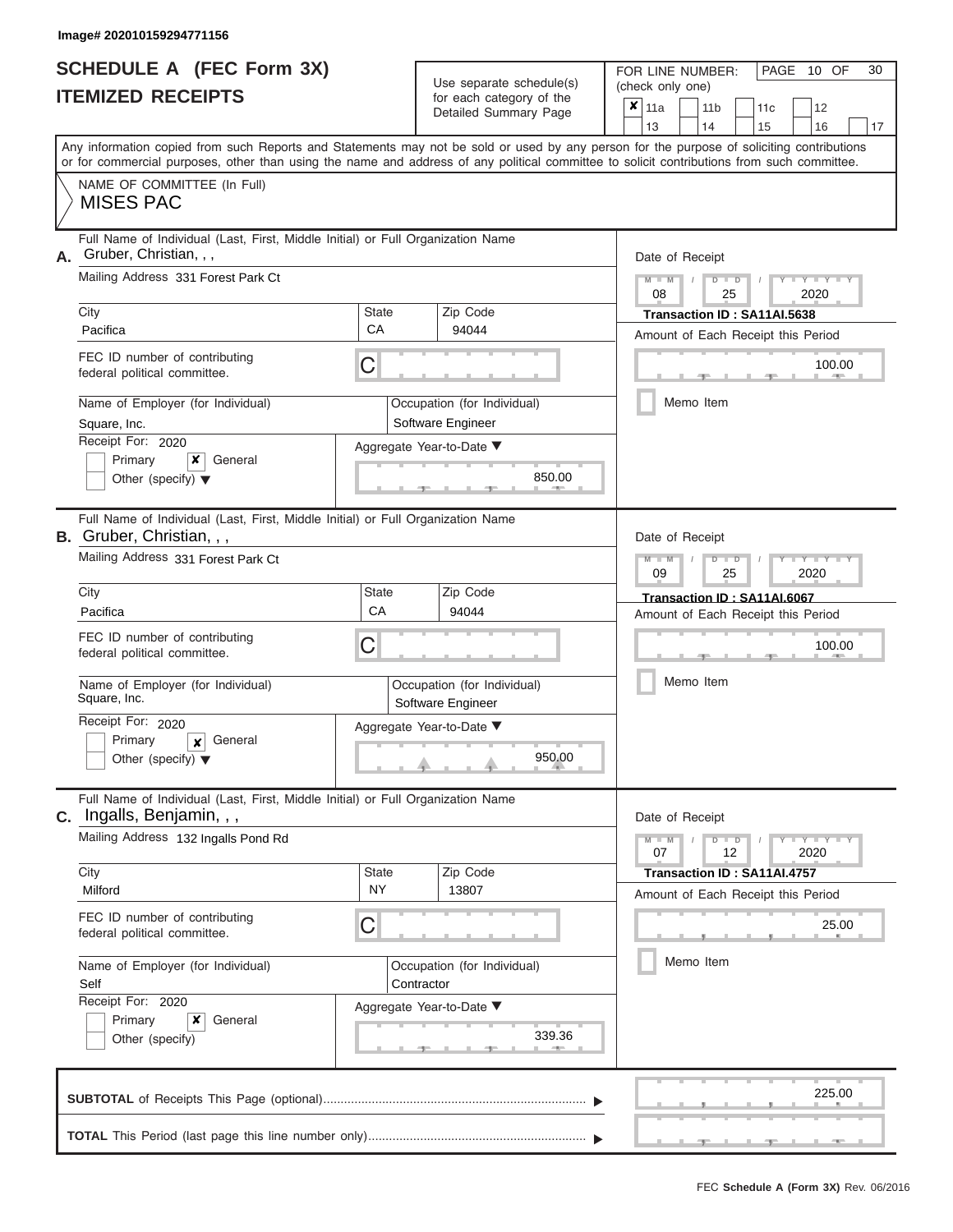|                          | SCHEDULE A (FEC Form 3X) |
|--------------------------|--------------------------|
| <b>ITEMIZED RECEIPTS</b> |                          |

Use separate schedule(s)<br>for each category of the

FOR LINE NUMBER:

PAGE 11 OF 30

|                                                                                                                     |                                                                             | Use separate schedule(s)                           | (check only one)                                                                                                                                                                                                                                                                        |  |  |  |  |
|---------------------------------------------------------------------------------------------------------------------|-----------------------------------------------------------------------------|----------------------------------------------------|-----------------------------------------------------------------------------------------------------------------------------------------------------------------------------------------------------------------------------------------------------------------------------------------|--|--|--|--|
| <b>ITEMIZED RECEIPTS</b>                                                                                            |                                                                             | for each category of the<br>Detailed Summary Page  | $\overline{\mathbf{x}}$   11a<br>11 <sub>b</sub><br>11c<br>12<br>13<br>14<br>15<br>16<br>17                                                                                                                                                                                             |  |  |  |  |
|                                                                                                                     |                                                                             |                                                    | Any information copied from such Reports and Statements may not be sold or used by any person for the purpose of soliciting contributions<br>or for commercial purposes, other than using the name and address of any political committee to solicit contributions from such committee. |  |  |  |  |
| NAME OF COMMITTEE (In Full)<br><b>MISES PAC</b>                                                                     |                                                                             |                                                    |                                                                                                                                                                                                                                                                                         |  |  |  |  |
| Full Name of Individual (Last, First, Middle Initial) or Full Organization Name<br>Ingalls, Benjamin, , ,<br>Α.     |                                                                             |                                                    | Date of Receipt                                                                                                                                                                                                                                                                         |  |  |  |  |
| Mailing Address 132 Ingalls Pond Rd                                                                                 |                                                                             |                                                    | $M - M$<br>$T - Y = Y - T Y$<br>$D$ $D$<br>08<br>12<br>2020                                                                                                                                                                                                                             |  |  |  |  |
| City<br>Milford                                                                                                     | State<br><b>NY</b>                                                          | Zip Code<br>13807                                  | Transaction ID: SA11AI.5273<br>Amount of Each Receipt this Period                                                                                                                                                                                                                       |  |  |  |  |
| FEC ID number of contributing<br>federal political committee.                                                       | С                                                                           |                                                    | 25.00                                                                                                                                                                                                                                                                                   |  |  |  |  |
| Name of Employer (for Individual)<br>Self                                                                           |                                                                             | Occupation (for Individual)<br>Contractor          | Memo Item                                                                                                                                                                                                                                                                               |  |  |  |  |
| Receipt For: 2020<br>Primary<br>General<br>x<br>Other (specify) $\blacktriangledown$                                |                                                                             | Aggregate Year-to-Date ▼<br>364.36                 |                                                                                                                                                                                                                                                                                         |  |  |  |  |
| Full Name of Individual (Last, First, Middle Initial) or Full Organization Name<br><b>B.</b> Ingalls, Benjamin, , , |                                                                             |                                                    | Date of Receipt                                                                                                                                                                                                                                                                         |  |  |  |  |
| Mailing Address 132 Ingalls Pond Rd                                                                                 |                                                                             |                                                    | $M - M$<br>$T - Y = T - Y = T - Y$<br>$D$ $D$<br>09<br>12<br>2020                                                                                                                                                                                                                       |  |  |  |  |
| City<br>Milford                                                                                                     | State<br>NY                                                                 | Zip Code<br>13807                                  | Transaction ID: SA11AI.5849<br>Amount of Each Receipt this Period                                                                                                                                                                                                                       |  |  |  |  |
| FEC ID number of contributing<br>federal political committee.                                                       | С                                                                           |                                                    | 25.00                                                                                                                                                                                                                                                                                   |  |  |  |  |
| Name of Employer (for Individual)<br>Self                                                                           |                                                                             | Occupation (for Individual)<br>Contractor          | Memo Item                                                                                                                                                                                                                                                                               |  |  |  |  |
| Receipt For: 2020<br>Primary<br>General<br>x<br>Other (specify) $\blacktriangledown$                                |                                                                             | Aggregate Year-to-Date ▼<br>389.36                 |                                                                                                                                                                                                                                                                                         |  |  |  |  |
| Full Name of Individual (Last, First, Middle Initial) or Full Organization Name<br>C. Ludlow, Lawrence, , ,         |                                                                             |                                                    | Date of Receipt                                                                                                                                                                                                                                                                         |  |  |  |  |
| Mailing Address 1100 Whittier Road                                                                                  | $Y - Y - Y - Y - Y$<br>$M - M$<br>$D$ $D$<br>$\sqrt{ }$<br>07<br>19<br>2020 |                                                    |                                                                                                                                                                                                                                                                                         |  |  |  |  |
| City<br><b>Grosse Pointe Park</b>                                                                                   | State<br>MI                                                                 | Zip Code<br>48230                                  | Transaction ID: SA11AI.4850<br>Amount of Each Receipt this Period                                                                                                                                                                                                                       |  |  |  |  |
| FEC ID number of contributing<br>federal political committee.                                                       | С                                                                           |                                                    | 250.00                                                                                                                                                                                                                                                                                  |  |  |  |  |
| Name of Employer (for Individual)<br>Retired                                                                        | Occupation (for Individual)<br>Retired                                      |                                                    | Memo Item                                                                                                                                                                                                                                                                               |  |  |  |  |
| Receipt For: 2020<br>Primary<br>x<br>General<br>Other (specify)                                                     |                                                                             | Aggregate Year-to-Date ▼<br>250.00<br><b>STATE</b> |                                                                                                                                                                                                                                                                                         |  |  |  |  |
|                                                                                                                     |                                                                             |                                                    | 300.00                                                                                                                                                                                                                                                                                  |  |  |  |  |
|                                                                                                                     |                                                                             |                                                    |                                                                                                                                                                                                                                                                                         |  |  |  |  |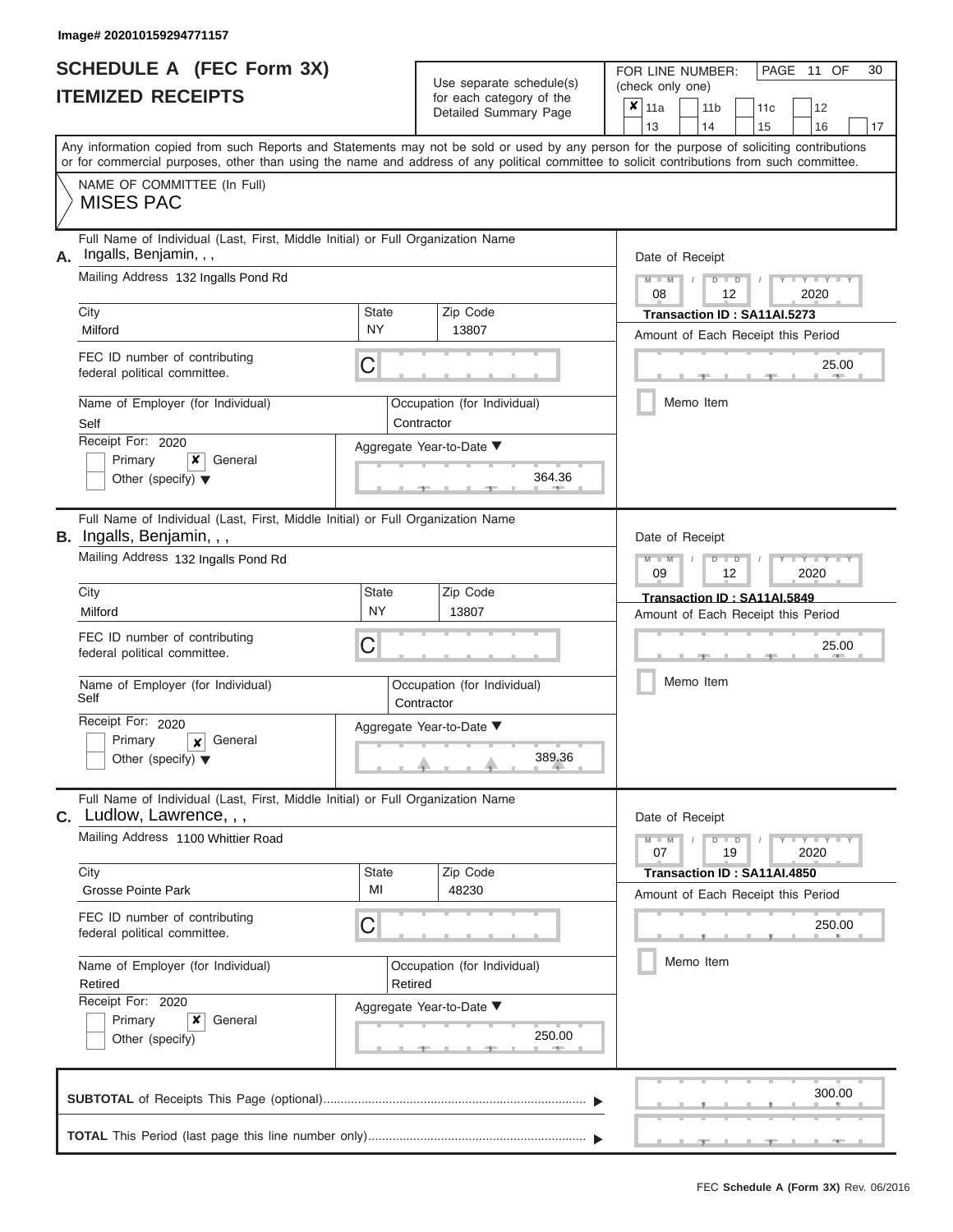|                          | <b>SCHEDULE A (FEC Form 3X)</b> |
|--------------------------|---------------------------------|
| <b>ITEMIZED RECEIPTS</b> |                                 |

| SCHEDULE A (FEC Form 3X)<br><b>ITEMIZED RECEIPTS</b>                                                                                                                                                                                                                                                                                                                                                            | Use separate schedule(s)<br>for each category of the<br>Detailed Summary Page                                                        | 30<br>FOR LINE NUMBER:<br>PAGE 12 OF<br>(check only one)<br>$\overline{\mathbf{x}}$   11a<br>11 <sub>b</sub><br>11c<br>12<br>13<br>14<br>15<br>16<br>17                                             |
|-----------------------------------------------------------------------------------------------------------------------------------------------------------------------------------------------------------------------------------------------------------------------------------------------------------------------------------------------------------------------------------------------------------------|--------------------------------------------------------------------------------------------------------------------------------------|-----------------------------------------------------------------------------------------------------------------------------------------------------------------------------------------------------|
| Any information copied from such Reports and Statements may not be sold or used by any person for the purpose of soliciting contributions<br>or for commercial purposes, other than using the name and address of any political committee to solicit contributions from such committee.<br>NAME OF COMMITTEE (In Full)<br><b>MISES PAC</b>                                                                      |                                                                                                                                      |                                                                                                                                                                                                     |
| Full Name of Individual (Last, First, Middle Initial) or Full Organization Name<br>Pannell Jr, Richard Reed, , ,<br>А.<br>Mailing Address 2853 Robin Road<br>City<br>York<br>FEC ID number of contributing<br>federal political committee.<br>Name of Employer (for Individual)<br><b>Recovery Market Solutions LLC</b><br>Receipt For: 2020<br>General<br>Primary<br>×<br>Other (specify) $\blacktriangledown$ | Zip Code<br>State<br><b>PA</b><br>17404<br>C<br>Occupation (for Individual)<br>Managing Member<br>Aggregate Year-to-Date ▼<br>300.00 | Date of Receipt<br>$M - M$<br>$D$ $D$<br>$Y - Y$<br>$\sqrt{2}$<br>09<br>23<br>2020<br>Transaction ID: SA11AI.6051<br>Amount of Each Receipt this Period<br>100.00<br><b>CONTRACTOR</b><br>Memo Item |
| Full Name of Individual (Last, First, Middle Initial) or Full Organization Name<br>B. SAbrin, Murray, , ,<br>Mailing Address 1500 Palisade Ave. Apt. 2F<br>City<br>Fort Lee<br>FEC ID number of contributing<br>federal political committee.<br>Name of Employer (for Individual)<br>Ramapo College<br>Receipt For: 2020<br>Primary<br>General<br>$\boldsymbol{x}$<br>Other (specify) $\blacktriangledown$      | Zip Code<br>State<br><b>NJ</b><br>07024<br>С<br>Occupation (for Individual)<br>professor<br>Aggregate Year-to-Date ▼<br>207.20       | Date of Receipt<br>$M - M$<br>$D$ $\Box$ $D$<br>$Y - Y$<br>09<br>21<br>2020<br>Transaction ID: SA11AI.6019<br>Amount of Each Receipt this Period<br>51.80<br>Memo Item                              |
| Full Name of Individual (Last, First, Middle Initial) or Full Organization Name<br>$c.$ Scott, Thomas, , ,<br>Mailing Address 1418 Vine Street<br>1418 Vine St Apt. 12<br>City<br>Lansing<br>FEC ID number of contributing<br>federal political committee.<br>Name of Employer (for Individual)<br>AF Group<br>Receipt For: 2020<br>Primary<br>×<br>General<br>Other (specify)                                  | Zip Code<br>State<br>MI<br>48912<br>С<br>Occupation (for Individual)<br>Actuary<br>Aggregate Year-to-Date ▼<br>2436.78               | Date of Receipt<br>$M - M$<br>$D$ $D$<br>$T - Y = Y - T Y$<br>20<br>2020<br>08<br>Transaction ID: SA11AI.5494<br>Amount of Each Receipt this Period<br>400.00<br>Memo Item                          |
|                                                                                                                                                                                                                                                                                                                                                                                                                 |                                                                                                                                      | 551.80                                                                                                                                                                                              |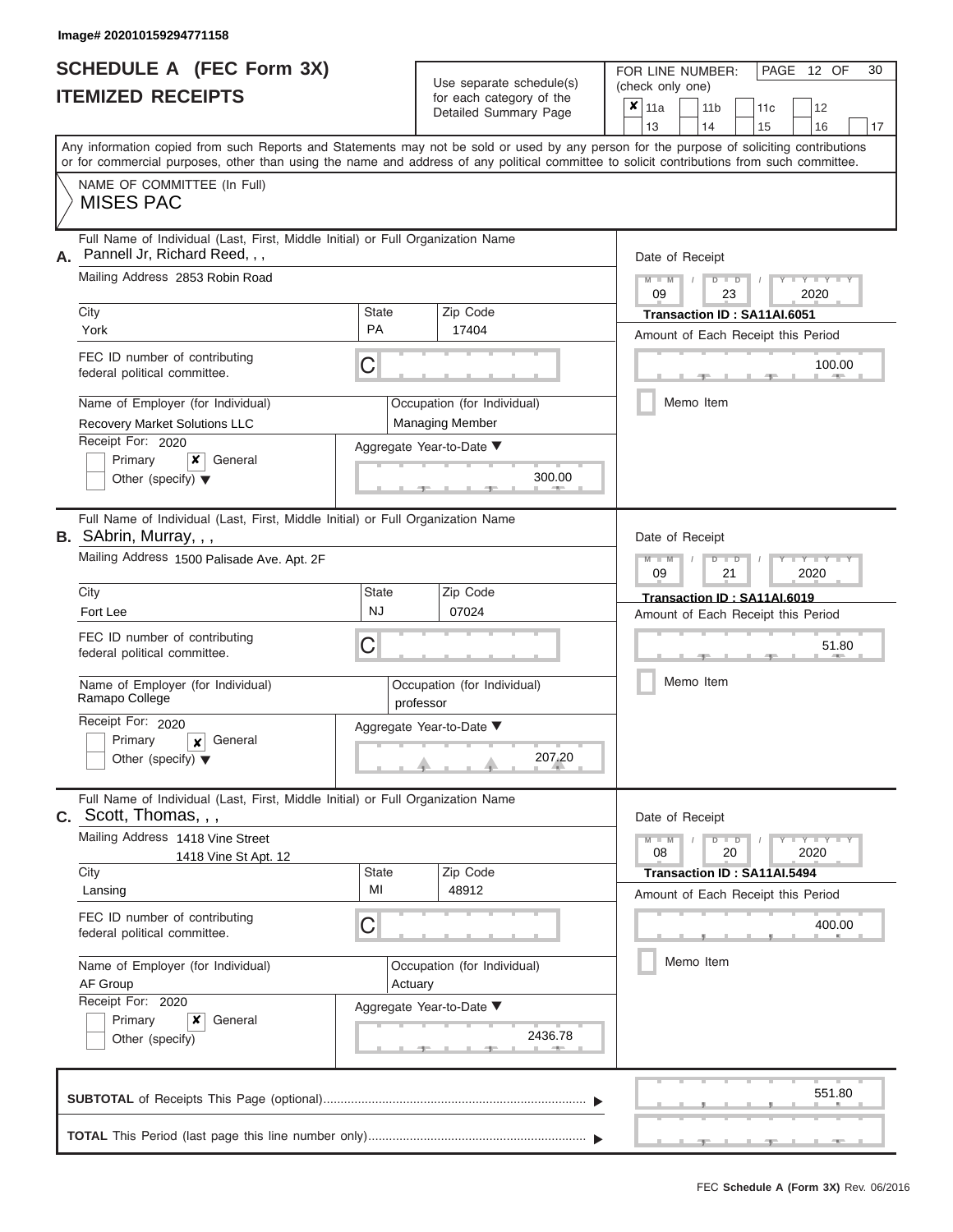# **SCHEDULE A (FEC Form 3X)**

|    | <b>SCHEDULE A (FEC Form 3X)</b><br><b>ITEMIZED RECEIPTS</b>                                                                                                                                                                                                                             |                             | Use separate schedule(s)<br>for each category of the | (check only one)<br>× | FOR LINE NUMBER:                  | PAGE 13 OF<br>30                        |
|----|-----------------------------------------------------------------------------------------------------------------------------------------------------------------------------------------------------------------------------------------------------------------------------------------|-----------------------------|------------------------------------------------------|-----------------------|-----------------------------------|-----------------------------------------|
|    |                                                                                                                                                                                                                                                                                         |                             | Detailed Summary Page                                | 11a<br>13             | 11 <sub>b</sub><br>14             | 11 <sub>c</sub><br>12<br>15<br>17<br>16 |
|    | Any information copied from such Reports and Statements may not be sold or used by any person for the purpose of soliciting contributions<br>or for commercial purposes, other than using the name and address of any political committee to solicit contributions from such committee. |                             |                                                      |                       |                                   |                                         |
|    | NAME OF COMMITTEE (In Full)<br><b>MISES PAC</b>                                                                                                                                                                                                                                         |                             |                                                      |                       |                                   |                                         |
| А. | Full Name of Individual (Last, First, Middle Initial) or Full Organization Name<br>Scott, Thomas, , ,<br>Mailing Address 1418 Vine Street                                                                                                                                               |                             |                                                      | $M - M$               | Date of Receipt<br>$D$ $D$        | $Y - Y - Y$                             |
|    | 1418 Vine St Apt. 12<br>City                                                                                                                                                                                                                                                            | State                       | Zip Code                                             | 09                    | 20<br>Transaction ID: SA11AI.5976 | 2020                                    |
|    | Lansing                                                                                                                                                                                                                                                                                 | MI                          | 48912                                                |                       |                                   | Amount of Each Receipt this Period      |
|    | FEC ID number of contributing<br>federal political committee.                                                                                                                                                                                                                           | С                           |                                                      |                       |                                   | 400.00                                  |
|    | Name of Employer (for Individual)<br>AF Group                                                                                                                                                                                                                                           | Actuary                     | Occupation (for Individual)                          |                       | Memo Item                         |                                         |
|    | Receipt For: 2020<br>Primary<br>x<br>General<br>Other (specify) $\blacktriangledown$                                                                                                                                                                                                    |                             | Aggregate Year-to-Date ▼<br>2836.78                  |                       |                                   |                                         |
|    | Full Name of Individual (Last, First, Middle Initial) or Full Organization Name<br>B. Steinberg, Jamie, , ,                                                                                                                                                                             |                             |                                                      |                       | Date of Receipt                   |                                         |
|    | Mailing Address 3359 Vaux Street                                                                                                                                                                                                                                                        |                             |                                                      |                       |                                   | Y I Y I Y<br>2020                       |
|    | City                                                                                                                                                                                                                                                                                    | State                       | Zip Code                                             |                       | Transaction ID: SA11AI.4874       |                                         |
|    | Philadelphia                                                                                                                                                                                                                                                                            | PA                          | 19129                                                |                       |                                   | Amount of Each Receipt this Period      |
|    | FEC ID number of contributing<br>federal political committee.                                                                                                                                                                                                                           | С                           |                                                      |                       |                                   | 250.00                                  |
|    | Name of Employer (for Individual)<br>Southern Glazer's Wine & Spirits                                                                                                                                                                                                                   |                             | Occupation (for Individual)<br>Sales Representative  |                       | Memo Item                         |                                         |
|    | Receipt For: 2020                                                                                                                                                                                                                                                                       |                             | Aggregate Year-to-Date ▼                             |                       |                                   |                                         |
|    | Primary<br>General<br>$\boldsymbol{\mathsf{x}}$<br>Other (specify) $\blacktriangledown$                                                                                                                                                                                                 |                             | 250.00                                               |                       |                                   |                                         |
|    | Full Name of Individual (Last, First, Middle Initial) or Full Organization Name<br><b>C.</b> Waguespack, Scott, , ,                                                                                                                                                                     |                             |                                                      |                       | Date of Receipt                   |                                         |
|    | Mailing Address 18 Caribou Ct                                                                                                                                                                                                                                                           |                             |                                                      |                       | $M - M$<br>$D$ $D$<br>10          | $  Y$ $  Y$ $  Y$<br>2020               |
|    | City<br>Metairie                                                                                                                                                                                                                                                                        | State<br>LA                 | Zip Code<br>70003                                    |                       | Transaction ID: SA11AI.5830       | Amount of Each Receipt this Period      |
|    | FEC ID number of contributing<br>federal political committee.                                                                                                                                                                                                                           | C                           |                                                      |                       |                                   | 500.00                                  |
|    | Name of Employer (for Individual)                                                                                                                                                                                                                                                       | Occupation (for Individual) |                                                      |                       | Memo Item                         |                                         |
|    | Receipt For: 2020<br>Primary<br>x<br>General<br>Other (specify)                                                                                                                                                                                                                         |                             | Aggregate Year-to-Date ▼<br>500.00                   |                       |                                   |                                         |
|    |                                                                                                                                                                                                                                                                                         |                             |                                                      |                       |                                   |                                         |
|    |                                                                                                                                                                                                                                                                                         |                             |                                                      |                       |                                   | 1150.00                                 |
|    |                                                                                                                                                                                                                                                                                         |                             |                                                      |                       |                                   |                                         |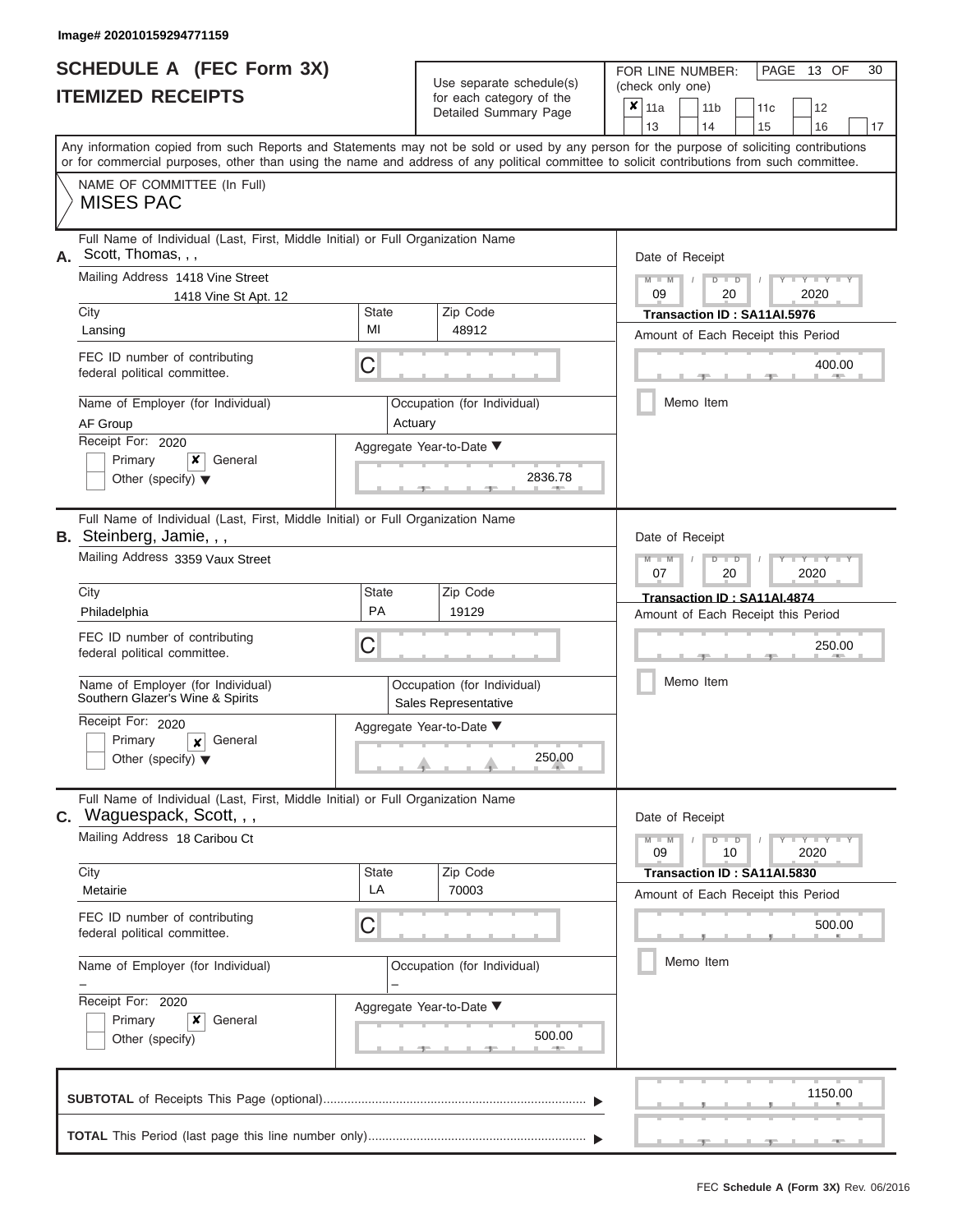|                          | <b>SCHEDULE A (FEC Form 3X)</b> |
|--------------------------|---------------------------------|
| <b>ITEMIZED RECEIPTS</b> |                                 |

Use separate schedule(s)<br>for each category of the

FOR LINE NUMBER:<br>(check only one)

PAGE 14 OF 30

| 62 REVEIL I V                                                                                                                              |                                                                                 | ivi cacii calcyory or life<br>Detailed Summary Page | x | 11a                                                                            |  | 11 <sub>b</sub>             | 11c | 12                                 |    |  |  |  |
|--------------------------------------------------------------------------------------------------------------------------------------------|---------------------------------------------------------------------------------|-----------------------------------------------------|---|--------------------------------------------------------------------------------|--|-----------------------------|-----|------------------------------------|----|--|--|--|
| Any information copied from such Reports and Statements may not be sold or used by any person for the purpose of soliciting contributions  |                                                                                 |                                                     |   | 13                                                                             |  | 14                          | 15  | 16                                 | 17 |  |  |  |
| or for commercial purposes, other than using the name and address of any political committee to solicit contributions from such committee. |                                                                                 |                                                     |   |                                                                                |  |                             |     |                                    |    |  |  |  |
| NAME OF COMMITTEE (In Full)<br><b>MISES PAC</b>                                                                                            |                                                                                 |                                                     |   |                                                                                |  |                             |     |                                    |    |  |  |  |
| Full Name of Individual (Last, First, Middle Initial) or Full Organization Name                                                            |                                                                                 |                                                     |   |                                                                                |  |                             |     |                                    |    |  |  |  |
| Woods, Thomas, , ,<br>Α.                                                                                                                   |                                                                                 |                                                     |   | Date of Receipt                                                                |  |                             |     |                                    |    |  |  |  |
| Mailing Address 7125 Indian Grass Road                                                                                                     |                                                                                 |                                                     |   | $M - M$ /<br>07                                                                |  | $D$ $D$<br>29               |     | Y TY<br>2020                       |    |  |  |  |
| City                                                                                                                                       | <b>State</b>                                                                    | Zip Code                                            |   |                                                                                |  | Transaction ID: SA11AI.5067 |     |                                    |    |  |  |  |
| Saint Cloud                                                                                                                                | FL.                                                                             | 34773                                               |   |                                                                                |  |                             |     | Amount of Each Receipt this Period |    |  |  |  |
| FEC ID number of contributing<br>federal political committee.                                                                              | C                                                                               |                                                     |   |                                                                                |  |                             |     | 100.00<br><b>AND</b>               |    |  |  |  |
| Name of Employer (for Individual)<br>self                                                                                                  |                                                                                 | Occupation (for Individual)<br>historian            |   |                                                                                |  | Memo Item                   |     |                                    |    |  |  |  |
| Receipt For: 2020                                                                                                                          |                                                                                 | Aggregate Year-to-Date ▼                            |   |                                                                                |  |                             |     |                                    |    |  |  |  |
| Primary<br>×<br>General<br>Other (specify) $\blacktriangledown$                                                                            |                                                                                 | 800.00<br><b>AND A</b>                              |   |                                                                                |  |                             |     |                                    |    |  |  |  |
| Full Name of Individual (Last, First, Middle Initial) or Full Organization Name<br>B. Woods, Thomas, , ,                                   |                                                                                 |                                                     |   | Date of Receipt                                                                |  |                             |     |                                    |    |  |  |  |
| Mailing Address 7125 Indian Grass Road                                                                                                     |                                                                                 |                                                     |   | $M - M$<br>$D$ $\Box$ $D$<br>Y TY<br>08<br>2020<br>29                          |  |                             |     |                                    |    |  |  |  |
| City                                                                                                                                       | <b>State</b>                                                                    | Zip Code                                            |   | Transaction ID: SA11AI.5675                                                    |  |                             |     |                                    |    |  |  |  |
| Saint Cloud                                                                                                                                | <b>FL</b>                                                                       | 34773                                               |   | Amount of Each Receipt this Period                                             |  |                             |     |                                    |    |  |  |  |
| FEC ID number of contributing<br>federal political committee.                                                                              | C                                                                               |                                                     |   | 100.00<br>Memo Item                                                            |  |                             |     |                                    |    |  |  |  |
| Name of Employer (for Individual)<br>self                                                                                                  |                                                                                 | Occupation (for Individual)<br>historian            |   |                                                                                |  |                             |     |                                    |    |  |  |  |
| Receipt For: 2020                                                                                                                          | Aggregate Year-to-Date ▼                                                        |                                                     |   |                                                                                |  |                             |     |                                    |    |  |  |  |
| Primary<br>General<br>$\boldsymbol{x}$<br>Other (specify) $\blacktriangledown$                                                             |                                                                                 | 900.00                                              |   |                                                                                |  |                             |     |                                    |    |  |  |  |
| Woods, Thomas, , ,<br>$\mathbf{C}$ .                                                                                                       | Full Name of Individual (Last, First, Middle Initial) or Full Organization Name |                                                     |   |                                                                                |  |                             |     |                                    |    |  |  |  |
| Mailing Address 7125 Indian Grass Road                                                                                                     |                                                                                 |                                                     |   | Date of Receipt<br>$M - M$<br>$D$ $D$<br>$T - Y = Y - T Y$<br>09<br>29<br>2020 |  |                             |     |                                    |    |  |  |  |
| City                                                                                                                                       | State                                                                           | Zip Code                                            |   |                                                                                |  | Transaction ID: SA11AI.6105 |     |                                    |    |  |  |  |
| Saint Cloud                                                                                                                                | <b>FL</b>                                                                       | 34773                                               |   |                                                                                |  |                             |     | Amount of Each Receipt this Period |    |  |  |  |
| FEC ID number of contributing<br>federal political committee.                                                                              | C                                                                               |                                                     |   |                                                                                |  |                             |     | 100.00                             |    |  |  |  |
| Name of Employer (for Individual)<br>self                                                                                                  |                                                                                 | Occupation (for Individual)<br>historian            |   | Memo Item                                                                      |  |                             |     |                                    |    |  |  |  |
| Receipt For: 2020                                                                                                                          |                                                                                 | Aggregate Year-to-Date ▼                            |   |                                                                                |  |                             |     |                                    |    |  |  |  |
| Primary<br>×<br>General                                                                                                                    |                                                                                 |                                                     |   |                                                                                |  |                             |     |                                    |    |  |  |  |
| Other (specify)                                                                                                                            |                                                                                 | 1000.00                                             |   |                                                                                |  |                             |     |                                    |    |  |  |  |
|                                                                                                                                            |                                                                                 |                                                     |   |                                                                                |  |                             |     | 300.00                             |    |  |  |  |
|                                                                                                                                            |                                                                                 |                                                     |   |                                                                                |  |                             |     |                                    |    |  |  |  |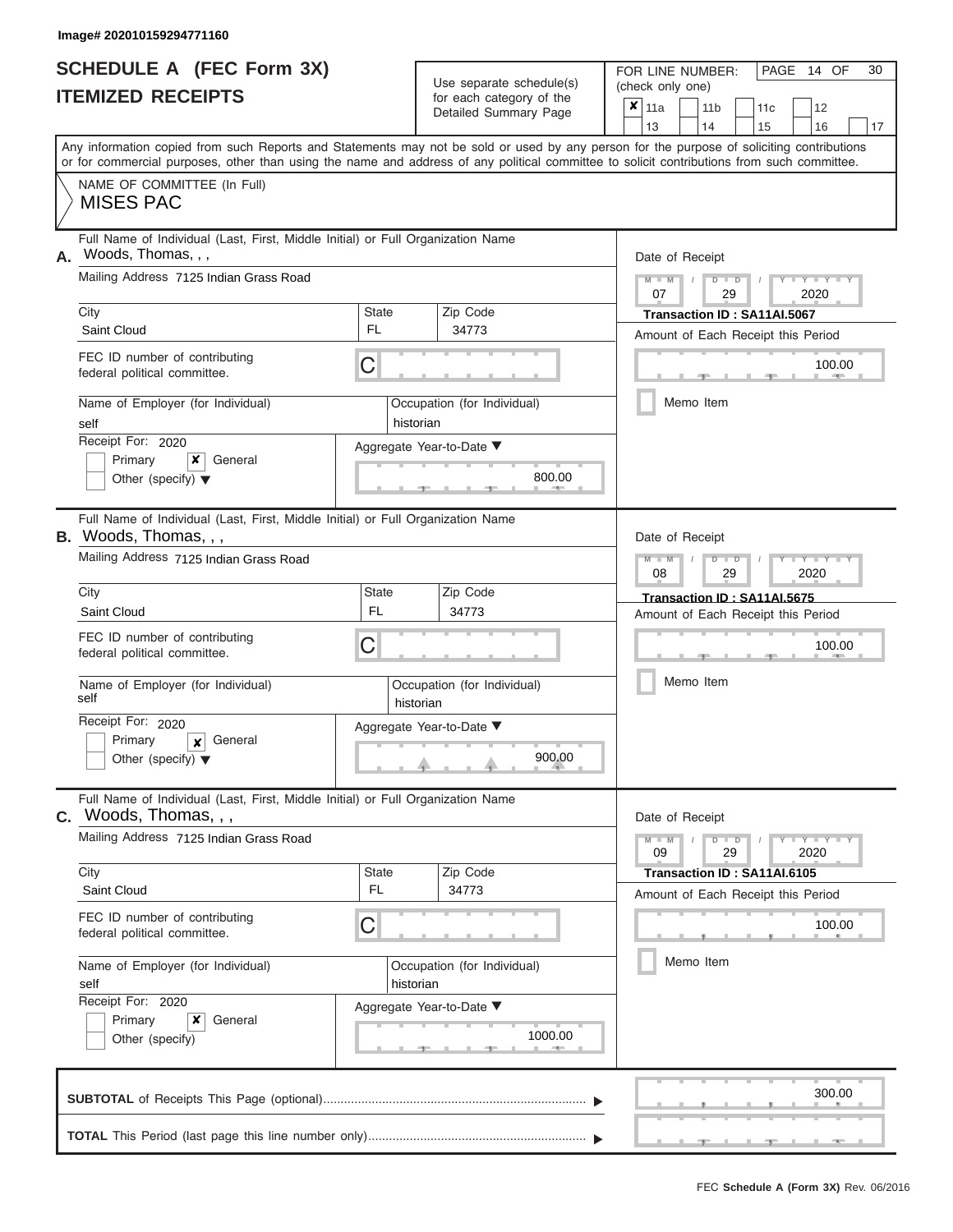|                          | <b>SCHEDULE A (FEC Form 3X)</b> |
|--------------------------|---------------------------------|
| <b>ITEMIZED RECEIPTS</b> |                                 |

Use separate schedule(s) (check only one) for each category of the

FOR LINE NUMBER:<br>(check only one)

PAGE 15 OF 30

| <b>ITEMIZED RECEIPTS</b>                                                                                                                                                                                                                                                                |                                        | for each category of the<br>Detailed Summary Page | ×<br>11a<br>11 <sub>b</sub><br>12<br>11c<br>13<br>14<br>16<br>15<br>17                       |  |  |  |  |  |
|-----------------------------------------------------------------------------------------------------------------------------------------------------------------------------------------------------------------------------------------------------------------------------------------|----------------------------------------|---------------------------------------------------|----------------------------------------------------------------------------------------------|--|--|--|--|--|
| Any information copied from such Reports and Statements may not be sold or used by any person for the purpose of soliciting contributions<br>or for commercial purposes, other than using the name and address of any political committee to solicit contributions from such committee. |                                        |                                                   |                                                                                              |  |  |  |  |  |
| NAME OF COMMITTEE (In Full)<br><b>MISES PAC</b>                                                                                                                                                                                                                                         |                                        |                                                   |                                                                                              |  |  |  |  |  |
| Full Name of Individual (Last, First, Middle Initial) or Full Organization Name<br>Woolridge, Dale, , ,<br>А.<br>Mailing Address 8184 Antietam Dr                                                                                                                                       |                                        |                                                   | Date of Receipt                                                                              |  |  |  |  |  |
| City                                                                                                                                                                                                                                                                                    | State                                  | Zip Code                                          | $M - M$<br>$Y - Y - Y - Y - I$<br>$D$ $D$<br>09<br>25<br>2020<br>Transaction ID: SA11AI.6074 |  |  |  |  |  |
| Lewisberry                                                                                                                                                                                                                                                                              | <b>PA</b>                              | 17339                                             | Amount of Each Receipt this Period                                                           |  |  |  |  |  |
| FEC ID number of contributing<br>federal political committee.                                                                                                                                                                                                                           | С                                      |                                                   | 100.00                                                                                       |  |  |  |  |  |
| Name of Employer (for Individual)<br>Retired                                                                                                                                                                                                                                            | Occupation (for Individual)<br>Retired |                                                   | Memo Item                                                                                    |  |  |  |  |  |
| Receipt For: 2020                                                                                                                                                                                                                                                                       | Aggregate Year-to-Date ▼               |                                                   |                                                                                              |  |  |  |  |  |
| Primary<br>$x \mid$ General<br>Other (specify) $\blacktriangledown$                                                                                                                                                                                                                     |                                        | 300.00                                            |                                                                                              |  |  |  |  |  |
| Full Name of Individual (Last, First, Middle Initial) or Full Organization Name<br>Β.                                                                                                                                                                                                   |                                        |                                                   | Date of Receipt                                                                              |  |  |  |  |  |
| <b>Mailing Address</b>                                                                                                                                                                                                                                                                  |                                        |                                                   | Y T Y T Y T<br>$M - I$<br>$D$ $\Box$ $D$                                                     |  |  |  |  |  |
| City                                                                                                                                                                                                                                                                                    | State                                  | Zip Code                                          | Amount of Each Receipt this Period                                                           |  |  |  |  |  |
| FEC ID number of contributing<br>federal political committee.                                                                                                                                                                                                                           | C                                      |                                                   |                                                                                              |  |  |  |  |  |
| Name of Employer (for Individual)                                                                                                                                                                                                                                                       | Occupation (for Individual)            |                                                   | Memo Item                                                                                    |  |  |  |  |  |
| Receipt For:<br>Primary<br>General<br>Other (specify) $\blacktriangledown$                                                                                                                                                                                                              | Aggregate Year-to-Date ▼               |                                                   |                                                                                              |  |  |  |  |  |
| Full Name of Individual (Last, First, Middle Initial) or Full Organization Name<br>C.                                                                                                                                                                                                   |                                        |                                                   | Date of Receipt                                                                              |  |  |  |  |  |
| <b>Mailing Address</b>                                                                                                                                                                                                                                                                  |                                        |                                                   | $M - M$<br>D<br>Y<br>$\overline{D}$                                                          |  |  |  |  |  |
| City                                                                                                                                                                                                                                                                                    | State                                  | Zip Code                                          | Amount of Each Receipt this Period                                                           |  |  |  |  |  |
| FEC ID number of contributing<br>federal political committee.                                                                                                                                                                                                                           | С                                      |                                                   |                                                                                              |  |  |  |  |  |
| Name of Employer (for Individual)                                                                                                                                                                                                                                                       | Occupation (for Individual)            |                                                   | Memo Item                                                                                    |  |  |  |  |  |
| Receipt For:<br>Primary<br>General<br>Other (specify)                                                                                                                                                                                                                                   | Aggregate Year-to-Date ▼               | $-1$                                              |                                                                                              |  |  |  |  |  |
|                                                                                                                                                                                                                                                                                         |                                        |                                                   | 100.00                                                                                       |  |  |  |  |  |
|                                                                                                                                                                                                                                                                                         |                                        |                                                   | 4976.80                                                                                      |  |  |  |  |  |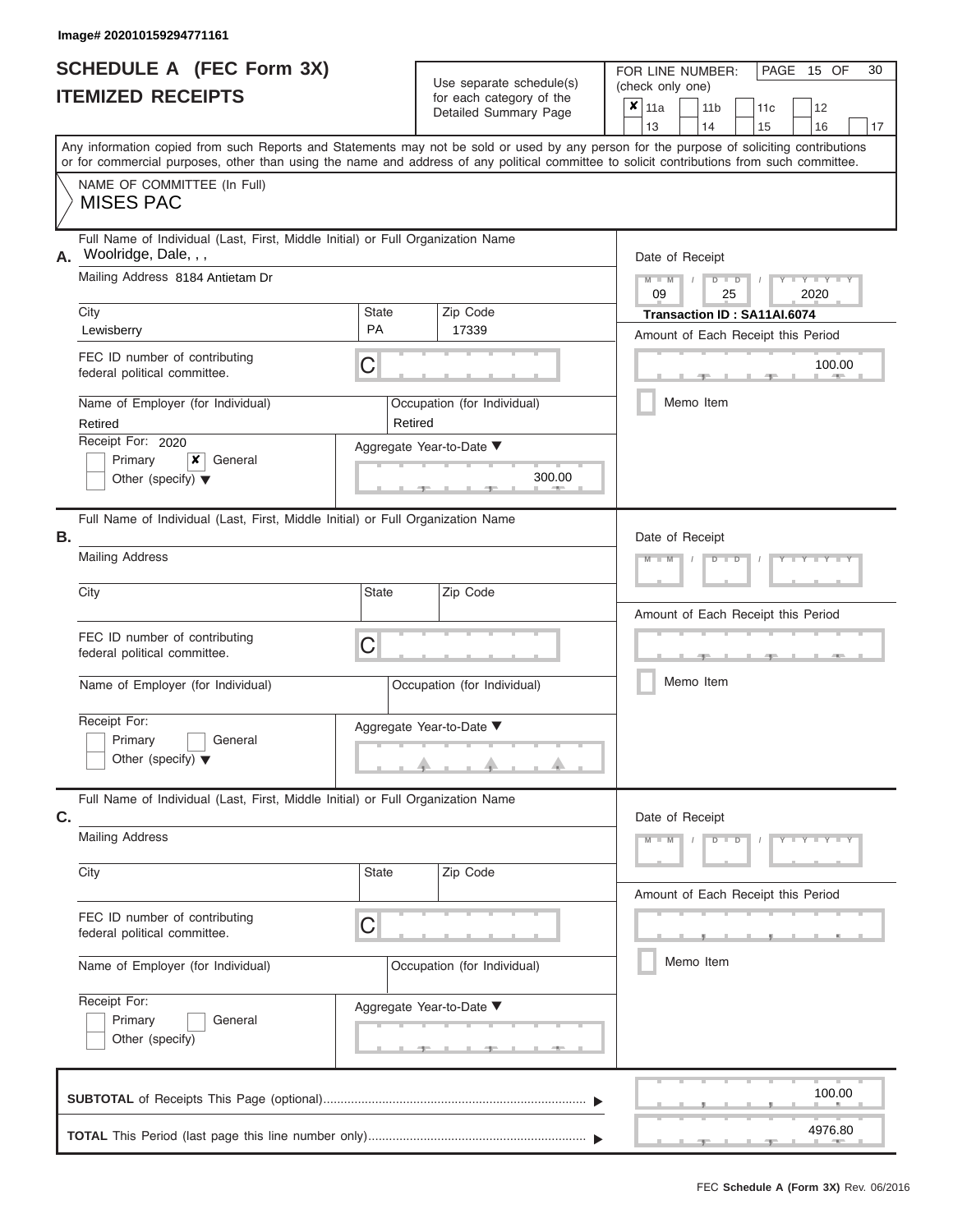|                          | <b>SCHEDULE A (FEC Form 3X)</b> |
|--------------------------|---------------------------------|
| <b>ITEMIZED RECEIPTS</b> |                                 |

| SCHEDULE A (FEC Form 3X) |                                                                                                                                                                                                                                                                                         | Use separate schedule(s) | 30<br>FOR LINE NUMBER:<br>PAGE<br>16 OF<br>(check only one)                                                                                                                                                                                                      |                                    |                            |                                    |    |  |  |
|--------------------------|-----------------------------------------------------------------------------------------------------------------------------------------------------------------------------------------------------------------------------------------------------------------------------------------|--------------------------|------------------------------------------------------------------------------------------------------------------------------------------------------------------------------------------------------------------------------------------------------------------|------------------------------------|----------------------------|------------------------------------|----|--|--|
|                          | <b>ITEMIZED RECEIPTS</b>                                                                                                                                                                                                                                                                |                          | for each category of the<br>Detailed Summary Page                                                                                                                                                                                                                | 11a<br>13                          | 11 <sub>b</sub><br>×<br>14 | 12<br>11c<br>15<br>16              | 17 |  |  |
|                          | Any information copied from such Reports and Statements may not be sold or used by any person for the purpose of soliciting contributions<br>or for commercial purposes, other than using the name and address of any political committee to solicit contributions from such committee. |                          |                                                                                                                                                                                                                                                                  |                                    |                            |                                    |    |  |  |
|                          | NAME OF COMMITTEE (In Full)<br><b>MISES PAC</b>                                                                                                                                                                                                                                         |                          |                                                                                                                                                                                                                                                                  |                                    |                            |                                    |    |  |  |
| А.                       | Full Name of Individual (Last, First, Middle Initial) or Full Organization Name<br>Young Americans for Liberty Foundation<br>Mailing Address 500 N Capital of Texas Hwy                                                                                                                 |                          |                                                                                                                                                                                                                                                                  | Date of Receipt<br>$M - M$ /<br>08 | $D$ $D$<br>11              | Y TY T<br>2020                     |    |  |  |
|                          | City<br>Austin                                                                                                                                                                                                                                                                          | State<br><b>TX</b>       | Zip Code<br>78746                                                                                                                                                                                                                                                |                                    | Transaction ID: SA15.6216  | Amount of Each Receipt this Period |    |  |  |
|                          | FEC ID number of contributing<br>federal political committee.                                                                                                                                                                                                                           | С                        |                                                                                                                                                                                                                                                                  |                                    |                            | 750.00<br><b>COLLECTION</b>        |    |  |  |
|                          | Name of Employer (for Individual)                                                                                                                                                                                                                                                       |                          | Occupation (for Individual)                                                                                                                                                                                                                                      | Refund                             | Memo Item                  |                                    |    |  |  |
|                          | Receipt For:<br>Primary<br>General<br>Other (specify) $\blacktriangledown$                                                                                                                                                                                                              |                          | Aggregate Year-to-Date ▼<br>800.00                                                                                                                                                                                                                               |                                    |                            |                                    |    |  |  |
| В.                       | Full Name of Individual (Last, First, Middle Initial) or Full Organization Name<br><b>Mailing Address</b>                                                                                                                                                                               |                          |                                                                                                                                                                                                                                                                  | Date of Receipt<br>$M - M$         | $D$ $\Box$ $D$             |                                    |    |  |  |
|                          | City                                                                                                                                                                                                                                                                                    | State                    | Zip Code                                                                                                                                                                                                                                                         |                                    |                            | Amount of Each Receipt this Period |    |  |  |
|                          | FEC ID number of contributing<br>federal political committee.                                                                                                                                                                                                                           | C                        |                                                                                                                                                                                                                                                                  |                                    |                            | <b>ARCHITECT</b>                   |    |  |  |
|                          | Name of Employer (for Individual)                                                                                                                                                                                                                                                       |                          | Occupation (for Individual)                                                                                                                                                                                                                                      |                                    | Memo Item                  |                                    |    |  |  |
|                          | Receipt For:<br>Primary<br>General<br>Other (specify) $\blacktriangledown$                                                                                                                                                                                                              |                          | Aggregate Year-to-Date ▼<br>$\mathbb{R}^n$                                                                                                                                                                                                                       |                                    |                            |                                    |    |  |  |
| C.                       | Full Name of Individual (Last, First, Middle Initial) or Full Organization Name                                                                                                                                                                                                         |                          |                                                                                                                                                                                                                                                                  |                                    | Date of Receipt            |                                    |    |  |  |
|                          | <b>Mailing Address</b>                                                                                                                                                                                                                                                                  |                          |                                                                                                                                                                                                                                                                  | $M - M$                            | $D$ $\Box$ $D$             | $Y = Y = Y + Y$                    |    |  |  |
|                          | City                                                                                                                                                                                                                                                                                    | State                    | Zip Code                                                                                                                                                                                                                                                         |                                    |                            | Amount of Each Receipt this Period |    |  |  |
|                          | FEC ID number of contributing<br>federal political committee.                                                                                                                                                                                                                           | С                        |                                                                                                                                                                                                                                                                  |                                    |                            |                                    |    |  |  |
|                          | Name of Employer (for Individual)                                                                                                                                                                                                                                                       |                          | Occupation (for Individual)                                                                                                                                                                                                                                      |                                    | Memo Item                  |                                    |    |  |  |
|                          | Receipt For:<br>Primary<br>General<br>Other (specify)                                                                                                                                                                                                                                   |                          | Aggregate Year-to-Date ▼<br><u>and the second second second second second second second second second second second second second second second second second second second second second second second second second second second second second second sec</u> |                                    |                            |                                    |    |  |  |
|                          |                                                                                                                                                                                                                                                                                         |                          |                                                                                                                                                                                                                                                                  |                                    |                            | 750.00                             |    |  |  |
|                          |                                                                                                                                                                                                                                                                                         |                          |                                                                                                                                                                                                                                                                  |                                    |                            | 750.00<br>$\rightarrow$            |    |  |  |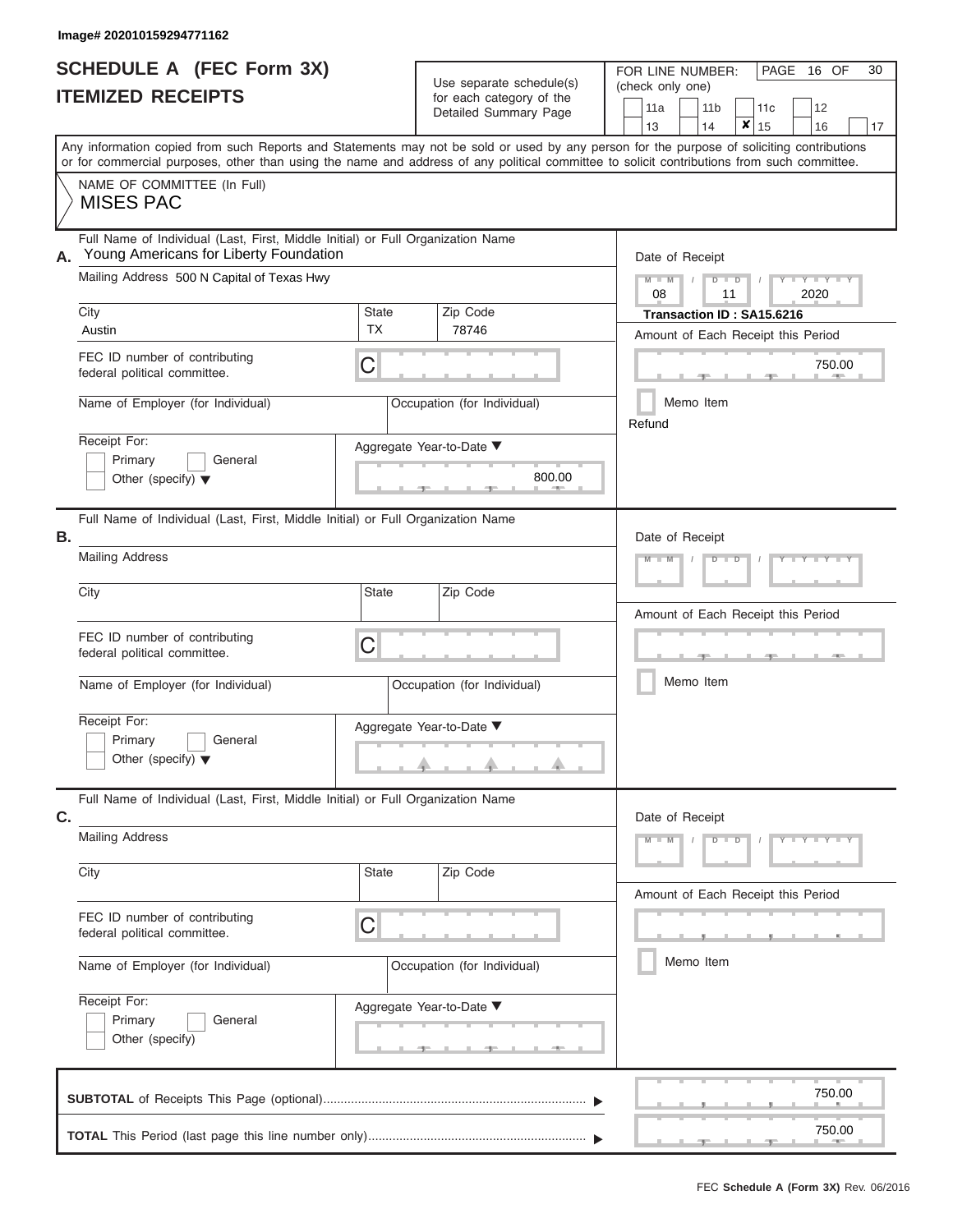| <b>SCHEDULE B</b> (FEC Form 3X)                                                                                                                                                                                                                                                         |                                                                      |                                                      |                          |                             | PAGE 17 OF<br>30<br>FOR LINE NUMBER:                                                      |
|-----------------------------------------------------------------------------------------------------------------------------------------------------------------------------------------------------------------------------------------------------------------------------------------|----------------------------------------------------------------------|------------------------------------------------------|--------------------------|-----------------------------|-------------------------------------------------------------------------------------------|
| <b>ITEMIZED DISBURSEMENTS</b>                                                                                                                                                                                                                                                           |                                                                      | Use separate schedule(s)<br>for each category of the |                          | (check only one)<br>$x$ 21b | 22<br>23<br>27<br>26                                                                      |
|                                                                                                                                                                                                                                                                                         |                                                                      | Detailed Summary Page                                |                          | 28a                         | 28 <sub>b</sub><br>28c<br>29<br>30 <sub>b</sub>                                           |
| Any information copied from such Reports and Statements may not be sold or used by any person for the purpose of soliciting contributions<br>or for commercial purposes, other than using the name and address of any political committee to solicit contributions from such committee. |                                                                      |                                                      |                          |                             |                                                                                           |
| NAME OF COMMITTEE (In Full)<br><b>MISES PAC</b>                                                                                                                                                                                                                                         |                                                                      |                                                      |                          |                             |                                                                                           |
| Full Name (Last, First, Middle Initial)<br>A. American Airlines                                                                                                                                                                                                                         |                                                                      |                                                      |                          |                             | Date of Disbursement<br>Y LY LY LY<br>$M$ $M$<br>$D$ $D$                                  |
| Mailing Address 1 Skyview Drive                                                                                                                                                                                                                                                         |                                                                      |                                                      |                          |                             | 08<br>2020<br>07                                                                          |
| City<br>Fort Worth                                                                                                                                                                                                                                                                      | State<br><b>TX</b>                                                   | Zip Code<br>76155                                    |                          |                             | <b>FEC Identification Number</b>                                                          |
| Purpose of Disbursement<br>Travel                                                                                                                                                                                                                                                       |                                                                      |                                                      |                          |                             | C<br>Transaction ID: SB21B.6140                                                           |
| Candidate Name                                                                                                                                                                                                                                                                          |                                                                      |                                                      | Category/<br>Type        |                             | Amount of Each Disbursement this Period                                                   |
| Office Sought:<br>House<br>Senate<br>President                                                                                                                                                                                                                                          | Disbursement For:<br>Primary<br>Other (specify) $\blacktriangledown$ | General                                              |                          |                             | 30.00<br><b>Allen</b><br>Memo Item                                                        |
| State:<br>District:                                                                                                                                                                                                                                                                     |                                                                      |                                                      |                          |                             |                                                                                           |
| Full Name (Last, First, Middle Initial)<br><b>B.</b> American Airlines<br>Mailing Address 1 Skyview Drive                                                                                                                                                                               |                                                                      |                                                      |                          |                             | Date of Disbursement<br>$T = Y - T - Y - T - Y$<br>$D$ $D$<br>$M - M$<br>2020<br>07<br>13 |
| City<br>Fort Worth                                                                                                                                                                                                                                                                      | State<br><b>TX</b>                                                   | Zip Code<br>76155                                    |                          |                             | <b>FEC Identification Number</b>                                                          |
| Purpose of Disbursement<br>Travel                                                                                                                                                                                                                                                       |                                                                      |                                                      |                          |                             | C                                                                                         |
| Candidate Name                                                                                                                                                                                                                                                                          |                                                                      |                                                      | Category/<br><b>Type</b> |                             | Transaction ID: SB21B.6143<br>Amount of Each Disbursement this Period                     |
| Office Sought:<br>House<br>Senate<br>President                                                                                                                                                                                                                                          | Disbursement For:<br>Primary                                         | General                                              |                          |                             | 34.10                                                                                     |
| State:<br>District:                                                                                                                                                                                                                                                                     | Other (specify)                                                      |                                                      |                          |                             | Memo Item                                                                                 |
| Full Name (Last, First, Middle Initial)<br>C. American Airlines                                                                                                                                                                                                                         |                                                                      |                                                      |                          |                             | Date of Disbursement<br>$T - Y = T - Y$<br>$D$ $D$<br>$M - M$                             |
| Mailing Address 1 Skyview Drive                                                                                                                                                                                                                                                         |                                                                      |                                                      |                          |                             | 07<br>2020<br>13                                                                          |
| City<br>Fort Worth                                                                                                                                                                                                                                                                      | State<br>TX                                                          | Zip Code<br>76155                                    |                          |                             | <b>FEC Identification Number</b>                                                          |
| Purpose of Disbursement<br>Travel<br>Candidate Name                                                                                                                                                                                                                                     |                                                                      |                                                      |                          |                             | C<br>Transaction ID: SB21B.6144                                                           |
| Office Sought:<br>House                                                                                                                                                                                                                                                                 | Disbursement For:                                                    |                                                      | Category/<br><b>Type</b> |                             | Amount of Each Disbursement this Period<br>129.10                                         |
| Senate<br>President                                                                                                                                                                                                                                                                     | Primary<br>Other (specify) $\blacktriangledown$                      | General                                              |                          |                             | Memo Item                                                                                 |
| State:<br>District:                                                                                                                                                                                                                                                                     |                                                                      |                                                      |                          |                             |                                                                                           |
|                                                                                                                                                                                                                                                                                         |                                                                      |                                                      |                          |                             | 193.20                                                                                    |
|                                                                                                                                                                                                                                                                                         |                                                                      |                                                      |                          |                             |                                                                                           |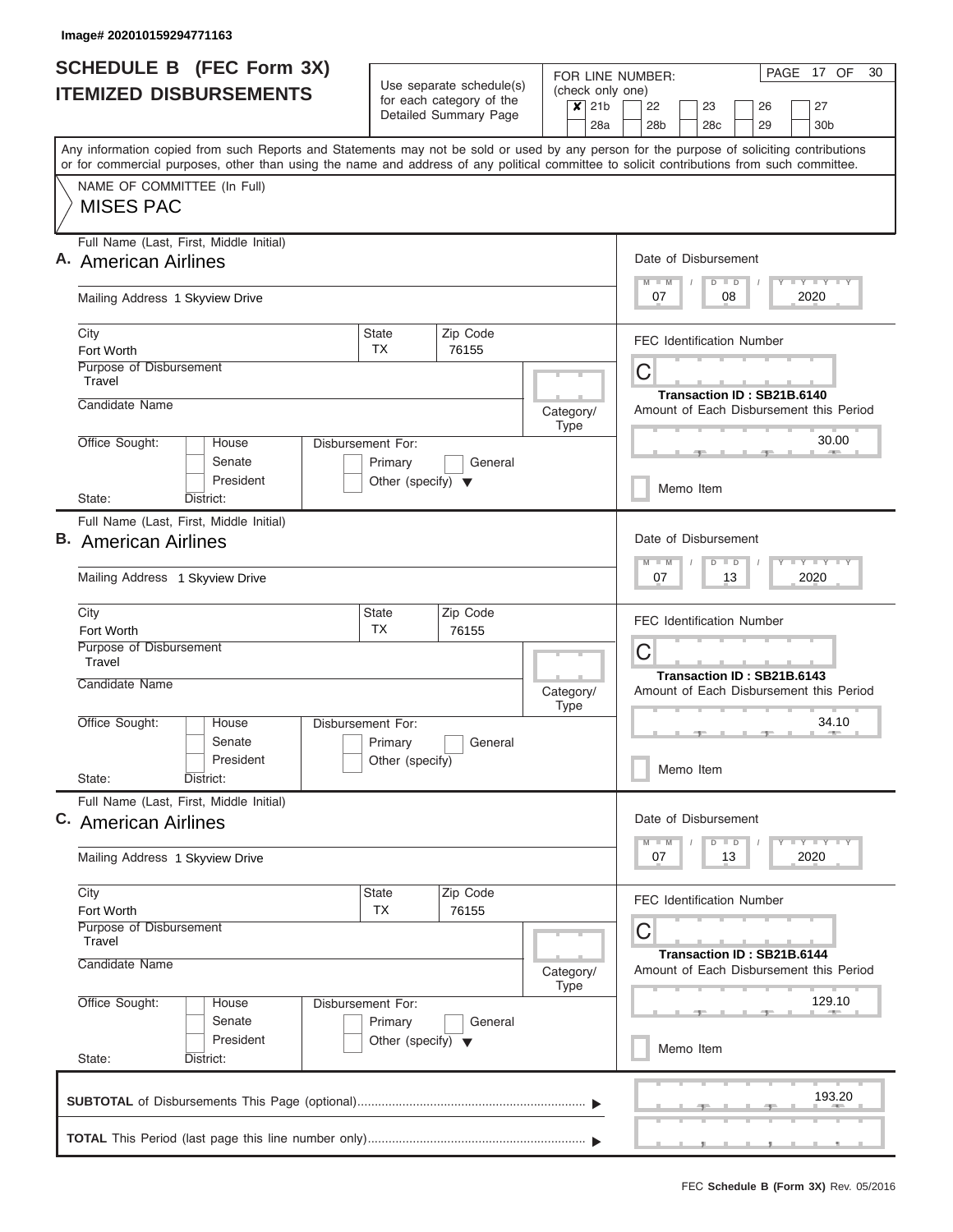| <b>SCHEDULE B</b> (FEC Form 3X)                                                                                                                                                                                                                                                         |                                                                      |                                                      |                          |         | PAGE 18 OF<br>30<br>FOR LINE NUMBER:                                                                  |  |
|-----------------------------------------------------------------------------------------------------------------------------------------------------------------------------------------------------------------------------------------------------------------------------------------|----------------------------------------------------------------------|------------------------------------------------------|--------------------------|---------|-------------------------------------------------------------------------------------------------------|--|
| <b>ITEMIZED DISBURSEMENTS</b>                                                                                                                                                                                                                                                           |                                                                      | Use separate schedule(s)<br>for each category of the |                          | $x$ 21b | (check only one)<br>22<br>23<br>27<br>26                                                              |  |
|                                                                                                                                                                                                                                                                                         |                                                                      | Detailed Summary Page                                |                          | 28a     | 28 <sub>b</sub><br>28c<br>29<br>30 <sub>b</sub>                                                       |  |
| Any information copied from such Reports and Statements may not be sold or used by any person for the purpose of soliciting contributions<br>or for commercial purposes, other than using the name and address of any political committee to solicit contributions from such committee. |                                                                      |                                                      |                          |         |                                                                                                       |  |
| NAME OF COMMITTEE (In Full)<br><b>MISES PAC</b>                                                                                                                                                                                                                                         |                                                                      |                                                      |                          |         |                                                                                                       |  |
| Full Name (Last, First, Middle Initial)<br>A. American Airlines                                                                                                                                                                                                                         |                                                                      |                                                      |                          |         | Date of Disbursement<br>Y LY LY LY<br>$M - M$<br>$D$ $D$                                              |  |
| Mailing Address 1 Skyview Drive                                                                                                                                                                                                                                                         |                                                                      |                                                      |                          |         | 2020<br>07<br>13                                                                                      |  |
| City<br>Fort Worth                                                                                                                                                                                                                                                                      | State<br><b>TX</b>                                                   | Zip Code<br>76155                                    |                          |         | <b>FEC Identification Number</b>                                                                      |  |
| Purpose of Disbursement<br>Travel                                                                                                                                                                                                                                                       |                                                                      |                                                      |                          |         | C<br>Transaction ID: SB21B.6145                                                                       |  |
| Candidate Name                                                                                                                                                                                                                                                                          |                                                                      |                                                      | Category/<br>Type        |         | Amount of Each Disbursement this Period                                                               |  |
| Office Sought:<br>House<br>Senate<br>President                                                                                                                                                                                                                                          | Disbursement For:<br>Primary<br>Other (specify) $\blacktriangledown$ | General                                              |                          |         | 129.10<br>--                                                                                          |  |
| State:<br>District:                                                                                                                                                                                                                                                                     |                                                                      |                                                      |                          |         | Memo Item                                                                                             |  |
| Full Name (Last, First, Middle Initial)<br><b>B.</b> American Airlines<br>Mailing Address 1 Skyview Drive                                                                                                                                                                               |                                                                      |                                                      |                          |         |                                                                                                       |  |
| City<br>Fort Worth                                                                                                                                                                                                                                                                      | State<br><b>TX</b>                                                   | Zip Code<br>76155                                    |                          |         | <b>FEC Identification Number</b>                                                                      |  |
| Purpose of Disbursement<br>Travel                                                                                                                                                                                                                                                       |                                                                      |                                                      |                          |         | C<br>Transaction ID: SB21B.6150                                                                       |  |
| Candidate Name                                                                                                                                                                                                                                                                          |                                                                      |                                                      | Category/<br><b>Type</b> |         | Amount of Each Disbursement this Period                                                               |  |
| Office Sought:<br>House<br>Senate<br>President                                                                                                                                                                                                                                          | Disbursement For:<br>Primary<br>Other (specify)                      | General                                              |                          |         | 30.00<br><b>AND</b><br>Memo Item                                                                      |  |
| State:<br>District:                                                                                                                                                                                                                                                                     |                                                                      |                                                      |                          |         |                                                                                                       |  |
| Full Name (Last, First, Middle Initial)<br>C. Anedot                                                                                                                                                                                                                                    |                                                                      |                                                      |                          |         | Date of Disbursement<br>$\mathbf{I}$ $\mathbf{Y}$ $\mathbf{I}$ $\mathbf{Y}$ $\mathbf{I}$ $\mathbf{Y}$ |  |
| Mailing Address 1340 Poydras Street<br><b>Suite 1770</b>                                                                                                                                                                                                                                |                                                                      |                                                      |                          |         | $M$ $M$<br>$D$ $D$<br>09<br>2020<br>21                                                                |  |
| City<br><b>New Orleans</b>                                                                                                                                                                                                                                                              | State<br>LA                                                          | Zip Code<br>70112-5204                               |                          |         | <b>FEC Identification Number</b>                                                                      |  |
| Purpose of Disbursement<br><b>ACH Return Fee</b><br>Candidate Name                                                                                                                                                                                                                      |                                                                      |                                                      |                          |         | C<br>Transaction ID: SB21B.6237                                                                       |  |
|                                                                                                                                                                                                                                                                                         |                                                                      |                                                      | Category/<br><b>Type</b> |         | Amount of Each Disbursement this Period<br>2.00                                                       |  |
| Office Sought:<br>House<br>Senate<br>President                                                                                                                                                                                                                                          | Disbursement For:<br>Primary<br>Other (specify) $\blacktriangledown$ | General                                              |                          |         |                                                                                                       |  |
| State:<br>District:                                                                                                                                                                                                                                                                     |                                                                      |                                                      |                          |         | Memo Item                                                                                             |  |
|                                                                                                                                                                                                                                                                                         |                                                                      |                                                      |                          |         | 161.10                                                                                                |  |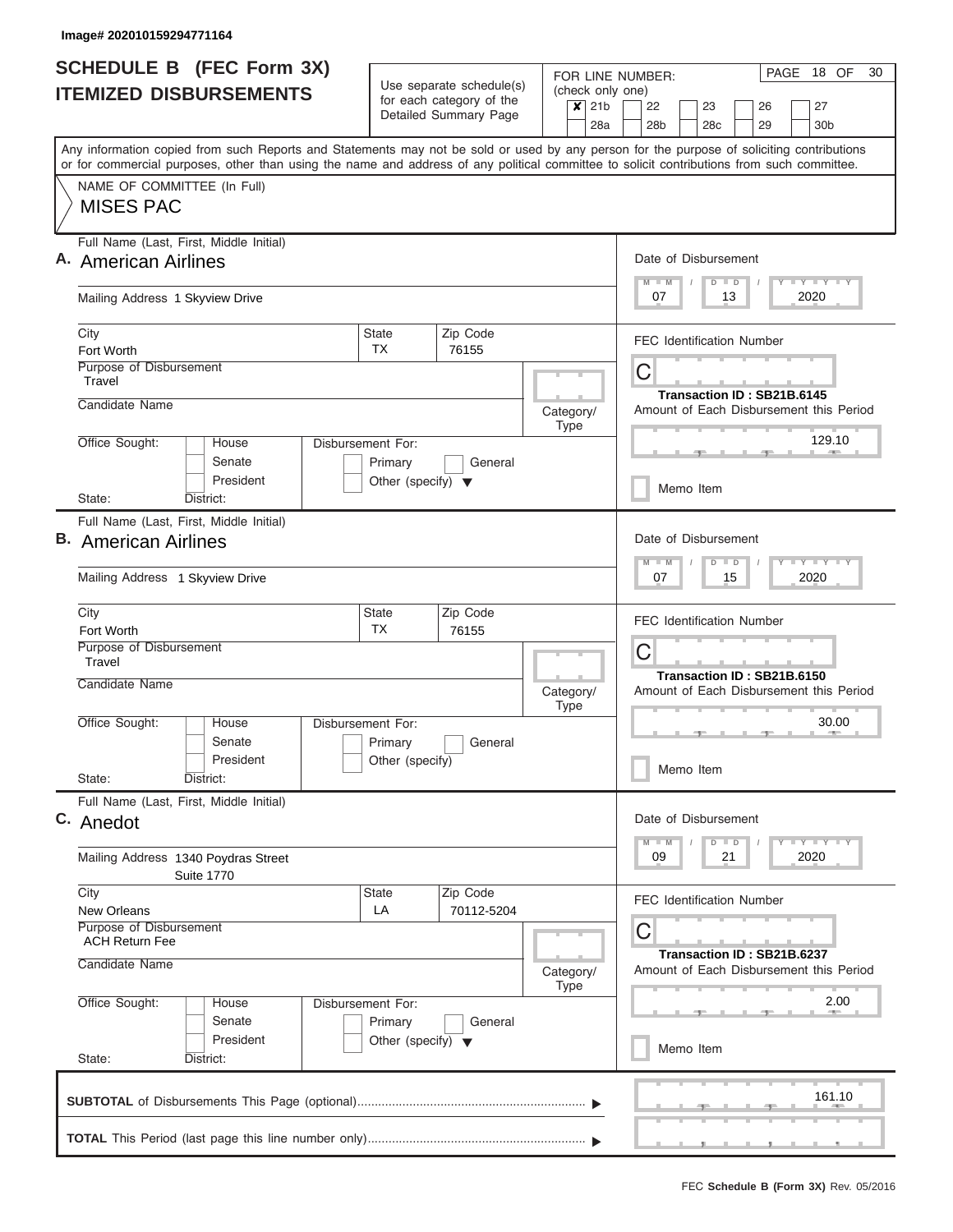|                               | <b>SCHEDULE B</b> (FEC Form 3X)                                                                                                                                                                                                                                                         |                                                                      |                                                      |           |                          |                                                                            | PAGE 19 OF<br>30<br>FOR LINE NUMBER:                                               |
|-------------------------------|-----------------------------------------------------------------------------------------------------------------------------------------------------------------------------------------------------------------------------------------------------------------------------------------|----------------------------------------------------------------------|------------------------------------------------------|-----------|--------------------------|----------------------------------------------------------------------------|------------------------------------------------------------------------------------|
| <b>ITEMIZED DISBURSEMENTS</b> |                                                                                                                                                                                                                                                                                         |                                                                      | Use separate schedule(s)<br>for each category of the |           |                          | $x$ 21b                                                                    | (check only one)<br>22<br>23<br>26<br>27                                           |
|                               |                                                                                                                                                                                                                                                                                         |                                                                      | Detailed Summary Page                                |           |                          | 28a                                                                        | 28 <sub>b</sub><br>28 <sub>c</sub><br>29<br>30 <sub>b</sub>                        |
|                               | Any information copied from such Reports and Statements may not be sold or used by any person for the purpose of soliciting contributions<br>or for commercial purposes, other than using the name and address of any political committee to solicit contributions from such committee. |                                                                      |                                                      |           |                          |                                                                            |                                                                                    |
|                               | NAME OF COMMITTEE (In Full)<br><b>MISES PAC</b>                                                                                                                                                                                                                                         |                                                                      |                                                      |           |                          |                                                                            |                                                                                    |
|                               | Full Name (Last, First, Middle Initial)<br>A. Anedot                                                                                                                                                                                                                                    |                                                                      |                                                      |           |                          |                                                                            | Date of Disbursement<br><b>LY LY LY</b><br>$M$ $M$<br>$D$ $D$                      |
|                               | Mailing Address 1340 Poydras Street<br><b>Suite 1770</b>                                                                                                                                                                                                                                |                                                                      |                                                      |           |                          |                                                                            | 2020<br>09<br>30                                                                   |
|                               | City<br><b>New Orleans</b>                                                                                                                                                                                                                                                              | State<br>LA                                                          | Zip Code<br>70112-5204                               |           |                          |                                                                            | <b>FEC Identification Number</b>                                                   |
|                               | Purpose of Disbursement<br>Donation processing fees                                                                                                                                                                                                                                     |                                                                      |                                                      |           |                          |                                                                            | C<br>Transaction ID: SB21B.6211                                                    |
|                               | Candidate Name                                                                                                                                                                                                                                                                          |                                                                      |                                                      |           | Category/<br><b>Type</b> |                                                                            | Amount of Each Disbursement this Period                                            |
|                               | Office Sought:<br>House<br>Senate<br>President                                                                                                                                                                                                                                          | Disbursement For:<br>Primary<br>Other (specify) $\blacktriangledown$ | General                                              |           |                          |                                                                            | 1030.37                                                                            |
|                               | State:<br>District:                                                                                                                                                                                                                                                                     |                                                                      |                                                      |           |                          |                                                                            | Memo Item                                                                          |
|                               | Full Name (Last, First, Middle Initial)<br><b>B.</b> Aristotle                                                                                                                                                                                                                          |                                                                      |                                                      |           |                          |                                                                            | Date of Disbursement<br>$-Y - Y - I - Y$<br>$M - M$<br>$D$ $D$                     |
|                               | Mailing Address 205 Pennsylvania Ave, SE                                                                                                                                                                                                                                                |                                                                      | 07<br>02<br>2020                                     |           |                          |                                                                            |                                                                                    |
|                               | City<br>Washington                                                                                                                                                                                                                                                                      | State<br>DC                                                          | Zip Code<br>20003                                    |           |                          |                                                                            | <b>FEC Identification Number</b>                                                   |
|                               | Purpose of Disbursement<br><b>Technology services</b><br>Candidate Name                                                                                                                                                                                                                 |                                                                      |                                                      | Category/ |                          |                                                                            | C<br>Transaction ID: SB21B.6131<br>Amount of Each Disbursement this Period         |
|                               | Office Sought:<br>House<br>Senate                                                                                                                                                                                                                                                       | Disbursement For:<br>Primary                                         | General                                              |           | <b>Type</b>              |                                                                            | 1000.00                                                                            |
|                               | President<br>State:<br>District:                                                                                                                                                                                                                                                        | Other (specify)                                                      |                                                      |           |                          |                                                                            | Memo Item                                                                          |
|                               | Full Name (Last, First, Middle Initial)<br>C. Aristotle                                                                                                                                                                                                                                 |                                                                      |                                                      |           |                          |                                                                            | Date of Disbursement                                                               |
|                               | Mailing Address 205 Pennsylvania Ave, SE                                                                                                                                                                                                                                                |                                                                      |                                                      |           |                          |                                                                            | $T - Y = T - Y$<br>$M$ $M$<br>$\blacksquare$<br>$\overline{D}$<br>07<br>03<br>2020 |
|                               | City<br>Washington                                                                                                                                                                                                                                                                      | State<br>DC                                                          | Zip Code<br>20003                                    |           |                          |                                                                            | <b>FEC Identification Number</b>                                                   |
|                               | Purpose of Disbursement<br>Technology services<br>Candidate Name                                                                                                                                                                                                                        |                                                                      | Category/                                            |           |                          | С<br>Transaction ID: SB21B.6134<br>Amount of Each Disbursement this Period |                                                                                    |
|                               | Office Sought:<br>House                                                                                                                                                                                                                                                                 | Disbursement For:                                                    |                                                      |           | <b>Type</b>              |                                                                            | 500.00                                                                             |
|                               | Senate<br>President<br>State:<br>District:                                                                                                                                                                                                                                              | Primary<br>Other (specify) $\blacktriangledown$                      | General                                              |           |                          |                                                                            | Memo Item                                                                          |
|                               |                                                                                                                                                                                                                                                                                         |                                                                      |                                                      |           |                          |                                                                            |                                                                                    |
|                               |                                                                                                                                                                                                                                                                                         |                                                                      |                                                      |           |                          |                                                                            | 2530.37                                                                            |
|                               |                                                                                                                                                                                                                                                                                         |                                                                      |                                                      |           |                          |                                                                            |                                                                                    |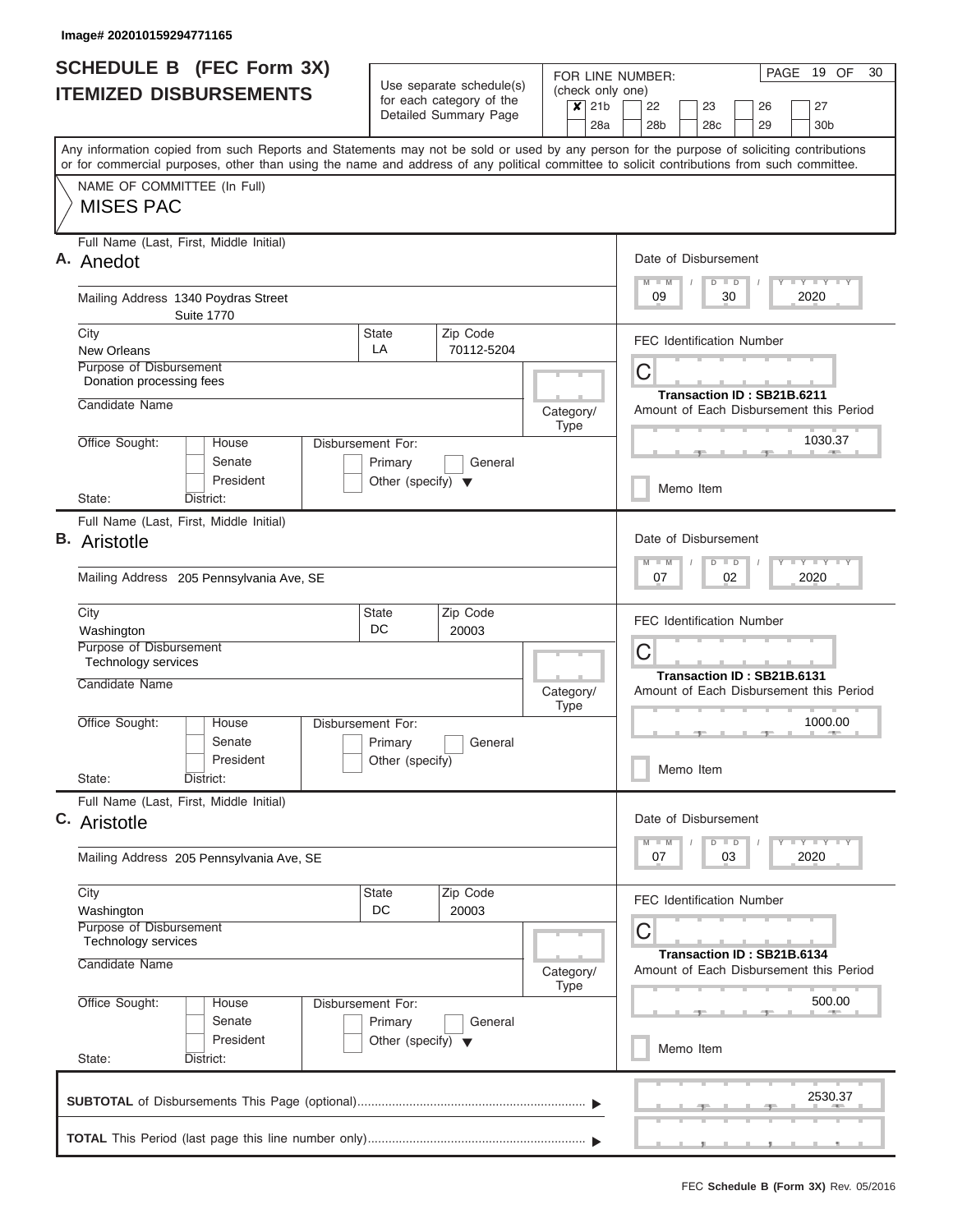| <b>SCHEDULE B</b> (FEC Form 3X)                                                                                                                                                                                                                                                         |                                                                      |                                                                                  |                                                                                                        |                                                                  | PAGE 20 OF<br>30<br>FOR LINE NUMBER:                                                                                                                                                                                              |
|-----------------------------------------------------------------------------------------------------------------------------------------------------------------------------------------------------------------------------------------------------------------------------------------|----------------------------------------------------------------------|----------------------------------------------------------------------------------|--------------------------------------------------------------------------------------------------------|------------------------------------------------------------------|-----------------------------------------------------------------------------------------------------------------------------------------------------------------------------------------------------------------------------------|
| <b>ITEMIZED DISBURSEMENTS</b>                                                                                                                                                                                                                                                           |                                                                      | Use separate schedule(s)<br>for each category of the<br>Detailed Summary Page    |                                                                                                        | (check only one)<br>21 <sub>b</sub><br>$\boldsymbol{\mathsf{x}}$ | 22<br>27<br>23<br>26                                                                                                                                                                                                              |
| Any information copied from such Reports and Statements may not be sold or used by any person for the purpose of soliciting contributions<br>or for commercial purposes, other than using the name and address of any political committee to solicit contributions from such committee. |                                                                      |                                                                                  |                                                                                                        | 28a                                                              | 28 <sub>b</sub><br>28c<br>29<br>30 <sub>b</sub>                                                                                                                                                                                   |
| NAME OF COMMITTEE (In Full)<br><b>MISES PAC</b>                                                                                                                                                                                                                                         |                                                                      |                                                                                  |                                                                                                        |                                                                  |                                                                                                                                                                                                                                   |
| Full Name (Last, First, Middle Initial)<br>A. Aristotle                                                                                                                                                                                                                                 |                                                                      |                                                                                  |                                                                                                        |                                                                  | Date of Disbursement<br><b>TEY TEY TEY</b><br>$D$ $D$<br>$M - M$                                                                                                                                                                  |
| Mailing Address 205 Pennsylvania Ave, SE                                                                                                                                                                                                                                                |                                                                      |                                                                                  |                                                                                                        |                                                                  | 08<br>03<br>2020                                                                                                                                                                                                                  |
| City<br>Washington                                                                                                                                                                                                                                                                      | <b>State</b><br>DC                                                   | Zip Code<br>20003                                                                |                                                                                                        |                                                                  | <b>FEC Identification Number</b>                                                                                                                                                                                                  |
| Purpose of Disbursement<br>Technology services<br>Candidate Name                                                                                                                                                                                                                        |                                                                      |                                                                                  |                                                                                                        |                                                                  | С<br>Transaction ID: SB21B.6165                                                                                                                                                                                                   |
| Office Sought:<br>House                                                                                                                                                                                                                                                                 | Disbursement For:                                                    |                                                                                  |                                                                                                        | Category/<br><b>Type</b>                                         | Amount of Each Disbursement this Period<br>500.00                                                                                                                                                                                 |
| Senate<br>President<br>State:                                                                                                                                                                                                                                                           | Primary<br>Other (specify) $\blacktriangledown$                      | General                                                                          |                                                                                                        |                                                                  | Memo Item                                                                                                                                                                                                                         |
| District:<br>Full Name (Last, First, Middle Initial)<br><b>B.</b> Aristotle<br>Mailing Address 205 Pennsylvania Ave, SE                                                                                                                                                                 |                                                                      | Date of Disbursement<br>$-Y$ $+Y$ $+Y$<br>$M - M$<br>$D$ $D$<br>03<br>2020<br>09 |                                                                                                        |                                                                  |                                                                                                                                                                                                                                   |
| City<br>Washington                                                                                                                                                                                                                                                                      | State<br>DC                                                          | Zip Code<br>20003                                                                |                                                                                                        |                                                                  | <b>FEC Identification Number</b>                                                                                                                                                                                                  |
| Purpose of Disbursement<br>Technology services<br>Candidate Name                                                                                                                                                                                                                        |                                                                      |                                                                                  |                                                                                                        | Category/                                                        | С<br>Transaction ID: SB21B.6189<br>Amount of Each Disbursement this Period                                                                                                                                                        |
| Office Sought:<br>House<br>Senate<br>President                                                                                                                                                                                                                                          | Disbursement For:<br>Primary<br>Other (specify)                      | General                                                                          |                                                                                                        | <b>Type</b>                                                      | 500.00                                                                                                                                                                                                                            |
| State:<br>District:<br>Full Name (Last, First, Middle Initial)                                                                                                                                                                                                                          |                                                                      |                                                                                  |                                                                                                        |                                                                  | Memo Item                                                                                                                                                                                                                         |
| C. Drip                                                                                                                                                                                                                                                                                 |                                                                      |                                                                                  |                                                                                                        |                                                                  | Date of Disbursement<br>$\frac{1}{2}$ $\frac{1}{2}$ $\frac{1}{2}$ $\frac{1}{2}$ $\frac{1}{2}$ $\frac{1}{2}$ $\frac{1}{2}$ $\frac{1}{2}$ $\frac{1}{2}$ $\frac{1}{2}$ $\frac{1}{2}$ $\frac{1}{2}$<br>$M - M$<br>D<br>$\blacksquare$ |
| Mailing Address 251 N. 1st Avenue, Suite 400                                                                                                                                                                                                                                            |                                                                      |                                                                                  |                                                                                                        |                                                                  | 2020<br>07<br>13                                                                                                                                                                                                                  |
| City<br>Minneapolis<br>Purpose of Disbursement                                                                                                                                                                                                                                          | State<br>MN                                                          | Zip Code<br>55401                                                                |                                                                                                        |                                                                  | <b>FEC Identification Number</b>                                                                                                                                                                                                  |
| Technology services<br>Candidate Name                                                                                                                                                                                                                                                   |                                                                      |                                                                                  | С<br>Transaction ID: SB21B.6146<br>Amount of Each Disbursement this Period<br>Category/<br><b>Type</b> |                                                                  |                                                                                                                                                                                                                                   |
| Office Sought:<br>House<br>Senate<br>President                                                                                                                                                                                                                                          | Disbursement For:<br>Primary<br>Other (specify) $\blacktriangledown$ | General                                                                          |                                                                                                        |                                                                  | 122.00                                                                                                                                                                                                                            |
| State:<br>District:                                                                                                                                                                                                                                                                     |                                                                      |                                                                                  |                                                                                                        |                                                                  | Memo Item                                                                                                                                                                                                                         |
|                                                                                                                                                                                                                                                                                         |                                                                      |                                                                                  |                                                                                                        |                                                                  | 1122.00                                                                                                                                                                                                                           |
|                                                                                                                                                                                                                                                                                         |                                                                      |                                                                                  |                                                                                                        |                                                                  |                                                                                                                                                                                                                                   |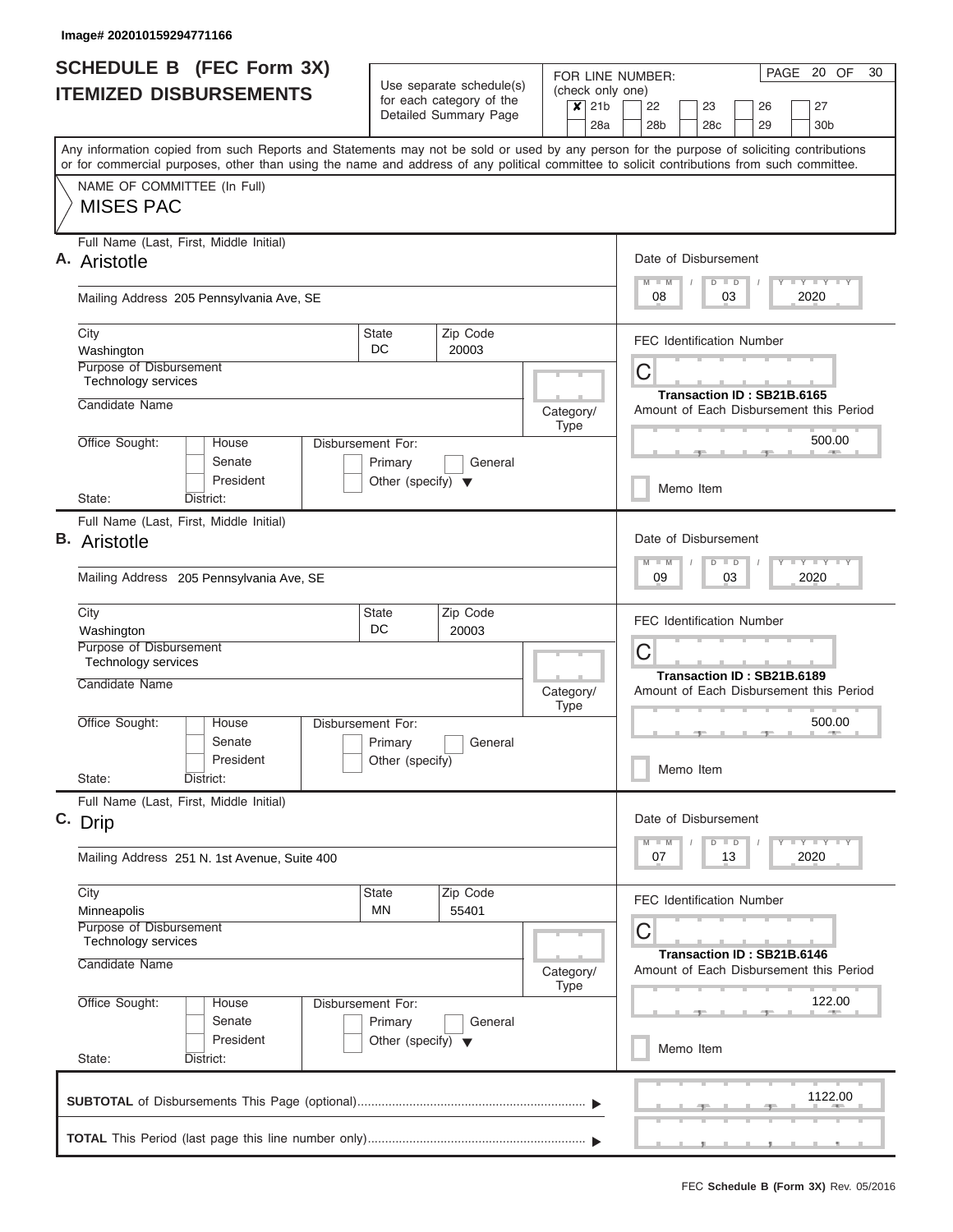|                               | <b>SCHEDULE B</b> (FEC Form 3X)                                                                                                                                                                                                                                                         |                                                                      |                                                      |           |                  |                                                   | PAGE 21 OF<br>30<br>FOR LINE NUMBER:                                                                              |  |  |  |  |
|-------------------------------|-----------------------------------------------------------------------------------------------------------------------------------------------------------------------------------------------------------------------------------------------------------------------------------------|----------------------------------------------------------------------|------------------------------------------------------|-----------|------------------|---------------------------------------------------|-------------------------------------------------------------------------------------------------------------------|--|--|--|--|
| <b>ITEMIZED DISBURSEMENTS</b> |                                                                                                                                                                                                                                                                                         |                                                                      | Use separate schedule(s)<br>for each category of the |           | $x$ 21b          |                                                   | (check only one)                                                                                                  |  |  |  |  |
|                               |                                                                                                                                                                                                                                                                                         |                                                                      | Detailed Summary Page                                |           |                  | 28a                                               | 22<br>23<br>26<br>27<br>28 <sub>b</sub><br>28 <sub>c</sub><br>29<br>30 <sub>b</sub>                               |  |  |  |  |
|                               | Any information copied from such Reports and Statements may not be sold or used by any person for the purpose of soliciting contributions<br>or for commercial purposes, other than using the name and address of any political committee to solicit contributions from such committee. |                                                                      |                                                      |           |                  |                                                   |                                                                                                                   |  |  |  |  |
|                               | NAME OF COMMITTEE (In Full)<br><b>MISES PAC</b>                                                                                                                                                                                                                                         |                                                                      |                                                      |           |                  |                                                   |                                                                                                                   |  |  |  |  |
|                               | Full Name (Last, First, Middle Initial)<br>A. Drip                                                                                                                                                                                                                                      |                                                                      |                                                      |           |                  |                                                   | Date of Disbursement                                                                                              |  |  |  |  |
|                               | Mailing Address 251 N. 1st Avenue, Suite 400                                                                                                                                                                                                                                            |                                                                      |                                                      |           |                  |                                                   | <b>LY LY LY</b><br>$M$ $M$<br>$\Box$<br>D<br>2020<br>08<br>11                                                     |  |  |  |  |
|                               | City<br>Minneapolis                                                                                                                                                                                                                                                                     | State<br>MN                                                          | Zip Code<br>55401                                    |           |                  |                                                   | <b>FEC Identification Number</b>                                                                                  |  |  |  |  |
|                               | Purpose of Disbursement<br>Technology services                                                                                                                                                                                                                                          |                                                                      |                                                      |           |                  |                                                   | С<br>Transaction ID: SB21B.6173                                                                                   |  |  |  |  |
|                               | Candidate Name<br>Office Sought:<br>House                                                                                                                                                                                                                                               | Disbursement For:                                                    |                                                      | Category/ | Type             |                                                   | Amount of Each Disbursement this Period<br>122.00                                                                 |  |  |  |  |
|                               | Senate<br>President                                                                                                                                                                                                                                                                     | Primary<br>Other (specify) $\blacktriangledown$                      | General                                              |           |                  |                                                   | <b>COLLECTIVE</b><br>Memo Item                                                                                    |  |  |  |  |
|                               | State:<br>District:                                                                                                                                                                                                                                                                     |                                                                      |                                                      |           |                  |                                                   |                                                                                                                   |  |  |  |  |
|                               | Full Name (Last, First, Middle Initial)<br>B. Drip                                                                                                                                                                                                                                      |                                                                      |                                                      |           |                  |                                                   | Date of Disbursement<br>$-Y - Y - I - Y$<br>$M - M$<br>$\Box$<br>D                                                |  |  |  |  |
|                               | Mailing Address 251 N. 1st Avenue, Suite 400                                                                                                                                                                                                                                            |                                                                      |                                                      |           | 09<br>14<br>2020 |                                                   |                                                                                                                   |  |  |  |  |
|                               | City<br>Minneapolis<br>Purpose of Disbursement                                                                                                                                                                                                                                          | State<br>MN                                                          | Zip Code<br>55401                                    |           |                  |                                                   | <b>FEC Identification Number</b>                                                                                  |  |  |  |  |
|                               | Technology services<br>Candidate Name                                                                                                                                                                                                                                                   |                                                                      |                                                      |           |                  |                                                   | C<br>Transaction ID: SB21B.6199<br>Amount of Each Disbursement this Period                                        |  |  |  |  |
|                               | Office Sought:<br>House                                                                                                                                                                                                                                                                 | Disbursement For:                                                    |                                                      | Category/ | <b>Type</b>      |                                                   | 122.00                                                                                                            |  |  |  |  |
|                               | Senate<br>President                                                                                                                                                                                                                                                                     | Primary<br>Other (specify)                                           | General                                              |           |                  |                                                   | Memo Item                                                                                                         |  |  |  |  |
|                               | State:<br>District:<br>Full Name (Last, First, Middle Initial)<br>C. Harris, Aaron, , ,                                                                                                                                                                                                 |                                                                      |                                                      |           |                  |                                                   | Date of Disbursement                                                                                              |  |  |  |  |
|                               | Mailing Address 1100 Gainsborough Road                                                                                                                                                                                                                                                  |                                                                      |                                                      |           |                  |                                                   | $\mathbb{L} \mathbf{Y} \mathbb{L} \mathbf{Y} \mathbb{L} \mathbf{Y}$<br>$M$ $M$<br>$\Box$<br>D<br>07<br>06<br>2020 |  |  |  |  |
|                               | City<br>Dayton                                                                                                                                                                                                                                                                          | State<br>OH                                                          | Zip Code<br>45419                                    |           |                  |                                                   | <b>FEC Identification Number</b>                                                                                  |  |  |  |  |
|                               | Purpose of Disbursement<br>Consulting services                                                                                                                                                                                                                                          |                                                                      |                                                      |           |                  | С<br>Transaction ID: SB21B.6238                   |                                                                                                                   |  |  |  |  |
|                               | Candidate Name<br>Office Sought:<br>House                                                                                                                                                                                                                                               |                                                                      | Category/                                            | Type      |                  | Amount of Each Disbursement this Period<br>200.00 |                                                                                                                   |  |  |  |  |
|                               | Senate<br>President                                                                                                                                                                                                                                                                     | Disbursement For:<br>Primary<br>Other (specify) $\blacktriangledown$ | General                                              |           |                  |                                                   | Memo Item                                                                                                         |  |  |  |  |
|                               | State:<br>District:                                                                                                                                                                                                                                                                     |                                                                      |                                                      |           |                  |                                                   |                                                                                                                   |  |  |  |  |
|                               |                                                                                                                                                                                                                                                                                         |                                                                      |                                                      |           |                  |                                                   | 444.00                                                                                                            |  |  |  |  |
|                               |                                                                                                                                                                                                                                                                                         |                                                                      |                                                      |           |                  |                                                   |                                                                                                                   |  |  |  |  |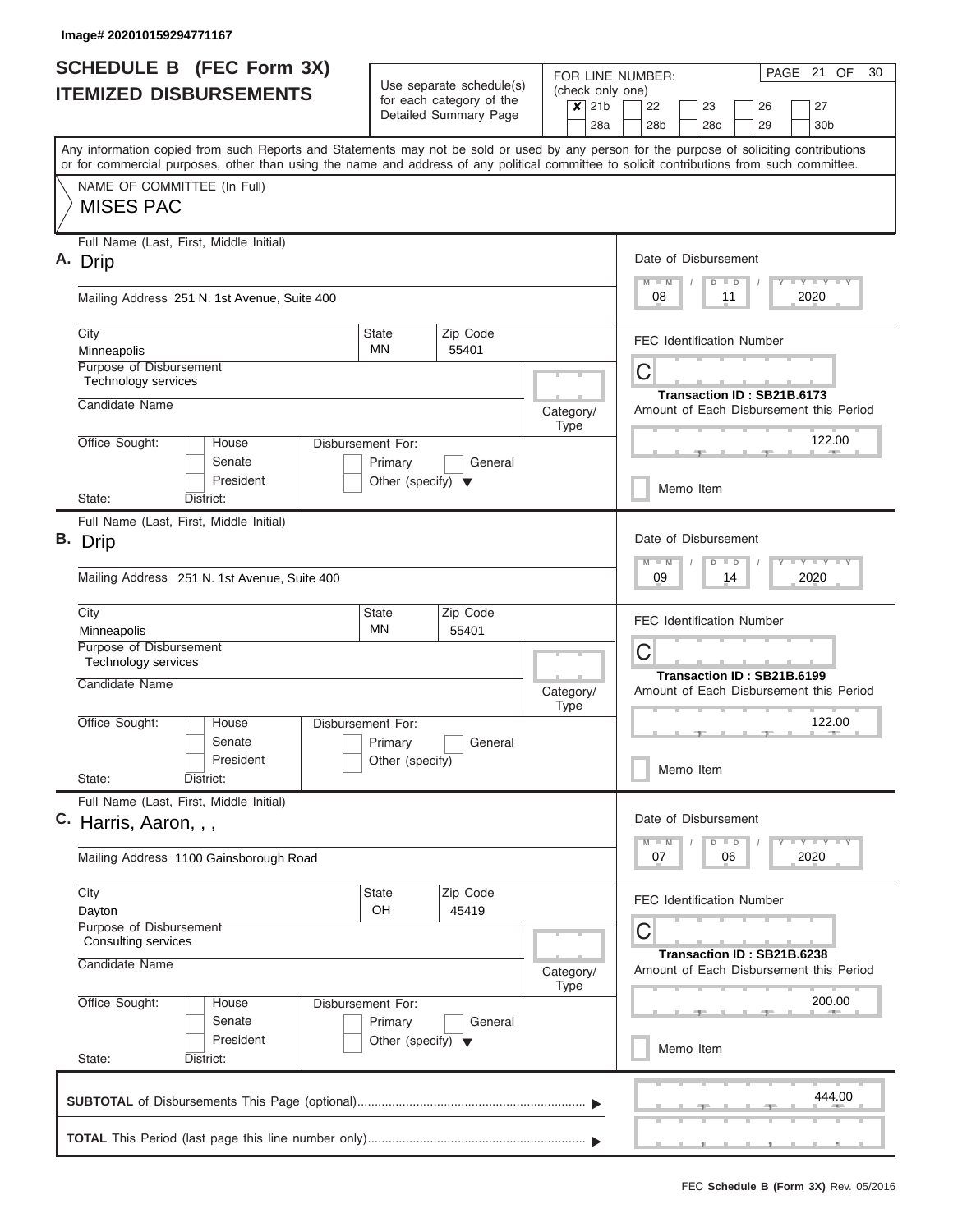| <b>SCHEDULE B</b> (FEC Form 3X)                                                                                                                                                                                                                                                         |                                                 | Use separate schedule(s)                          |           |             |     | PAGE 22 OF<br>30<br>FOR LINE NUMBER:<br>(check only one)                               |
|-----------------------------------------------------------------------------------------------------------------------------------------------------------------------------------------------------------------------------------------------------------------------------------------|-------------------------------------------------|---------------------------------------------------|-----------|-------------|-----|----------------------------------------------------------------------------------------|
| <b>ITEMIZED DISBURSEMENTS</b>                                                                                                                                                                                                                                                           |                                                 | for each category of the<br>Detailed Summary Page |           | $x$ 21b     | 28a | 22<br>23<br>26<br>27<br>28 <sub>b</sub><br>28c<br>29<br>30 <sub>b</sub>                |
| Any information copied from such Reports and Statements may not be sold or used by any person for the purpose of soliciting contributions<br>or for commercial purposes, other than using the name and address of any political committee to solicit contributions from such committee. |                                                 |                                                   |           |             |     |                                                                                        |
| NAME OF COMMITTEE (In Full)<br><b>MISES PAC</b>                                                                                                                                                                                                                                         |                                                 |                                                   |           |             |     |                                                                                        |
| Full Name (Last, First, Middle Initial)<br>A. Harris, Aaron, , ,                                                                                                                                                                                                                        |                                                 |                                                   |           |             |     | Date of Disbursement<br><b>LY LY LY</b><br>$M$ $M$<br>$D$ $D$                          |
| Mailing Address 1100 Gainsborough Road                                                                                                                                                                                                                                                  |                                                 |                                                   |           |             |     | 08<br>25<br>2020                                                                       |
| City<br>Dayton<br>Purpose of Disbursement                                                                                                                                                                                                                                               | State<br>OH                                     | Zip Code<br>45419                                 |           |             |     | <b>FEC Identification Number</b>                                                       |
| Consulting services<br>Candidate Name                                                                                                                                                                                                                                                   |                                                 |                                                   |           |             |     | С<br>Transaction ID: SB21B.6241                                                        |
| Office Sought:<br>House                                                                                                                                                                                                                                                                 | Disbursement For:                               |                                                   | Category/ | <b>Type</b> |     | Amount of Each Disbursement this Period<br>200.00                                      |
| Senate<br>President                                                                                                                                                                                                                                                                     | Primary<br>Other (specify) $\blacktriangledown$ | General                                           |           |             |     | Memo Item                                                                              |
| State:<br>District:<br>Full Name (Last, First, Middle Initial)                                                                                                                                                                                                                          |                                                 |                                                   |           |             |     |                                                                                        |
| B. Harris, Aaron, , ,                                                                                                                                                                                                                                                                   |                                                 |                                                   |           |             |     | Date of Disbursement<br>$-Y - Y - I - Y$<br>$M - M$<br>$D$ $D$                         |
| Mailing Address 1100 Gainsborough Road                                                                                                                                                                                                                                                  |                                                 |                                                   |           |             |     | 09<br>22<br>2020                                                                       |
| City<br>Dayton                                                                                                                                                                                                                                                                          | State<br>OH                                     | Zip Code<br>45419                                 |           |             |     | <b>FEC Identification Number</b>                                                       |
| Purpose of Disbursement<br>Consulting services                                                                                                                                                                                                                                          |                                                 |                                                   |           |             |     | С<br>Transaction ID: SB21B.6243                                                        |
| Candidate Name                                                                                                                                                                                                                                                                          |                                                 |                                                   | Category/ | <b>Type</b> |     | Amount of Each Disbursement this Period                                                |
| Office Sought:<br>House<br>Senate<br>President                                                                                                                                                                                                                                          | Disbursement For:<br>Primary<br>Other (specify) | General                                           |           |             |     | 200.00<br>Memo Item                                                                    |
| State:<br>District:<br>Full Name (Last, First, Middle Initial)                                                                                                                                                                                                                          |                                                 |                                                   |           |             |     |                                                                                        |
| C. Heise, Michael, , ,                                                                                                                                                                                                                                                                  |                                                 |                                                   |           |             |     | Date of Disbursement<br>$T - Y = T - Y$<br>$M$ $M$<br>$\blacksquare$<br>$\overline{D}$ |
| Mailing Address 450 Forrest Ave, Apt. J206                                                                                                                                                                                                                                              |                                                 |                                                   |           |             |     | 07<br>06<br>2020                                                                       |
| City<br>Norristown                                                                                                                                                                                                                                                                      | State<br>PA                                     | Zip Code<br>19401-5664                            |           |             |     | <b>FEC Identification Number</b>                                                       |
| Consulting services                                                                                                                                                                                                                                                                     | Purpose of Disbursement                         |                                                   |           |             |     | С<br>Transaction ID: SB21B.6239                                                        |
| Office Sought:<br>House                                                                                                                                                                                                                                                                 | Candidate Name<br>Disbursement For:             |                                                   |           |             |     | Amount of Each Disbursement this Period<br>400.00                                      |
| Senate<br>President<br>State:<br>District:                                                                                                                                                                                                                                              | Primary<br>Other (specify) $\blacktriangledown$ | General                                           |           |             |     | Memo Item                                                                              |
|                                                                                                                                                                                                                                                                                         |                                                 |                                                   |           |             |     | 800.00                                                                                 |
|                                                                                                                                                                                                                                                                                         |                                                 |                                                   |           |             |     | _______________________________                                                        |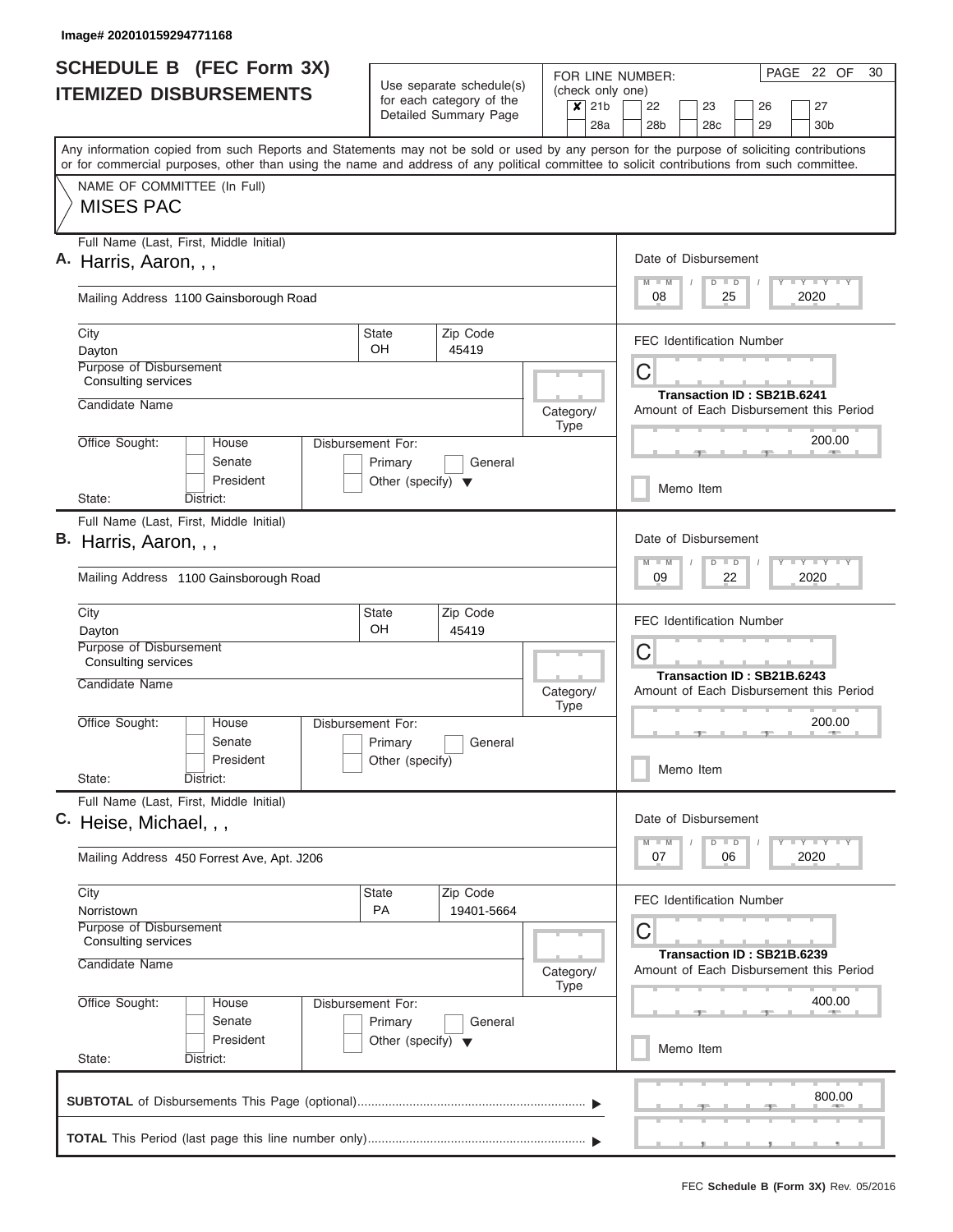| <b>SCHEDULE B (FEC Form 3X)</b>                                                                                                                                                                                                                                                         |                                                 |                                                                               |                   | PAGE 23 OF<br>30<br>FOR LINE NUMBER:                                                                                        |  |  |
|-----------------------------------------------------------------------------------------------------------------------------------------------------------------------------------------------------------------------------------------------------------------------------------------|-------------------------------------------------|-------------------------------------------------------------------------------|-------------------|-----------------------------------------------------------------------------------------------------------------------------|--|--|
| <b>ITEMIZED DISBURSEMENTS</b>                                                                                                                                                                                                                                                           |                                                 | Use separate schedule(s)<br>for each category of the<br>Detailed Summary Page | $x$ 21b           | (check only one)<br>22<br>27<br>23<br>26                                                                                    |  |  |
|                                                                                                                                                                                                                                                                                         |                                                 |                                                                               |                   | 28a<br>28b<br>28c<br>29<br>30 <sub>b</sub>                                                                                  |  |  |
| Any information copied from such Reports and Statements may not be sold or used by any person for the purpose of soliciting contributions<br>or for commercial purposes, other than using the name and address of any political committee to solicit contributions from such committee. |                                                 |                                                                               |                   |                                                                                                                             |  |  |
| NAME OF COMMITTEE (In Full)                                                                                                                                                                                                                                                             |                                                 |                                                                               |                   |                                                                                                                             |  |  |
| <b>MISES PAC</b>                                                                                                                                                                                                                                                                        |                                                 |                                                                               |                   |                                                                                                                             |  |  |
| Full Name (Last, First, Middle Initial)<br>A. Heise, Michael, , ,                                                                                                                                                                                                                       |                                                 |                                                                               |                   | Date of Disbursement                                                                                                        |  |  |
|                                                                                                                                                                                                                                                                                         |                                                 |                                                                               |                   | Y LY LY LY<br>$M$ $M$<br>$D$ $D$                                                                                            |  |  |
| Mailing Address 450 Forrest Ave, Apt. J206                                                                                                                                                                                                                                              |                                                 |                                                                               |                   | 25<br>2020<br>08                                                                                                            |  |  |
| City<br>Norristown                                                                                                                                                                                                                                                                      | State<br><b>PA</b>                              | Zip Code<br>19401-5664                                                        |                   | <b>FEC Identification Number</b>                                                                                            |  |  |
| Purpose of Disbursement                                                                                                                                                                                                                                                                 |                                                 |                                                                               |                   | C                                                                                                                           |  |  |
| <b>Consulting services</b>                                                                                                                                                                                                                                                              |                                                 |                                                                               |                   | Transaction ID: SB21B.6242                                                                                                  |  |  |
| Candidate Name                                                                                                                                                                                                                                                                          |                                                 |                                                                               | Category/<br>Type | Amount of Each Disbursement this Period                                                                                     |  |  |
| Office Sought:<br>House                                                                                                                                                                                                                                                                 | Disbursement For:                               |                                                                               |                   | 500.00<br><b>Allen</b>                                                                                                      |  |  |
| Senate<br>President                                                                                                                                                                                                                                                                     | Primary<br>Other (specify) $\blacktriangledown$ | General                                                                       |                   |                                                                                                                             |  |  |
| State:<br>District:                                                                                                                                                                                                                                                                     |                                                 |                                                                               |                   | Memo Item                                                                                                                   |  |  |
| Full Name (Last, First, Middle Initial)                                                                                                                                                                                                                                                 |                                                 |                                                                               |                   |                                                                                                                             |  |  |
| B. Heise, Michael, , ,                                                                                                                                                                                                                                                                  |                                                 |                                                                               |                   |                                                                                                                             |  |  |
| Mailing Address 450 Forrest Ave, Apt. J206                                                                                                                                                                                                                                              |                                                 |                                                                               |                   |                                                                                                                             |  |  |
| City                                                                                                                                                                                                                                                                                    | State                                           | Zip Code                                                                      |                   |                                                                                                                             |  |  |
| Norristown                                                                                                                                                                                                                                                                              | <b>PA</b>                                       | 19401-5664                                                                    |                   | <b>FEC Identification Number</b>                                                                                            |  |  |
| Purpose of Disbursement<br><b>Consulting services</b>                                                                                                                                                                                                                                   |                                                 |                                                                               |                   | C                                                                                                                           |  |  |
|                                                                                                                                                                                                                                                                                         | Candidate Name<br>Category/<br>Type             |                                                                               |                   |                                                                                                                             |  |  |
|                                                                                                                                                                                                                                                                                         |                                                 |                                                                               |                   |                                                                                                                             |  |  |
| Office Sought:<br>House                                                                                                                                                                                                                                                                 | Disbursement For:                               |                                                                               |                   | 300.00<br><b>AND</b>                                                                                                        |  |  |
| Senate                                                                                                                                                                                                                                                                                  | Primary<br>General                              |                                                                               |                   |                                                                                                                             |  |  |
| President<br>State:<br>District:                                                                                                                                                                                                                                                        | Other (specify)                                 |                                                                               |                   | Memo Item                                                                                                                   |  |  |
| Full Name (Last, First, Middle Initial)                                                                                                                                                                                                                                                 |                                                 |                                                                               |                   |                                                                                                                             |  |  |
| C. Heise, Michael, , ,                                                                                                                                                                                                                                                                  |                                                 |                                                                               |                   | Date of Disbursement<br>$\mathbf{I}$ $\mathbf{Y}$ $\mathbf{I}$ $\mathbf{Y}$ $\mathbf{I}$ $\mathbf{Y}$<br>$M$ $M$<br>$D$ $D$ |  |  |
| Mailing Address 450 Forrest Ave, Apt. J206                                                                                                                                                                                                                                              |                                                 |                                                                               |                   | 09<br>30<br>2020                                                                                                            |  |  |
| City                                                                                                                                                                                                                                                                                    | <b>State</b>                                    | Zip Code                                                                      |                   | <b>FEC Identification Number</b>                                                                                            |  |  |
| Norristown<br>Purpose of Disbursement                                                                                                                                                                                                                                                   | PA                                              | 19401-5664                                                                    |                   |                                                                                                                             |  |  |
| Consulting services                                                                                                                                                                                                                                                                     |                                                 |                                                                               |                   | С<br>Transaction ID: SB21B.6245                                                                                             |  |  |
| Candidate Name                                                                                                                                                                                                                                                                          | Category/                                       |                                                                               |                   |                                                                                                                             |  |  |
| Office Sought:<br>House                                                                                                                                                                                                                                                                 | Disbursement For:                               | <b>Type</b>                                                                   | 600.00            |                                                                                                                             |  |  |
| Senate<br>President                                                                                                                                                                                                                                                                     | Primary                                         | General                                                                       |                   |                                                                                                                             |  |  |
| State:<br>District:                                                                                                                                                                                                                                                                     | Other (specify) $\blacktriangledown$            |                                                                               |                   | Memo Item                                                                                                                   |  |  |
|                                                                                                                                                                                                                                                                                         |                                                 |                                                                               |                   | 1400.00                                                                                                                     |  |  |
|                                                                                                                                                                                                                                                                                         |                                                 |                                                                               |                   |                                                                                                                             |  |  |
|                                                                                                                                                                                                                                                                                         |                                                 |                                                                               |                   |                                                                                                                             |  |  |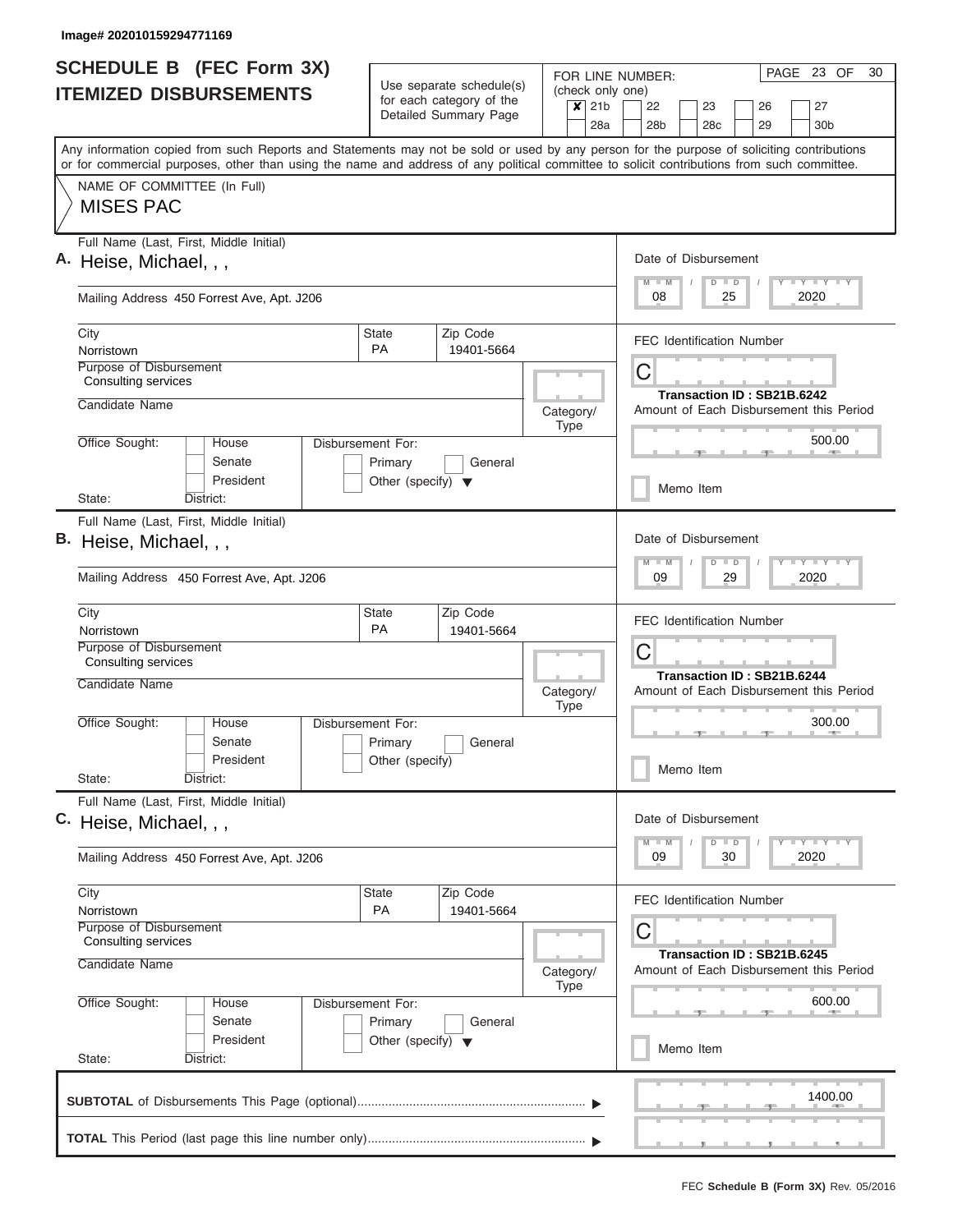| <b>SCHEDULE B</b> (FEC Form 3X) |                                                                                                                                                                                                                                                                                         |                                      | Use separate schedule(s)        |                          |           |                                    | PAGE 24 OF<br>FOR LINE NUMBER:                                        |                  |                                 |    |    |                                                   |                                                                                       | 30 |
|---------------------------------|-----------------------------------------------------------------------------------------------------------------------------------------------------------------------------------------------------------------------------------------------------------------------------------------|--------------------------------------|---------------------------------|--------------------------|-----------|------------------------------------|-----------------------------------------------------------------------|------------------|---------------------------------|----|----|---------------------------------------------------|---------------------------------------------------------------------------------------|----|
| <b>ITEMIZED DISBURSEMENTS</b>   |                                                                                                                                                                                                                                                                                         | for each category of the             |                                 | $x$ 21b                  |           | (check only one)<br>22<br>23<br>26 |                                                                       |                  |                                 |    |    | 27                                                |                                                                                       |    |
|                                 |                                                                                                                                                                                                                                                                                         |                                      | Detailed Summary Page           |                          |           | 28a                                | 28 <sub>b</sub>                                                       |                  | 28c                             |    | 29 |                                                   | 30b                                                                                   |    |
|                                 | Any information copied from such Reports and Statements may not be sold or used by any person for the purpose of soliciting contributions<br>or for commercial purposes, other than using the name and address of any political committee to solicit contributions from such committee. |                                      |                                 |                          |           |                                    |                                                                       |                  |                                 |    |    |                                                   |                                                                                       |    |
|                                 | NAME OF COMMITTEE (In Full)<br><b>MISES PAC</b>                                                                                                                                                                                                                                         |                                      |                                 |                          |           |                                    |                                                                       |                  |                                 |    |    |                                                   |                                                                                       |    |
|                                 | Full Name (Last, First, Middle Initial)<br>A. Maggiano's Little Italy                                                                                                                                                                                                                   | Date of Disbursement                 |                                 |                          |           |                                    |                                                                       |                  |                                 |    |    |                                                   |                                                                                       |    |
|                                 | Mailing Address 9101 International Dr,                                                                                                                                                                                                                                                  |                                      |                                 |                          |           |                                    | $M$ $M$<br>07                                                         |                  | $D$ $D$                         | 13 |    |                                                   | Y LY LY LY<br>2020                                                                    |    |
|                                 | City                                                                                                                                                                                                                                                                                    | State                                | Zip Code                        |                          |           |                                    | <b>FEC Identification Number</b>                                      |                  |                                 |    |    |                                                   |                                                                                       |    |
|                                 | Orlando<br>Purpose of Disbursement<br>Event food                                                                                                                                                                                                                                        | <b>FL</b>                            | 32819                           |                          |           |                                    | C                                                                     |                  |                                 |    |    |                                                   |                                                                                       |    |
|                                 | Candidate Name                                                                                                                                                                                                                                                                          |                                      |                                 |                          | Category/ |                                    | Transaction ID: SB21B.6148<br>Amount of Each Disbursement this Period |                  |                                 |    |    |                                                   |                                                                                       |    |
|                                 | Office Sought:<br>House<br>Senate                                                                                                                                                                                                                                                       | Disbursement For:<br>Primary         | General                         |                          | Type      |                                    |                                                                       |                  |                                 |    |    |                                                   | 665.82                                                                                |    |
|                                 | President<br>State:<br>District:                                                                                                                                                                                                                                                        | Other (specify) $\blacktriangledown$ |                                 |                          |           |                                    |                                                                       |                  | Memo Item                       |    |    |                                                   |                                                                                       |    |
|                                 | Full Name (Last, First, Middle Initial)<br>B. Roberts Printing Company                                                                                                                                                                                                                  |                                      |                                 |                          |           |                                    |                                                                       |                  | Date of Disbursement<br>$D$ $D$ |    |    |                                                   | $\mathbf{I} = \mathbf{Y} - \mathbf{I} - \mathbf{Y} - \mathbf{I} - \mathbf{Y}$         |    |
|                                 | Mailing Address 207 E 8th St                                                                                                                                                                                                                                                            |                                      |                                 |                          |           |                                    |                                                                       | 2020<br>07<br>31 |                                 |    |    |                                                   |                                                                                       |    |
|                                 | City<br>Georgetown                                                                                                                                                                                                                                                                      | State<br><b>TX</b>                   | Zip Code<br>78626               |                          |           |                                    | <b>FEC Identification Number</b>                                      |                  |                                 |    |    |                                                   |                                                                                       |    |
|                                 | Purpose of Disbursement<br>Merchandise                                                                                                                                                                                                                                                  |                                      |                                 |                          |           | C<br>Transaction ID: SB21B.6164    |                                                                       |                  |                                 |    |    |                                                   |                                                                                       |    |
|                                 |                                                                                                                                                                                                                                                                                         | Candidate Name                       |                                 |                          |           |                                    | Amount of Each Disbursement this Period                               |                  |                                 |    |    |                                                   |                                                                                       |    |
|                                 | Office Sought:<br>House<br>Senate                                                                                                                                                                                                                                                       | Disbursement For:<br>Primary         | General                         |                          |           |                                    |                                                                       |                  |                                 |    |    |                                                   | 208.92                                                                                |    |
|                                 | President<br>State:<br>District:                                                                                                                                                                                                                                                        | Other (specify)                      |                                 |                          |           |                                    |                                                                       |                  | Memo Item                       |    |    |                                                   |                                                                                       |    |
| C.                              | Full Name (Last, First, Middle Initial)<br>Rosen Hotel Orlando                                                                                                                                                                                                                          |                                      |                                 |                          |           |                                    | Date of Disbursement                                                  |                  |                                 |    |    |                                                   |                                                                                       |    |
|                                 | Mailing Address 9700 International Drive                                                                                                                                                                                                                                                |                                      |                                 |                          |           |                                    | $M - M$<br>07                                                         |                  | $D$ $D$                         | 07 |    |                                                   | $\mathbf{I}$ $\mathbf{Y}$ $\mathbf{I}$ $\mathbf{Y}$ $\mathbf{I}$ $\mathbf{Y}$<br>2020 |    |
|                                 | City<br>Orlando                                                                                                                                                                                                                                                                         | State<br>FL.                         | Zip Code<br>32819               |                          |           |                                    | <b>FEC Identification Number</b>                                      |                  |                                 |    |    |                                                   |                                                                                       |    |
|                                 | <b>Purpose of Disbursement</b><br>Lodging<br>Candidate Name                                                                                                                                                                                                                             |                                      | C<br>Transaction ID: SB21B.6139 |                          |           |                                    |                                                                       |                  |                                 |    |    |                                                   |                                                                                       |    |
|                                 | Office Sought:<br>Disbursement For:<br>House                                                                                                                                                                                                                                            |                                      |                                 | Category/<br><b>Type</b> |           |                                    |                                                                       |                  |                                 |    |    | Amount of Each Disbursement this Period<br>885.29 |                                                                                       |    |
|                                 | Senate<br>President                                                                                                                                                                                                                                                                     |                                      |                                 |                          |           |                                    | Memo Item                                                             |                  |                                 |    |    |                                                   |                                                                                       |    |
|                                 | State:<br>District:                                                                                                                                                                                                                                                                     |                                      |                                 |                          |           |                                    |                                                                       |                  |                                 |    |    |                                                   |                                                                                       |    |
|                                 |                                                                                                                                                                                                                                                                                         |                                      |                                 |                          |           |                                    |                                                                       |                  |                                 |    |    |                                                   | 1760.03                                                                               |    |
|                                 |                                                                                                                                                                                                                                                                                         |                                      |                                 |                          |           |                                    |                                                                       |                  |                                 |    |    |                                                   |                                                                                       |    |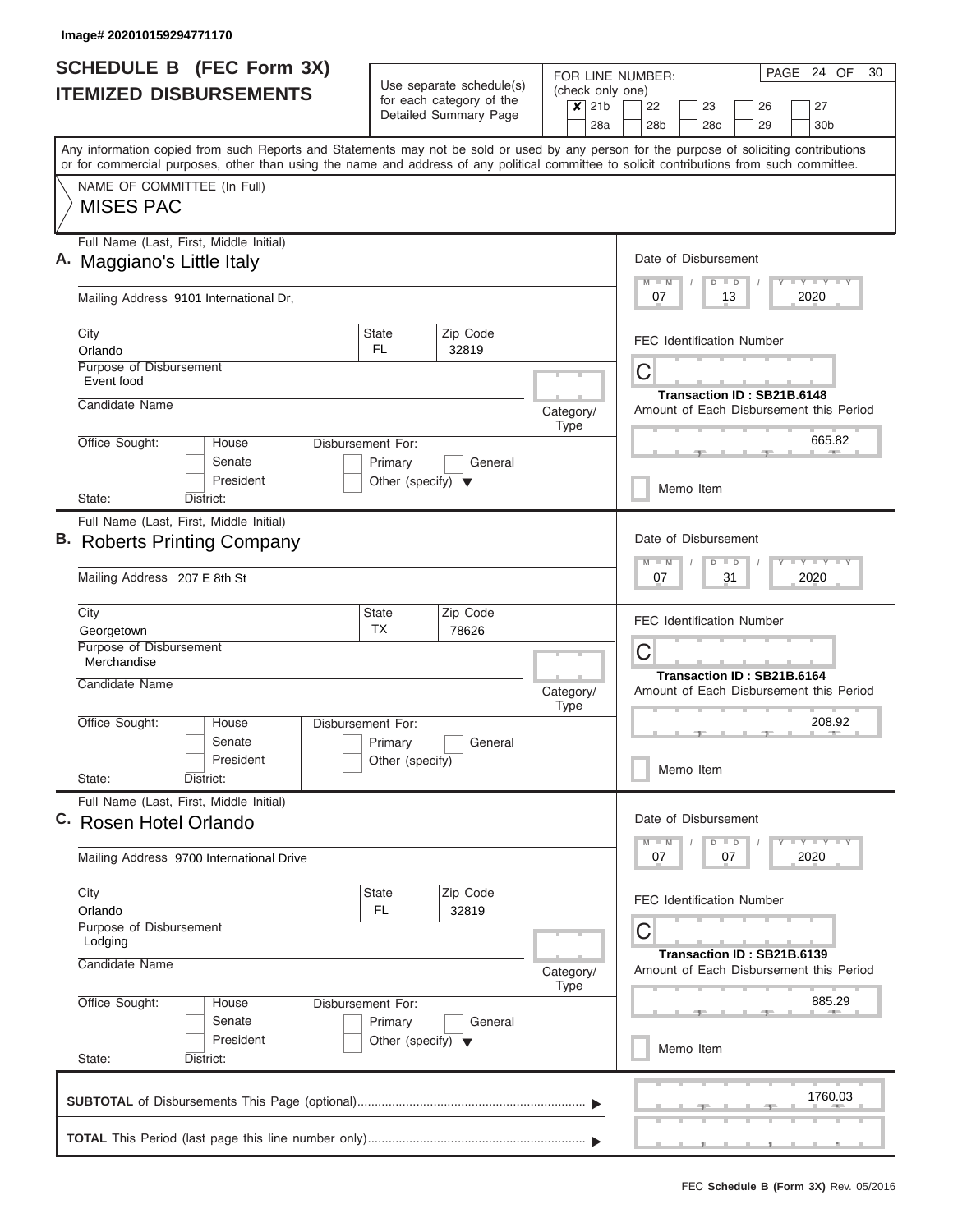|                               | <b>SCHEDULE B</b> (FEC Form 3X)                                                                                                                                                                                                                                                         |                                                                                         |                       | PAGE 25 OF<br>FOR LINE NUMBER: |                          |                                          |                                                                                                                                |  |  |  |  |  |  |
|-------------------------------|-----------------------------------------------------------------------------------------------------------------------------------------------------------------------------------------------------------------------------------------------------------------------------------------|-----------------------------------------------------------------------------------------|-----------------------|--------------------------------|--------------------------|------------------------------------------|--------------------------------------------------------------------------------------------------------------------------------|--|--|--|--|--|--|
| <b>ITEMIZED DISBURSEMENTS</b> |                                                                                                                                                                                                                                                                                         | Use separate schedule(s)<br>for each category of the                                    |                       | $x$ 21b                        |                          | (check only one)<br>22<br>23<br>26<br>27 |                                                                                                                                |  |  |  |  |  |  |
|                               |                                                                                                                                                                                                                                                                                         |                                                                                         | Detailed Summary Page |                                |                          | 28a                                      | 28 <sub>b</sub><br>28c<br>29<br>30 <sub>b</sub>                                                                                |  |  |  |  |  |  |
|                               | Any information copied from such Reports and Statements may not be sold or used by any person for the purpose of soliciting contributions<br>or for commercial purposes, other than using the name and address of any political committee to solicit contributions from such committee. |                                                                                         |                       |                                |                          |                                          |                                                                                                                                |  |  |  |  |  |  |
|                               | NAME OF COMMITTEE (In Full)<br><b>MISES PAC</b>                                                                                                                                                                                                                                         |                                                                                         |                       |                                |                          |                                          |                                                                                                                                |  |  |  |  |  |  |
|                               | Full Name (Last, First, Middle Initial)<br>A. Rosen Hotel Orlando                                                                                                                                                                                                                       |                                                                                         |                       |                                |                          |                                          | Date of Disbursement                                                                                                           |  |  |  |  |  |  |
|                               | Mailing Address 9700 International Drive                                                                                                                                                                                                                                                | <b>LY LY LY</b><br>$M$ $M$<br>$D$ $D$<br>2020<br>07<br>14                               |                       |                                |                          |                                          |                                                                                                                                |  |  |  |  |  |  |
|                               | City<br>Orlando                                                                                                                                                                                                                                                                         | State<br><b>FL</b>                                                                      | Zip Code<br>32819     |                                |                          |                                          | <b>FEC Identification Number</b>                                                                                               |  |  |  |  |  |  |
|                               | Purpose of Disbursement<br>Lodging                                                                                                                                                                                                                                                      |                                                                                         |                       |                                |                          |                                          | C<br>Transaction ID: SB21B.6149                                                                                                |  |  |  |  |  |  |
|                               | Candidate Name                                                                                                                                                                                                                                                                          |                                                                                         |                       |                                | Category/<br><b>Type</b> |                                          | Amount of Each Disbursement this Period                                                                                        |  |  |  |  |  |  |
|                               | Office Sought:<br>House<br>Senate<br>President                                                                                                                                                                                                                                          | Disbursement For:<br>Primary<br>Other (specify) $\blacktriangledown$                    | General               |                                |                          |                                          | 606.78<br>Memo Item                                                                                                            |  |  |  |  |  |  |
|                               | State:<br>District:                                                                                                                                                                                                                                                                     |                                                                                         |                       |                                |                          |                                          |                                                                                                                                |  |  |  |  |  |  |
|                               | Full Name (Last, First, Middle Initial)<br>B. Rosen Hotel Orlando                                                                                                                                                                                                                       |                                                                                         |                       |                                |                          |                                          | Date of Disbursement<br>$-Y - Y - I - Y$<br>$M - M$<br>$D$ $D$                                                                 |  |  |  |  |  |  |
|                               | Mailing Address 9700 International Drive                                                                                                                                                                                                                                                |                                                                                         | 07<br>15<br>2020      |                                |                          |                                          |                                                                                                                                |  |  |  |  |  |  |
|                               | City<br>Orlando<br>Purpose of Disbursement                                                                                                                                                                                                                                              | State<br><b>FL</b>                                                                      | Zip Code<br>32819     |                                |                          |                                          | <b>FEC Identification Number</b>                                                                                               |  |  |  |  |  |  |
|                               | Lodging<br>Candidate Name                                                                                                                                                                                                                                                               |                                                                                         |                       |                                | Category/                |                                          | C<br>Transaction ID: SB21B.6151<br>Amount of Each Disbursement this Period                                                     |  |  |  |  |  |  |
|                               | Office Sought:<br>House<br>Senate                                                                                                                                                                                                                                                       | Disbursement For:<br>Primary<br>General                                                 |                       |                                |                          |                                          | 1482.17                                                                                                                        |  |  |  |  |  |  |
|                               | President<br>State:<br>District:                                                                                                                                                                                                                                                        | Other (specify)                                                                         |                       |                                |                          |                                          | Memo Item                                                                                                                      |  |  |  |  |  |  |
|                               | Full Name (Last, First, Middle Initial)<br>C. UPS                                                                                                                                                                                                                                       |                                                                                         |                       |                                |                          |                                          | Date of Disbursement                                                                                                           |  |  |  |  |  |  |
|                               | Mailing Address 55 Glenlake ParkwayNortheast                                                                                                                                                                                                                                            |                                                                                         |                       |                                |                          |                                          | $\mathbb{L} \mathbf{Y} \mathbb{L} \mathbf{Y} \mathbb{L} \mathbf{Y}$<br>$M$ $M$<br>$\Box$<br>$\overline{D}$<br>09<br>10<br>2020 |  |  |  |  |  |  |
|                               | City<br>Sandy Springs                                                                                                                                                                                                                                                                   | State<br>GA                                                                             | Zip Code<br>30328     |                                |                          |                                          | <b>FEC Identification Number</b>                                                                                               |  |  |  |  |  |  |
|                               | <b>Purpose of Disbursement</b><br>Shipping service<br>Candidate Name                                                                                                                                                                                                                    | С<br>Transaction ID: SB21B.6198<br>Amount of Each Disbursement this Period<br>Category/ |                       |                                |                          |                                          |                                                                                                                                |  |  |  |  |  |  |
|                               | Office Sought:<br>Disbursement For:<br>House                                                                                                                                                                                                                                            |                                                                                         | <b>Type</b>           |                                | 257.88                   |                                          |                                                                                                                                |  |  |  |  |  |  |
|                               | Senate<br>Primary<br>General<br>President<br>Other (specify) $\blacktriangledown$                                                                                                                                                                                                       |                                                                                         |                       |                                |                          |                                          | Memo Item                                                                                                                      |  |  |  |  |  |  |
|                               | State:<br>District:                                                                                                                                                                                                                                                                     |                                                                                         |                       |                                |                          |                                          |                                                                                                                                |  |  |  |  |  |  |
|                               |                                                                                                                                                                                                                                                                                         |                                                                                         |                       |                                |                          |                                          | 2346.83                                                                                                                        |  |  |  |  |  |  |
|                               |                                                                                                                                                                                                                                                                                         |                                                                                         |                       |                                |                          |                                          |                                                                                                                                |  |  |  |  |  |  |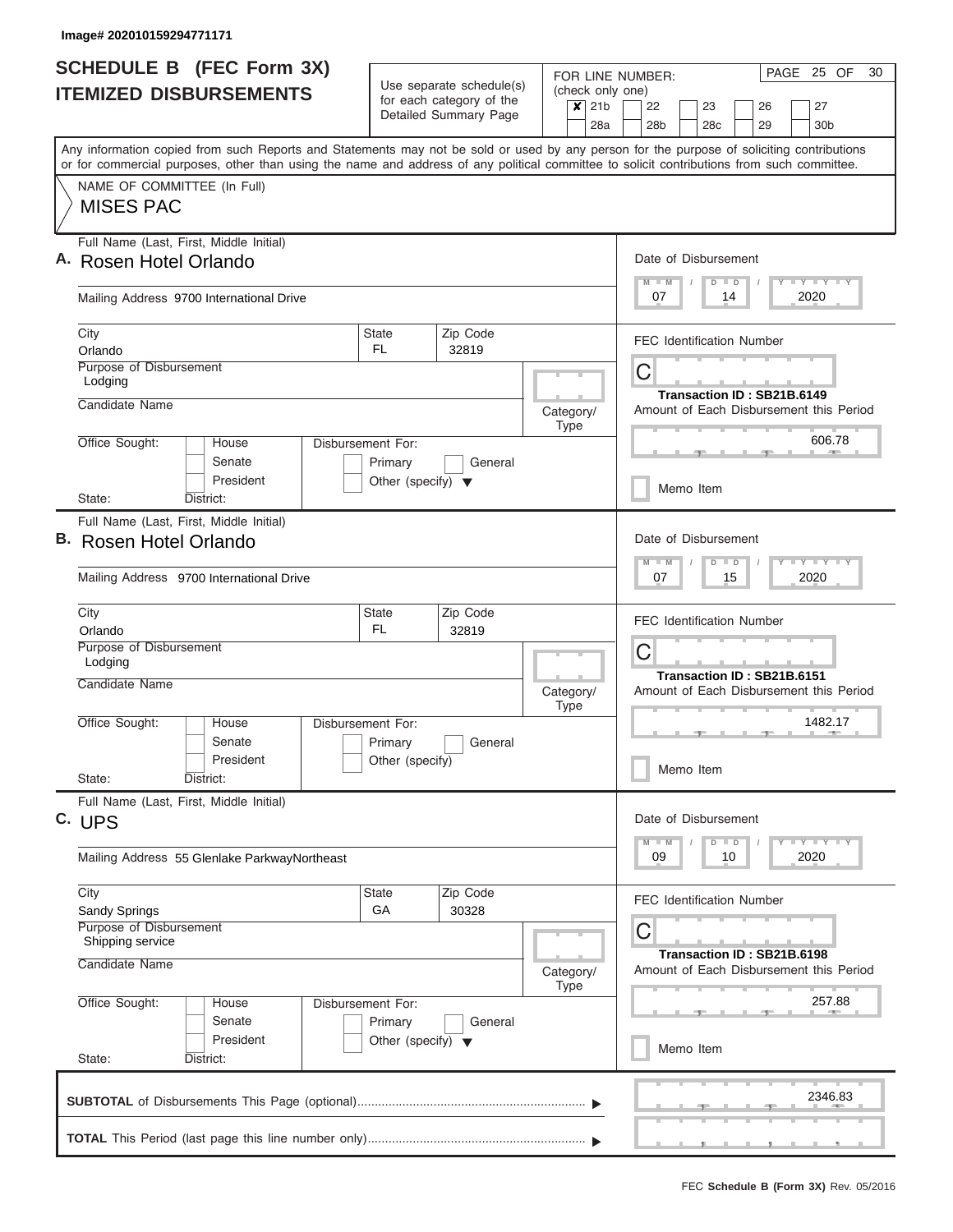| <b>SCHEDULE B (FEC Form 3X)</b>                                                      |                                            |                                                      |                       |                                         |                          | PAGE 26 OF<br>30<br>FOR LINE NUMBER:                                                                                                                                                                                                                                                    |  |  |  |  |  |  |
|--------------------------------------------------------------------------------------|--------------------------------------------|------------------------------------------------------|-----------------------|-----------------------------------------|--------------------------|-----------------------------------------------------------------------------------------------------------------------------------------------------------------------------------------------------------------------------------------------------------------------------------------|--|--|--|--|--|--|
| <b>ITEMIZED DISBURSEMENTS</b>                                                        |                                            | Use separate schedule(s)<br>for each category of the |                       |                                         |                          | (check only one)                                                                                                                                                                                                                                                                        |  |  |  |  |  |  |
|                                                                                      |                                            |                                                      | Detailed Summary Page |                                         | $x$ 21b                  | 22<br>23<br>27<br>26<br>28a<br>28 <sub>b</sub><br>28c<br>29<br>30 <sub>b</sub>                                                                                                                                                                                                          |  |  |  |  |  |  |
|                                                                                      |                                            |                                                      |                       |                                         |                          | Any information copied from such Reports and Statements may not be sold or used by any person for the purpose of soliciting contributions<br>or for commercial purposes, other than using the name and address of any political committee to solicit contributions from such committee. |  |  |  |  |  |  |
| NAME OF COMMITTEE (In Full)<br><b>MISES PAC</b>                                      |                                            |                                                      |                       |                                         |                          |                                                                                                                                                                                                                                                                                         |  |  |  |  |  |  |
| Full Name (Last, First, Middle Initial)<br>A. Young Americans for Liberty Foundation | Date of Disbursement                       |                                                      |                       |                                         |                          |                                                                                                                                                                                                                                                                                         |  |  |  |  |  |  |
| Mailing Address 500 N Capital of Texas Hwy                                           |                                            |                                                      |                       |                                         |                          | Y L Y L Y L Y<br>$D$ $D$<br>$M - M$<br>30<br>2020<br>07                                                                                                                                                                                                                                 |  |  |  |  |  |  |
| City<br>Austin                                                                       |                                            | <b>State</b><br><b>TX</b>                            | Zip Code<br>78746     |                                         |                          | <b>FEC Identification Number</b>                                                                                                                                                                                                                                                        |  |  |  |  |  |  |
| Purpose of Disbursement<br>Event table cost                                          |                                            |                                                      |                       |                                         |                          | C<br>Transaction ID: SB21B.6214                                                                                                                                                                                                                                                         |  |  |  |  |  |  |
| Candidate Name<br>Office Sought:<br>House                                            | Disbursement For:                          |                                                      |                       |                                         | Category/<br><b>Type</b> | Amount of Each Disbursement this Period<br>750.00                                                                                                                                                                                                                                       |  |  |  |  |  |  |
| Senate<br>President                                                                  |                                            | Primary<br>Other (specify) $\blacktriangledown$      | General               |                                         |                          | <b>AND</b><br>Memo Item                                                                                                                                                                                                                                                                 |  |  |  |  |  |  |
| State:<br>District:<br>Full Name (Last, First, Middle Initial)                       |                                            |                                                      |                       |                                         |                          |                                                                                                                                                                                                                                                                                         |  |  |  |  |  |  |
| В.                                                                                   |                                            |                                                      |                       |                                         |                          | Date of Disbursement<br>$Y - Y - Y - Y - Y$<br>$M - M$<br>$D$ $D$                                                                                                                                                                                                                       |  |  |  |  |  |  |
| <b>Mailing Address</b>                                                               |                                            |                                                      |                       |                                         |                          |                                                                                                                                                                                                                                                                                         |  |  |  |  |  |  |
| City<br>Purpose of Disbursement                                                      |                                            | <b>State</b>                                         | Zip Code              |                                         |                          | <b>FEC Identification Number</b>                                                                                                                                                                                                                                                        |  |  |  |  |  |  |
|                                                                                      |                                            |                                                      |                       |                                         |                          | C                                                                                                                                                                                                                                                                                       |  |  |  |  |  |  |
|                                                                                      | Candidate Name<br>Category/<br><b>Type</b> |                                                      |                       |                                         |                          |                                                                                                                                                                                                                                                                                         |  |  |  |  |  |  |
| Office Sought:<br>House<br>Senate                                                    | Disbursement For:                          | Primary                                              | General               |                                         |                          |                                                                                                                                                                                                                                                                                         |  |  |  |  |  |  |
| President<br>State:<br>District:                                                     |                                            | Other (specify)                                      |                       |                                         |                          | Memo Item                                                                                                                                                                                                                                                                               |  |  |  |  |  |  |
| Full Name (Last, First, Middle Initial)<br>C.                                        |                                            |                                                      |                       |                                         |                          | Date of Disbursement<br>$D$ $D$                                                                                                                                                                                                                                                         |  |  |  |  |  |  |
| <b>Mailing Address</b>                                                               |                                            |                                                      |                       |                                         |                          | $Y$ $Y$ $Y$ $Y$ $Y$<br>$M - M$                                                                                                                                                                                                                                                          |  |  |  |  |  |  |
| City                                                                                 |                                            | State                                                | Zip Code              |                                         |                          | <b>FEC Identification Number</b>                                                                                                                                                                                                                                                        |  |  |  |  |  |  |
| Purpose of Disbursement                                                              |                                            |                                                      | C                     |                                         |                          |                                                                                                                                                                                                                                                                                         |  |  |  |  |  |  |
| Candidate Name<br>Office Sought:                                                     |                                            |                                                      | Category/<br>Type     | Amount of Each Disbursement this Period |                          |                                                                                                                                                                                                                                                                                         |  |  |  |  |  |  |
| House<br>Senate<br>President                                                         | Disbursement For:                          | Primary<br>Other (specify) $\blacktriangledown$      | General               |                                         |                          |                                                                                                                                                                                                                                                                                         |  |  |  |  |  |  |
| State:<br>District:                                                                  |                                            |                                                      |                       |                                         |                          | Memo Item                                                                                                                                                                                                                                                                               |  |  |  |  |  |  |
|                                                                                      |                                            |                                                      |                       |                                         |                          | 750.00                                                                                                                                                                                                                                                                                  |  |  |  |  |  |  |
|                                                                                      |                                            |                                                      |                       |                                         |                          | 11507.53                                                                                                                                                                                                                                                                                |  |  |  |  |  |  |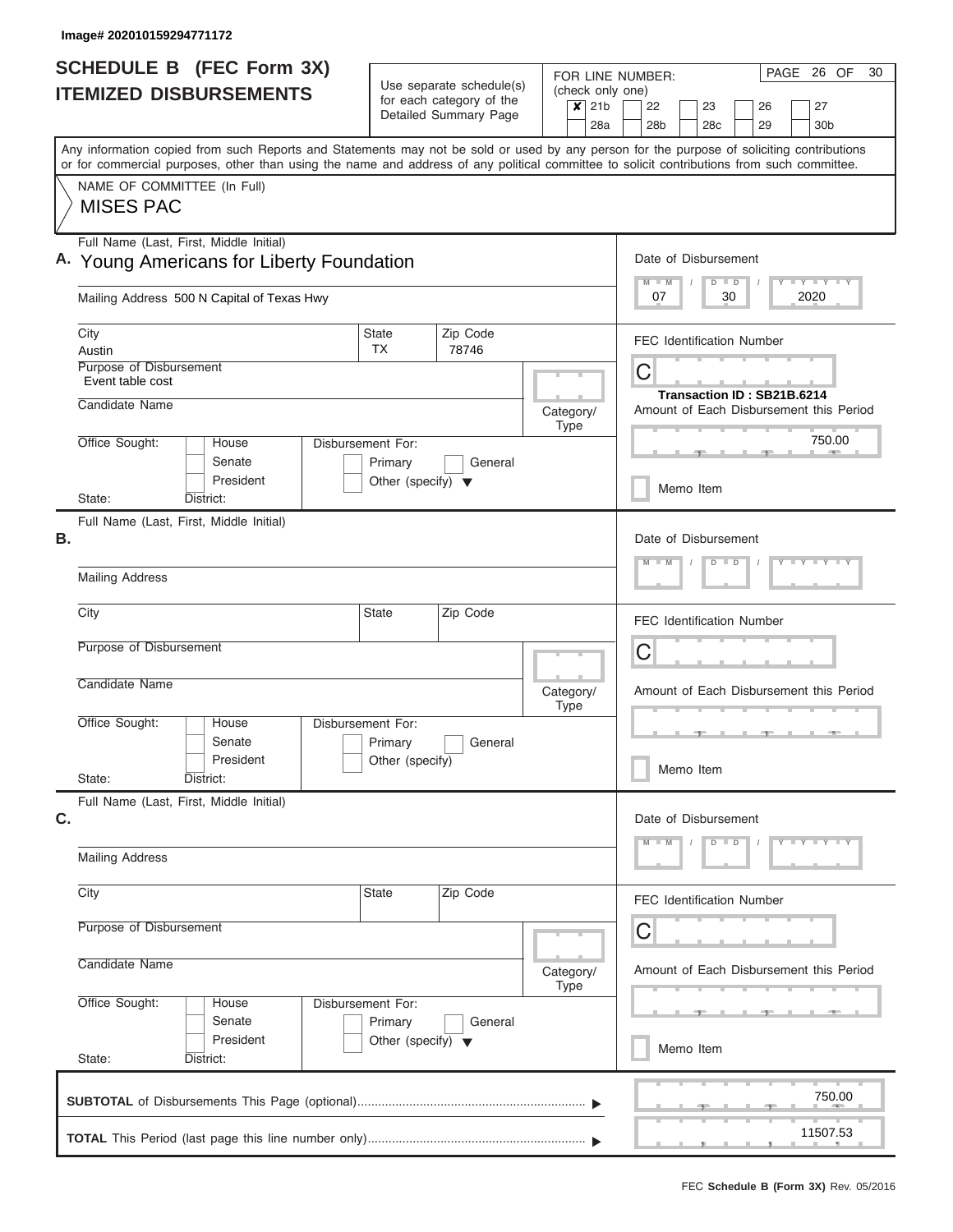| <b>SCHEDULE B</b> (FEC Form 3X)                                                                                                                                                                                                                                                         |                                                                      | Use separate schedule(s)                          |                                            | PAGE 27 OF<br>30<br>FOR LINE NUMBER:                                                                    |  |  |  |  |  |  |
|-----------------------------------------------------------------------------------------------------------------------------------------------------------------------------------------------------------------------------------------------------------------------------------------|----------------------------------------------------------------------|---------------------------------------------------|--------------------------------------------|---------------------------------------------------------------------------------------------------------|--|--|--|--|--|--|
| <b>ITEMIZED DISBURSEMENTS</b>                                                                                                                                                                                                                                                           |                                                                      | for each category of the<br>Detailed Summary Page | (check only one)<br>21 <sub>b</sub><br>28a | 27<br>22<br>$\boldsymbol{x}$<br>23<br>26<br>28 <sub>b</sub><br>28 <sub>c</sub><br>29<br>30 <sub>b</sub> |  |  |  |  |  |  |
| Any information copied from such Reports and Statements may not be sold or used by any person for the purpose of soliciting contributions<br>or for commercial purposes, other than using the name and address of any political committee to solicit contributions from such committee. |                                                                      |                                                   |                                            |                                                                                                         |  |  |  |  |  |  |
| NAME OF COMMITTEE (In Full)<br><b>MISES PAC</b>                                                                                                                                                                                                                                         |                                                                      |                                                   |                                            |                                                                                                         |  |  |  |  |  |  |
| Full Name (Last, First, Middle Initial)<br>A. Libertarian Party of Florida                                                                                                                                                                                                              |                                                                      |                                                   |                                            | Date of Disbursement<br>Y I Y I Y I Y<br>$M$ $M$<br>$D$ $D$                                             |  |  |  |  |  |  |
| Mailing Address 2907 PATTERSON AVE                                                                                                                                                                                                                                                      |                                                                      |                                                   |                                            | 2020<br>08<br>17                                                                                        |  |  |  |  |  |  |
| City<br><b>KEY WEST</b>                                                                                                                                                                                                                                                                 | State<br>FL.                                                         | Zip Code<br>33040                                 |                                            | <b>FEC Identification Number</b>                                                                        |  |  |  |  |  |  |
| Purpose of Disbursement                                                                                                                                                                                                                                                                 |                                                                      |                                                   |                                            | C<br>C00482372<br>Transaction ID: SB23.6223                                                             |  |  |  |  |  |  |
| Candidate Name                                                                                                                                                                                                                                                                          |                                                                      |                                                   | Category/<br><b>Type</b>                   | Amount of Each Disbursement this Period                                                                 |  |  |  |  |  |  |
| Office Sought:<br>House<br>Senate<br>President                                                                                                                                                                                                                                          | Disbursement For:<br>Primary<br>Other (specify) $\blacktriangledown$ | General                                           |                                            | 1000.00<br>Memo Item                                                                                    |  |  |  |  |  |  |
| State:<br>District:<br>Full Name (Last, First, Middle Initial)                                                                                                                                                                                                                          |                                                                      |                                                   |                                            |                                                                                                         |  |  |  |  |  |  |
| В.                                                                                                                                                                                                                                                                                      |                                                                      |                                                   |                                            | Date of Disbursement<br>$Y - Y - Y - Y + Y$<br>$M - M$<br>$D$ $D$                                       |  |  |  |  |  |  |
| <b>Mailing Address</b>                                                                                                                                                                                                                                                                  |                                                                      |                                                   |                                            |                                                                                                         |  |  |  |  |  |  |
| City                                                                                                                                                                                                                                                                                    | State                                                                | Zip Code                                          |                                            | <b>FEC Identification Number</b>                                                                        |  |  |  |  |  |  |
| Purpose of Disbursement                                                                                                                                                                                                                                                                 |                                                                      |                                                   |                                            | C                                                                                                       |  |  |  |  |  |  |
| Candidate Name                                                                                                                                                                                                                                                                          |                                                                      |                                                   | Category/<br><b>Type</b>                   | Amount of Each Disbursement this Period                                                                 |  |  |  |  |  |  |
| Office Sought:<br>House<br>Senate<br>President                                                                                                                                                                                                                                          | Disbursement For:<br>Primary<br>Other (specify)                      | General                                           |                                            |                                                                                                         |  |  |  |  |  |  |
| State:<br>District:                                                                                                                                                                                                                                                                     |                                                                      |                                                   |                                            | Memo Item                                                                                               |  |  |  |  |  |  |
| Full Name (Last, First, Middle Initial)<br>C.                                                                                                                                                                                                                                           |                                                                      |                                                   |                                            | Date of Disbursement                                                                                    |  |  |  |  |  |  |
| <b>Mailing Address</b>                                                                                                                                                                                                                                                                  |                                                                      |                                                   |                                            | $D$ $D$<br>$Y - Y - Y - Y - Y$<br>$M - M$                                                               |  |  |  |  |  |  |
| City                                                                                                                                                                                                                                                                                    | State                                                                | Zip Code                                          |                                            | <b>FEC Identification Number</b>                                                                        |  |  |  |  |  |  |
| Purpose of Disbursement                                                                                                                                                                                                                                                                 |                                                                      |                                                   |                                            |                                                                                                         |  |  |  |  |  |  |
| Candidate Name                                                                                                                                                                                                                                                                          | Category/<br><b>Type</b>                                             | Amount of Each Disbursement this Period           |                                            |                                                                                                         |  |  |  |  |  |  |
| Office Sought:<br>House<br>Senate                                                                                                                                                                                                                                                       | Disbursement For:<br>Primary                                         | General                                           |                                            |                                                                                                         |  |  |  |  |  |  |
| President<br>State:<br>District:                                                                                                                                                                                                                                                        | Other (specify) $\blacktriangledown$                                 |                                                   |                                            | Memo Item                                                                                               |  |  |  |  |  |  |
|                                                                                                                                                                                                                                                                                         |                                                                      |                                                   |                                            | 1000.00                                                                                                 |  |  |  |  |  |  |
|                                                                                                                                                                                                                                                                                         |                                                                      |                                                   |                                            | 1000.00                                                                                                 |  |  |  |  |  |  |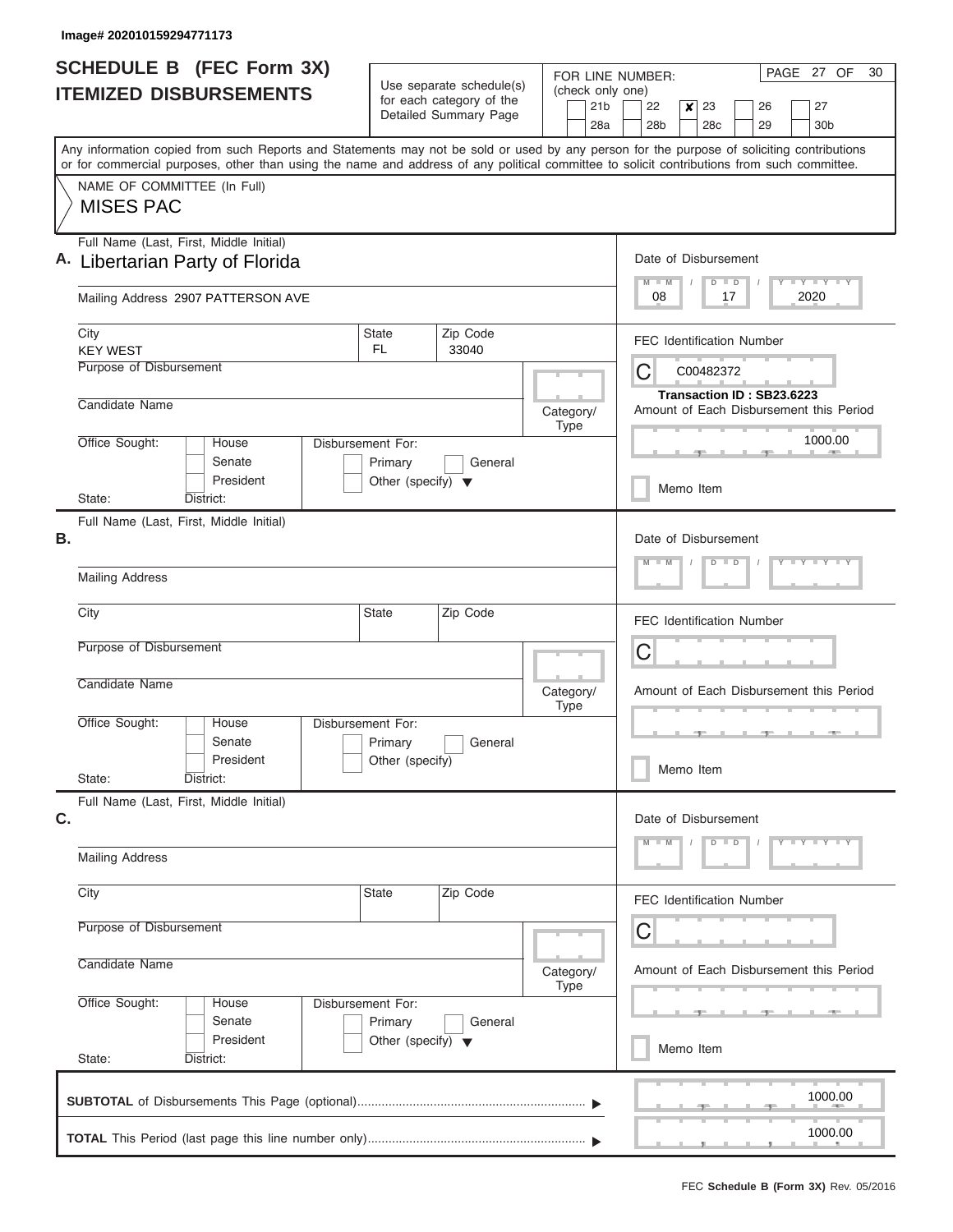| <b>SCHEDULE B</b> (FEC Form 3X)                                                                                                                                                                                                                                                         |                                                                                    | Use separate schedule(s)                          |                                 |         | PAGE 28 OF<br>30<br>FOR LINE NUMBER:                     |                                                                                        |                            |  |                       |  |  |  |
|-----------------------------------------------------------------------------------------------------------------------------------------------------------------------------------------------------------------------------------------------------------------------------------------|------------------------------------------------------------------------------------|---------------------------------------------------|---------------------------------|---------|----------------------------------------------------------|----------------------------------------------------------------------------------------|----------------------------|--|-----------------------|--|--|--|
| <b>ITEMIZED DISBURSEMENTS</b>                                                                                                                                                                                                                                                           |                                                                                    | for each category of the<br>Detailed Summary Page |                                 |         | (check only one)<br>22<br>28 <sub>b</sub>                | 23<br>28 <sub>c</sub>                                                                  | 26<br>29<br>$\pmb{\times}$ |  | 27<br>30 <sub>b</sub> |  |  |  |
| Any information copied from such Reports and Statements may not be sold or used by any person for the purpose of soliciting contributions<br>or for commercial purposes, other than using the name and address of any political committee to solicit contributions from such committee. |                                                                                    |                                                   |                                 |         |                                                          |                                                                                        |                            |  |                       |  |  |  |
| NAME OF COMMITTEE (In Full)<br><b>MISES PAC</b>                                                                                                                                                                                                                                         |                                                                                    |                                                   |                                 |         |                                                          |                                                                                        |                            |  |                       |  |  |  |
| Full Name (Last, First, Middle Initial)<br>A. Andre Klass, Libertarian, for Seminole County Commission, District 5                                                                                                                                                                      |                                                                                    |                                                   |                                 |         | Date of Disbursement<br>$M$ $M$                          | $D$ $D$                                                                                |                            |  | Y FY FY FY            |  |  |  |
| Mailing Address P.O. Box 470665                                                                                                                                                                                                                                                         |                                                                                    |                                                   |                                 |         |                                                          |                                                                                        |                            |  | 2020                  |  |  |  |
| City<br>Lake Monroe                                                                                                                                                                                                                                                                     | State<br>FL.                                                                       | Zip Code<br>32747                                 |                                 |         | <b>FEC Identification Number</b>                         |                                                                                        |                            |  |                       |  |  |  |
| <b>Purpose of Disbursement</b><br>Non-federal candidate contribution                                                                                                                                                                                                                    |                                                                                    |                                                   |                                 |         | С<br>Transaction ID: SB29.6219                           |                                                                                        |                            |  |                       |  |  |  |
| Candidate Name                                                                                                                                                                                                                                                                          |                                                                                    |                                                   | Category/<br><b>Type</b>        |         | Amount of Each Disbursement this Period                  |                                                                                        |                            |  |                       |  |  |  |
| Office Sought:<br>House<br>Senate<br>President                                                                                                                                                                                                                                          | Disbursement For:<br>Primary<br>General<br>Other (specify) $\overline{\mathbf{v}}$ |                                                   |                                 |         |                                                          |                                                                                        | 1000.00<br>Memo Item       |  |                       |  |  |  |
| State:<br>District:<br>Full Name (Last, First, Middle Initial)                                                                                                                                                                                                                          |                                                                                    |                                                   |                                 |         |                                                          |                                                                                        |                            |  |                       |  |  |  |
| В.<br>Committee to Elect David Tyler 2020                                                                                                                                                                                                                                               |                                                                                    |                                                   |                                 |         | Date of Disbursement<br>Y FY FY FY<br>$M - M$<br>$D$ $D$ |                                                                                        |                            |  |                       |  |  |  |
| Mailing Address 4701 Fountain Ave                                                                                                                                                                                                                                                       |                                                                                    |                                                   |                                 |         |                                                          |                                                                                        |                            |  | 2020                  |  |  |  |
| City<br>East Ridge                                                                                                                                                                                                                                                                      | State<br><b>TN</b>                                                                 | Zip Code<br>37412                                 |                                 |         | <b>FEC Identification Number</b>                         |                                                                                        |                            |  |                       |  |  |  |
| Purpose of Disbursement<br>Non-federal candidate contribution                                                                                                                                                                                                                           |                                                                                    |                                                   |                                 |         | C<br>Transaction ID: SB29.6251                           |                                                                                        |                            |  |                       |  |  |  |
| Candidate Name                                                                                                                                                                                                                                                                          |                                                                                    |                                                   | Category/<br><b>Type</b>        |         | Amount of Each Disbursement this Period                  |                                                                                        |                            |  |                       |  |  |  |
| Office Sought:<br>House<br>Senate<br>President                                                                                                                                                                                                                                          | Disbursement For:<br>Primary<br>Other (specify)                                    | General                                           |                                 |         | Memo Item                                                |                                                                                        |                            |  | 1500.00               |  |  |  |
| State:<br>District:<br>Full Name (Last, First, Middle Initial)                                                                                                                                                                                                                          |                                                                                    |                                                   |                                 |         |                                                          |                                                                                        |                            |  |                       |  |  |  |
| C.<br>Dan Driscoll, 2020                                                                                                                                                                                                                                                                |                                                                                    |                                                   | Date of Disbursement<br>$M - M$ | $D$ $D$ |                                                          |                                                                                        | Y TY TY TY                 |  |                       |  |  |  |
| Mailing Address P.O. Box 6                                                                                                                                                                                                                                                              |                                                                                    |                                                   |                                 |         | 09                                                       | 30                                                                                     |                            |  | 2020                  |  |  |  |
| City<br><b>OYSTERVILLE</b>                                                                                                                                                                                                                                                              | State<br><b>WA</b>                                                                 | Zip Code<br>98641                                 |                                 |         | <b>FEC Identification Number</b>                         |                                                                                        |                            |  |                       |  |  |  |
| Purpose of Disbursement<br>Non-federal candidate contribution<br>Candidate Name                                                                                                                                                                                                         |                                                                                    |                                                   |                                 |         |                                                          | С<br>Transaction ID: SB29.6221<br>Amount of Each Disbursement this Period<br>Category/ |                            |  |                       |  |  |  |
| Office Sought:<br>House                                                                                                                                                                                                                                                                 | Disbursement For:                                                                  |                                                   | <b>Type</b>                     |         |                                                          |                                                                                        |                            |  | 1000.00               |  |  |  |
| Senate<br>President<br>State:<br>District:                                                                                                                                                                                                                                              | Primary<br>Other (specify) $\blacktriangledown$                                    | General                                           |                                 |         | Memo Item                                                |                                                                                        |                            |  |                       |  |  |  |
|                                                                                                                                                                                                                                                                                         |                                                                                    |                                                   |                                 |         |                                                          |                                                                                        |                            |  | 3500.00               |  |  |  |
|                                                                                                                                                                                                                                                                                         |                                                                                    |                                                   |                                 |         |                                                          |                                                                                        |                            |  |                       |  |  |  |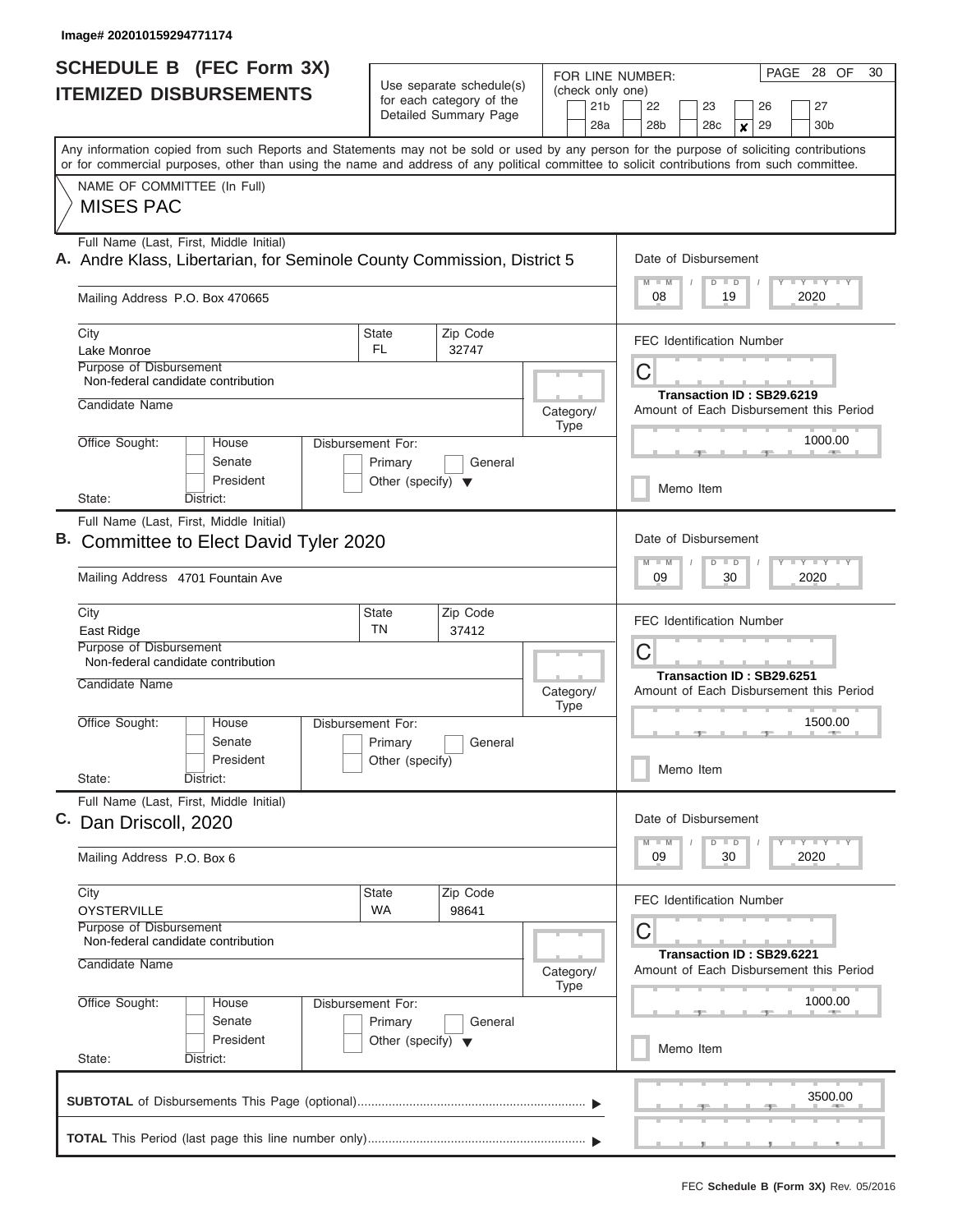| <b>SCHEDULE B (FEC Form 3X)</b>                                                                                                                                                                                                                                                         |                                                                      | Use separate schedule(s)                                                  | FOR LINE NUMBER:<br>(check only one)                                      | PAGE 29 OF<br>30                                                                         |  |  |  |  |
|-----------------------------------------------------------------------------------------------------------------------------------------------------------------------------------------------------------------------------------------------------------------------------------------|----------------------------------------------------------------------|---------------------------------------------------------------------------|---------------------------------------------------------------------------|------------------------------------------------------------------------------------------|--|--|--|--|
| <b>ITEMIZED DISBURSEMENTS</b>                                                                                                                                                                                                                                                           |                                                                      | for each category of the<br>Detailed Summary Page                         | 21 <sub>b</sub><br>28a                                                    | 22<br>23<br>26<br>27<br>28 <sub>b</sub><br>29<br>30 <sub>b</sub><br>28 <sub>c</sub><br>× |  |  |  |  |
| Any information copied from such Reports and Statements may not be sold or used by any person for the purpose of soliciting contributions<br>or for commercial purposes, other than using the name and address of any political committee to solicit contributions from such committee. |                                                                      |                                                                           |                                                                           |                                                                                          |  |  |  |  |
| NAME OF COMMITTEE (In Full)<br><b>MISES PAC</b>                                                                                                                                                                                                                                         |                                                                      |                                                                           |                                                                           |                                                                                          |  |  |  |  |
| Full Name (Last, First, Middle Initial)<br>A. Kalish Morrow for Hanford City Council 2020                                                                                                                                                                                               |                                                                      | Date of Disbursement<br>Y LY LY LY<br>$M - M$<br>$D$ $D$                  |                                                                           |                                                                                          |  |  |  |  |
| Mailing Address 1963 Roland Drive                                                                                                                                                                                                                                                       |                                                                      |                                                                           |                                                                           | 08<br>19<br>2020                                                                         |  |  |  |  |
| City<br>Hanford                                                                                                                                                                                                                                                                         | <b>State</b><br>СA                                                   | Zip Code<br>93230                                                         |                                                                           | <b>FEC Identification Number</b>                                                         |  |  |  |  |
| <b>Purpose of Disbursement</b><br>Non-federal candidate contribution                                                                                                                                                                                                                    |                                                                      |                                                                           |                                                                           | С<br>Transaction ID: SB29.6225                                                           |  |  |  |  |
| Candidate Name                                                                                                                                                                                                                                                                          |                                                                      |                                                                           | Category/<br>Type                                                         | Amount of Each Disbursement this Period                                                  |  |  |  |  |
| Office Sought:<br>House<br>Senate<br>President                                                                                                                                                                                                                                          | Disbursement For:<br>Primary<br>Other (specify) $\blacktriangledown$ | General                                                                   |                                                                           | 1500.00                                                                                  |  |  |  |  |
| State:<br>District:                                                                                                                                                                                                                                                                     |                                                                      |                                                                           |                                                                           | Memo Item                                                                                |  |  |  |  |
| Full Name (Last, First, Middle Initial)<br><b>B.</b> Knebel for Bellevue City Council<br>Mailing Address 3413 Mirror Ln                                                                                                                                                                 |                                                                      |                                                                           |                                                                           | Date of Disbursement<br>Y FY FY FY<br>$M - M$<br>$D$ $D$<br>09<br>28<br>2020             |  |  |  |  |
| City<br><b>Bellevue</b>                                                                                                                                                                                                                                                                 | <b>State</b><br><b>NE</b>                                            | Zip Code<br>68123                                                         |                                                                           | <b>FEC Identification Number</b>                                                         |  |  |  |  |
| Purpose of Disbursement<br>Non-federal candidate contribution<br>Candidate Name                                                                                                                                                                                                         |                                                                      | Category/                                                                 | C<br>Transaction ID: SB29.6247<br>Amount of Each Disbursement this Period |                                                                                          |  |  |  |  |
| Office Sought:<br>House<br>Senate                                                                                                                                                                                                                                                       | Disbursement For:<br>Primary                                         | General                                                                   | <b>Type</b>                                                               | 1500.00                                                                                  |  |  |  |  |
| President<br>State:<br>District:                                                                                                                                                                                                                                                        | Other (specify)                                                      |                                                                           |                                                                           | Memo Item                                                                                |  |  |  |  |
| Full Name (Last, First, Middle Initial)<br>C. Marcos Marrero, Libertarian for Osceola County Commission District 3                                                                                                                                                                      |                                                                      | Date of Disbursement<br>Y TY TY TY<br>$D$ $D$<br>$M$ M                    |                                                                           |                                                                                          |  |  |  |  |
| Mailing Address 118 Alcala Drive                                                                                                                                                                                                                                                        |                                                                      |                                                                           |                                                                           | 08<br>19<br>2020                                                                         |  |  |  |  |
| City<br>Kissimmee<br>Purpose of Disbursement                                                                                                                                                                                                                                            | State<br>FL.                                                         | Zip Code<br>34758                                                         |                                                                           | <b>FEC Identification Number</b>                                                         |  |  |  |  |
| Non-federal candidate contribution<br>Candidate Name                                                                                                                                                                                                                                    | Category/<br>Type                                                    | С<br>Transaction ID: SB29.6227<br>Amount of Each Disbursement this Period |                                                                           |                                                                                          |  |  |  |  |
| Office Sought:<br>House<br>Senate<br>President                                                                                                                                                                                                                                          | Disbursement For:<br>Primary                                         | General                                                                   |                                                                           | 1000.00                                                                                  |  |  |  |  |
| State:<br>District:                                                                                                                                                                                                                                                                     | Other (specify)                                                      |                                                                           |                                                                           | Memo Item                                                                                |  |  |  |  |
|                                                                                                                                                                                                                                                                                         |                                                                      |                                                                           |                                                                           | 4000.00                                                                                  |  |  |  |  |